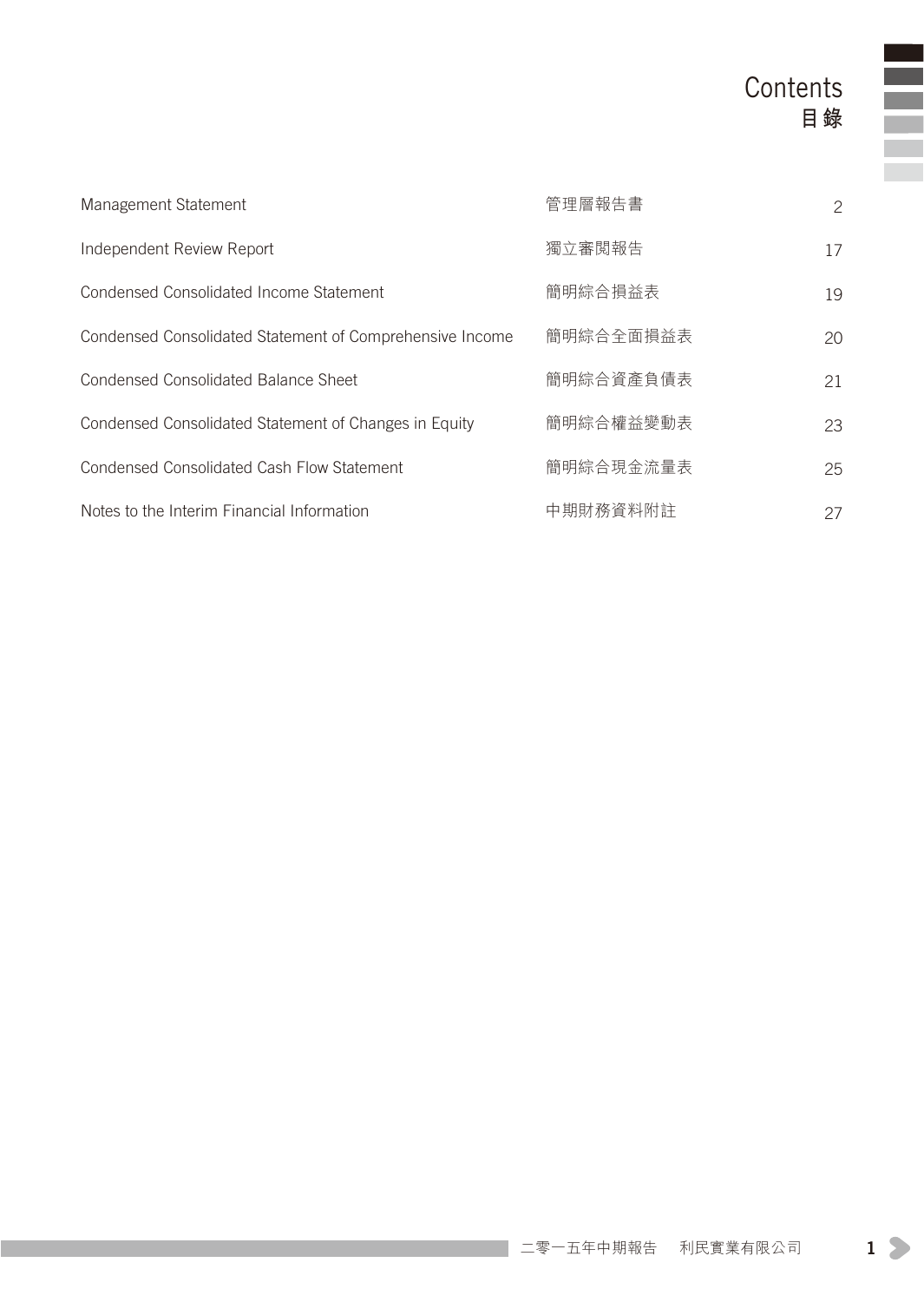### Management Statement **管理層報告書**

The Board of Directors (the "Board") of Raymond Industrial Limited (the "Company") hereby presents the unaudited interim financial information for the six months ended 30 June 2015 of the Company and its subsidiaries (collectively the "Group"). The condensed consolidated income statement, condensed consolidated statement of comprehensive income of the Group for the six months ended 30 June 2015 and the condensed consolidated balance sheet of the Group as at 30 June 2015, along with selected explanatory notes, are unaudited and have been reviewed by the Company's Audit Committee together with the Company's independent auditor, Baker Tilly Hong Kong Limited.

#### BUSINESS HIGHLIGHTS

In the first half of 2015, we have seen declining sales volume and demand for air purifiers in China due to increased market competition, albeit sales in grooming and shaving products have increased. The turnover of the Group was HK\$480,310,732 in the first six months of 2015, representing a decrease of 5.47% compared with that of the corresponding period in 2014. The Group's net profit in the first half of 2015 was HK\$9,266,026 representing a decrease of 22.06% when compared with the net profit of HK\$11,888,211 for the corresponding period in 2014.

During the first half of 2015, the Group invested in another automatic paint spraying production line and bought more double colour injection moulding machines to accelerate our goal of replacing human labour with robots in some critical processes, hoping such investment will help offset the wage increase foreseen in the next few years. The Group will also review the current production processes to either outsource the low value-added processes or replace them with automation equipment to give us more competitive advantages in the coming years.

Our investment in automation equipment has helped to improve production efficiency and free up more production capacity in the past few years. However, as the minimum wage in Guangzhou area has increased by 22% in 2015, despite effort at our Nansha factory to trim our workforce to fewer than 3,000 workers, we could not maintain our Profit before tax margins at 3.2 % as in 2014, but dropped to 2.3% in the first half of 2015. Net profit decreased by 22.06% during the first half of 2015 as the Group decided to make another RMB 1 million tax provision relating to transfer pricing enquiry from the State Administration of Taxation of the PRC ("SAT"). The Group management continues to negotiate with SAT on the transfer pricing matters and expects to reach settlement with SAT in the second half of 2015.

利民實業有限公司(「本公司」)董事會 (「董事會」)謹此呈報本公司及其附屬公 司(統稱「本集團」)截至2015年6月30 日止6個月之未經審核中期財務資料。本 集團截至2015年6月30日止6個月之簡 明綜合損益表,簡明綜合全面損益表及本 集團於2015年6月30日之簡明綜合資產 負債表及選定之說明附註均為未經審核賬 目形式編製,已經本公司審核委員會及本 公司之獨立核數師天職香港會計師事務所 有限公司審閱。

#### **業績概要**

於2015年上半年,儘管本集團的修飾及 修剪產品的銷售上升,但越趨激烈的市場 競爭導致我們在中國市場的空氣淨化機的 銷量和需求有所下降。本集團於2015年 上半年的營業額為港幣480,310,732元, 較2014年同期的營業額下降了5.47%。 本集團於2015年上半年的淨盈利為港幣 9,266,026元,相比2014年同期淨盈利港 幣11,888,211元, 下降22.06%。

本集團在2015年上半年投資了另一條自 動噴油生產線以及添置更多雙色注塑造型 機,藉此加快達成本集團以機器取代人手 去進行一些重要工序的目標,務求該等投 資可有助抵銷預期未來數年的工人工資升 幅。與此同時,本集團將會審視現時的生 產工序,將其中的低增值工序外判或者以 自動化設備將之取代,期望可於未來數年 為本集團帶來更多的競爭優勢。

在過去幾年,本集團增加在自動化設備上 的投資,除有效提升生產效能之外,亦有 助釋出更多的產能。但是,鑑於廣州地區 的最低工資在2015年上升了22%, 即使 本集團積極將南沙廠房的員工人數減至少 於3,000人,卻未能將除稅前溢利比率維 持在2014年同期的3.2%,並於2015年 上半年下降至2.3%。由於本集團決定就 中國國家稅務總局(「國家稅務總局」)有 關轉讓定價税制的諮詢再多作出人民幣 1,000,000元的稅項撥備,因此本集團於 2015年上半年的淨盈利減少22.06%。本 集團管理層正積極與國家稅務總局協商有 關轉讓定價税制的事宜,期望可於2015 年下半年與國家稅務總局達成定案。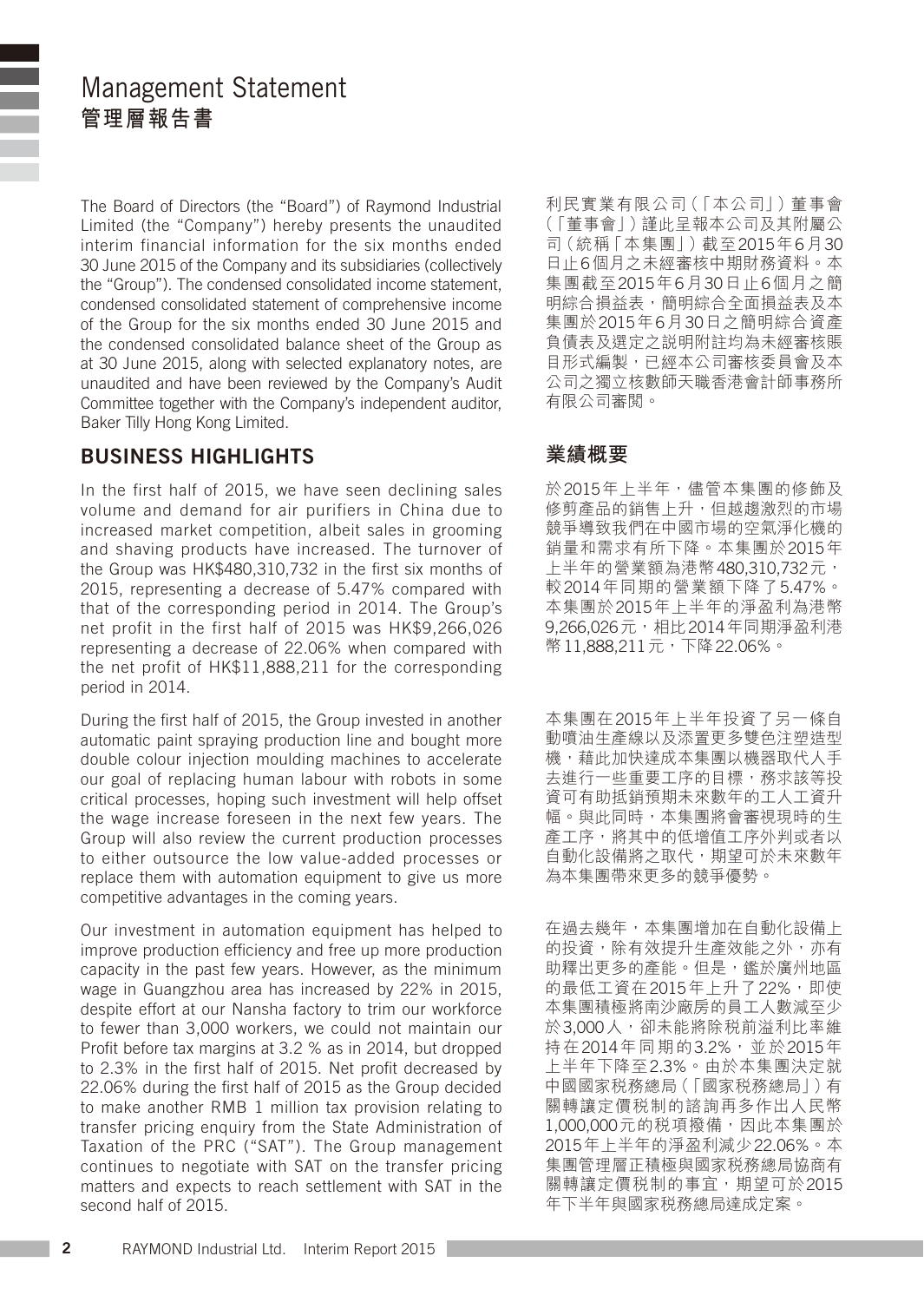#### BUSINESS HIGHLIGHTS (Continued)

Management of the Group continued to participate in corporate social responsibility programs such as participating in charity fund raising concert with the HK Philharmonic, giving lectures at the Hong Kong Polytechnic University and participating in "Intimacy of Creativity", an international composers symposium organised by the Hong Kong University of Science and Technology. The Group also continued its effort to cut down CO2 emission and making the environment more sustainable by reducing diesel consumption, using more solar energy and installing more LED lighting to conserve energy consumption.

#### PROSPECTS FOR THE SECOND HALF OF 2015

The Group's management has faced another difficult first half of 2015 and anticipates a challenging second half of 2015 as well. Nevertheless, the Group considers that the most effective way to counter the rising wages is to launch more premium new products and we will therefore aggressively launch two new series of premium air purifiers to replace the older series in the 3rd quarter of 2015. In addition, we will launch another new series of air purifiers, and a couple of new premium shaving and grooming products in the 4th quarter of 2015. With a more aggressive plan in launching new products, we hope to be able to increase our turnovers and margins in 2016.

During the first half of 2015, the Group saw many new players entering into the air purifier market in China and aggressively launching different series of new air purifiers. Our first priority in 2015/2016 is to help our customers to maintain their market leader status in the air purifier market. The Group will also cooperate with our customers to launch new shaving and grooming products in the China market after our success in selling air purifier there. The Group's management team will stay alert and search for new opportunities globally and look to develop new product categories for new customers to expand our product portfolio.

The online virtual economy, especially Xiaomi, JD.com and Taobao, provides a platform for manufactures to sell new products online to expand their market share. However, the downside of such online platforms is that competitors could easily copy the "best-selling" new products as intellectual property rights are not well protected in China. Subsequently, many "best-selling" items are copied and sold instantly, causing margins erosion and price war within a relatively short period of time. In light of this trend, our Group will invest more resources to protect our intellectual property rights and develop more new products with higher margins that target niche markets in the future. in order to achieve a more balanced and differentiated product portfolio. The Group hopes this strategy will help us to maintain better margins for a longer period of time for new products launched in the near future.

#### **業績概要**(續)

本集團管理層繼續積極參與企業社會責任 計劃,例如參與香港管弦樂團所舉辦的慈 善籌款音樂會、到香港理工大學作客席授 課,以及參與由香港科技大學主辦的「創 意間的親暱」,一個匯集國際音樂家的大 型音樂活動。除此之外,本集團亦致力減<br>低二氧化碳的排放,減少使用些油,多採 低二氧化碳的排放、減少使用柴油、多採 用太陽能,以及安裝LED照明來節省能源 消耗,盡力提高環境的可持續性。

#### 2015**年下半年展望**

本集團管理層渡過了另一個困難的2015 年上半年,並預期會面臨一個充滿挑戰 的2015年下半年。然而,本集團認為開 發更多高端優質的產品系列是最有效減輕 工資的持續增長帶來的影響。因此,本集 團將積極於2015年第三季度推出兩個全 新的高端空氣淨化機系列來取代現有的 系列。除此之外,本集團亦會於2015年 第四季度推出另外一系列全新的空氣淨化<br>機,以及一系列嶄新高端的修飾及修剪產 品。隨著本集團採取更積極的新產品發展 計劃,期望可在2016年提升本集團的營 業額和盈利。

於2015年上半年,本集團發現有很多新 的公司進入中國的空氣淨化機市場,並且 進取地推出不同的新空氣淨化機系列。本 集團2015至2016年度的首要目標是協助 我們的客戶在空氣淨化機市場保持領導者 地位。本集團繼成功在中國市場銷售空氣 淨化機後,將會與客戶合作在中國市場推 分1886.05 2017年1月11日,第11<br>出修飾及修剪產品系列。本集團管理層團 隊會時刻保持觸覺,在全球各地尋找新的 商機,並期望可透過為新客戶開發新產品 來拓展我們的產品系列。

現今的網上虛擬經濟,尤以小米、京東商 城及淘寶網等為生產商提供了一個網上銷 售新產品來擴張客戶市場佔有率的平台。 但這個網上平台亦有其弊端,由於知識產 權在中國未有受到很全面的保障,競爭 對手往往很容易將「最暢銷」的新產品複 製。因此,很多「最暢銷」產品甫推出便 即時被複製並銷售,導致利潤被侵蝕,甚 至在短時間內引發價格戰。有見及此,本 集團將會在未來投放更多資源去保障我們 的知識產權,同時開發更多高利潤、高端 另類市場的新產品,務求令本集團所發展 的產品系列更均衡及多樣化。本集團期望 此策略能有助在將來開發新產品時,有效 將產品的利潤維持更長的時間。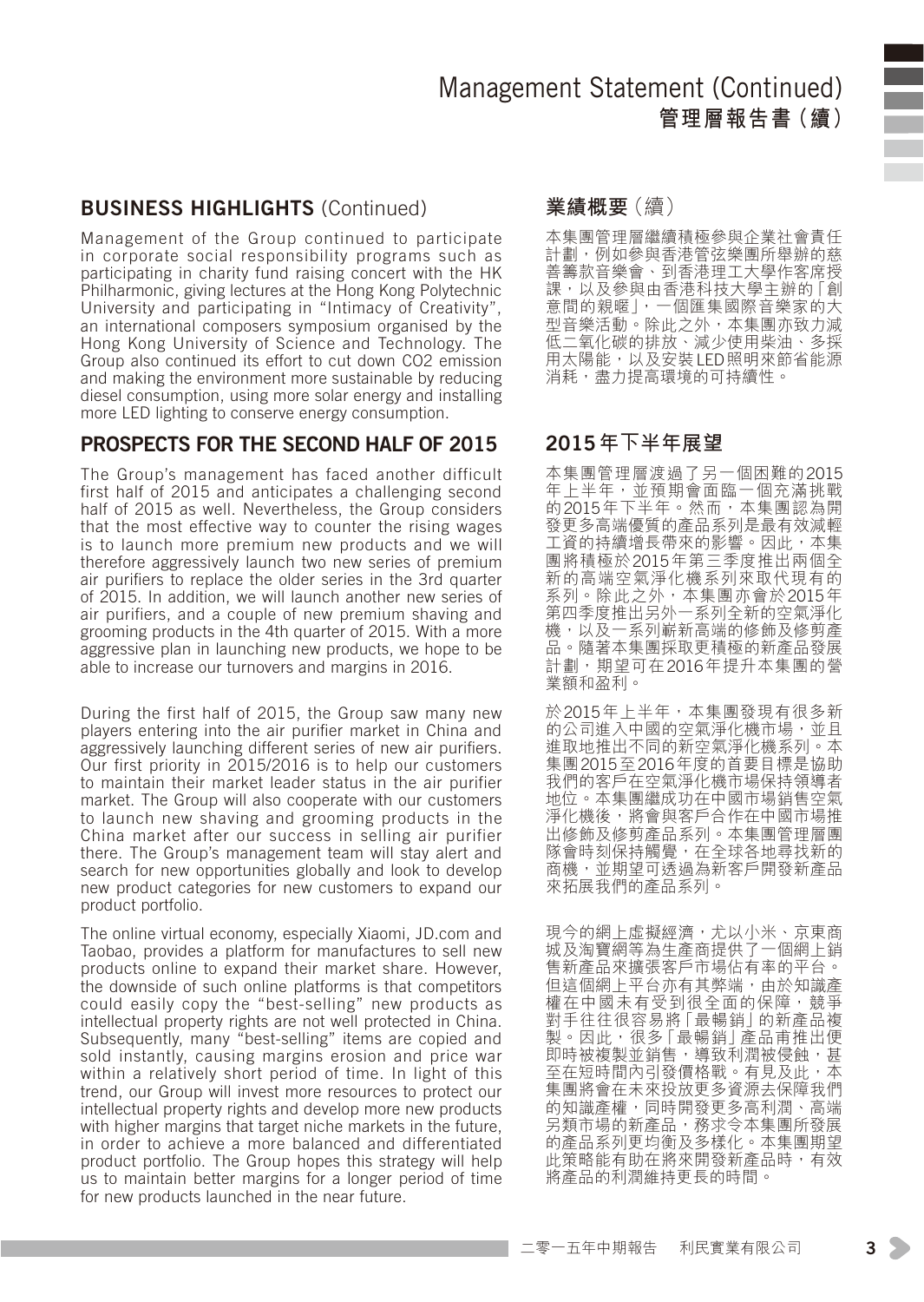#### INTERIM DIVIDEND

At a meeting held on 26 August 2015, the Board declared an interim dividend of 2 HK cents (2014: 2 HK cents) per ordinary share.

#### **中期股息**

在2015年8月26日舉行之董事會議上, 董事會宣佈派發中期股息每股普通股港幣 2仙(2014年:港幣2仙)。

#### Six months ended **截至**6**個月止**

|                                                                                |                                       | 30 June 2015<br>2015年<br>6月30日<br><b>HK\$'000</b><br>港幣千元 | 30 June 2014<br>2014年<br>6月30日<br>HK\$'000<br>港幣千元 |
|--------------------------------------------------------------------------------|---------------------------------------|-----------------------------------------------------------|----------------------------------------------------|
| Interim, declared, of 2 HK cents<br>$(2014: 2 HK cents)$ per<br>ordinary share | 宣佈派發中期股息<br>每股普通股港幣2仙<br>(2014年:港幣2仙) | 9.543                                                     | 9.371                                              |

In order to qualify for the interim dividend, all transfers accompanied by the relevant share certificates must be lodged with the Company's share registrars, Computershare Hong Kong Investor Services Limited, at Rooms 1712- 1716, 17th Floor, Hopewell Centre, 183 Queen's Road East, Wan Chai, Hong Kong by 4:30 p.m. on Tuesday, 15 September 2015. The interim dividend will be payable on or about Wednesday, 7 October 2015 to shareholders whose names appear on the register of members at the close of business on Friday, 18 September 2015.

The book of transfers and register of members will be closed from Wednesday, 16 September 2015 to Friday, 18 September 2015, both days inclusive, during such period no transfer of shares will be registered.

#### FINANCIAL POSITION

The liquidity position of the Group was satisfactory. The current ratio was 3.20 as of 30 June 2015 (31 December  $2014 \cdot 280$ ). The gearing ratio was 0.33 as of 30 June 2015 (31 December 2014: 0.35) and it was computed by the total liabilities over the net assets.

Bank balances and cash were HK\$218,379,522 as of 30 June 2015, representing a decrease of HK\$15,626,933 over that of the corresponding period of the previous year. The change was mainly due to increased investment in automation, toolings and machineries.

There was no bank borrowing as of 30 June 2015 (31 December 2014: Nil), and the Group had no contingent liabilities as of 30 June 2015 (31 December 2014: Nil).

如欲收取中期股息,所有過戶文件連同有 關股票須於2015年9月15日(星期二)下 午4時30分前送抵本公司股票過戶處,香 港中央證券登記有限公司,地址為香港灣 仔皇后大道東183號合和中心17樓1712- 1716室。中期股息將於2015年10月7日 (星期三)派發予於2015年9月18日(星 期五)登記在股東名冊上之股份持有人。

本公司將於2015年9月16日(星期三)至 9月18日(星期五),包括首尾兩日在內, 暫停辦理登記過戶手續。

#### **財政狀況**

本集團的資金流動情況令人滿意。於 2015年6月30日, 本 集 團 之 資 金 流 動 率 為 3.20(2014年12月31日:2.80)。 於2015年6月30日, 本 集 團 之 資 本 與 負債的比率為0.33(2014年12月31日: 0.35),計算基準為負債總額除以資產淨 值。

於2015年6月30日,銀行結餘及現金額 為港幣218,379,522元,比去年同期下降 了港幣15,626,933元,主要因為增加在 自動化設備、模具及機器的投資。

於2015年6月30日,本集團並無銀行貸 款及或然負債(2014年12月31日:無)。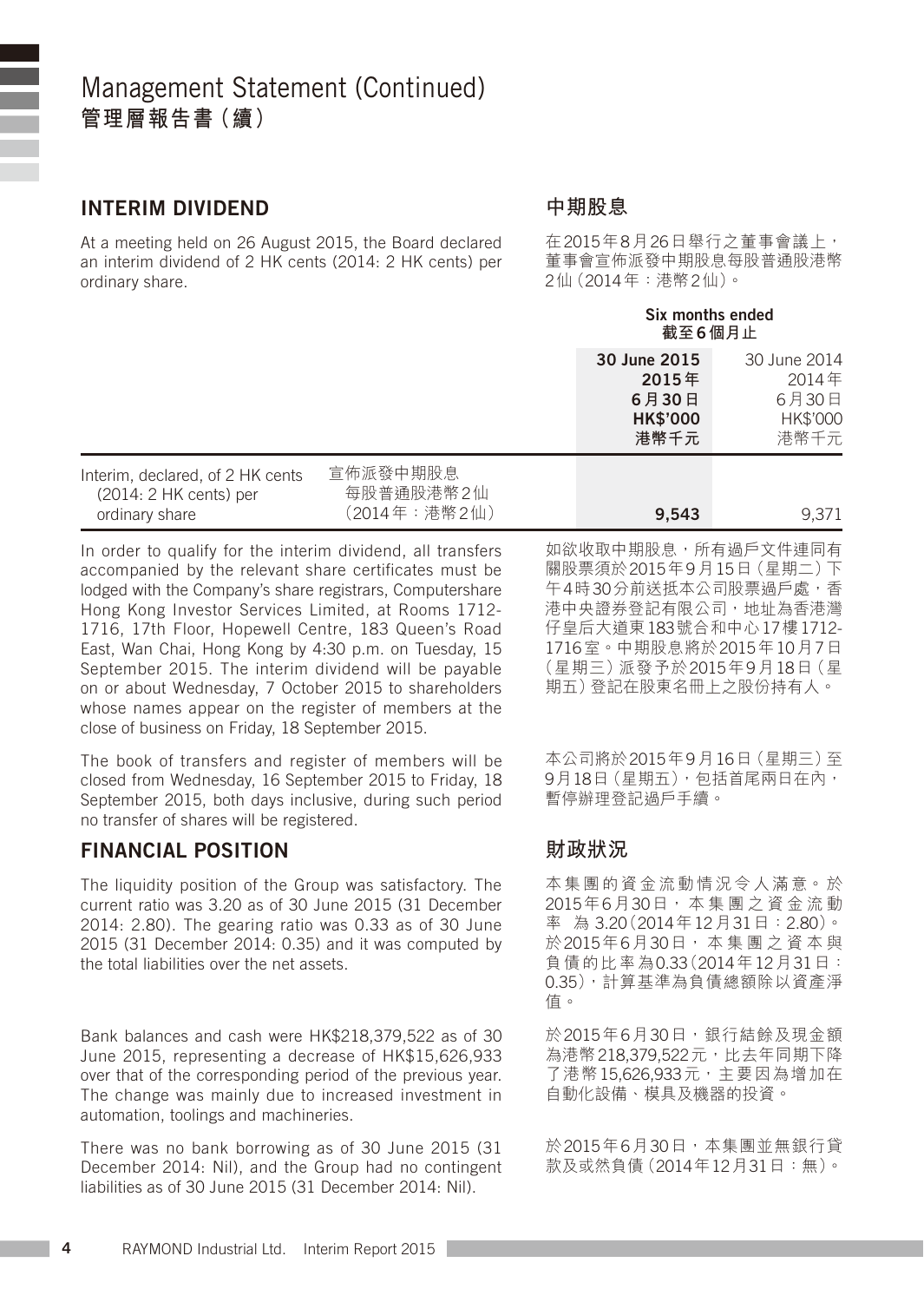#### CHARGE ON ASSETS

The Group has no charge on assets as of 30 June 2015.

#### FOREIGN EXCHANGE EXPOSURE

Most of the Group's transactions were conducted in the United States Dollars, British Pound, Hong Kong Dollars and Renminbi. The Group does not foresee any substantial exposure to foreign currency fluctuations and thus use of financial instruments for exchange rate hedging purpose is not considered.

#### **STAFF**

The Group currently employs approximately 38 Hong Kong staff members and provides them with the Mandatory Provident Fund Scheme. Our factory in the Mainland China employs approximately 400 staff members, and workers employed directly or indirectly ranged from approximately 2,800 to approximately 3,000 persons during the period.

The Group's remuneration policies remained the same as revealed in the annual report 2014.

On behalf of the Board, I would like to extend the Board's appreciation to all our staff members for their hard work and dedication throughout the period.

#### PURCHASE, SALE OR REDEMPTION OF THE COMPANY'S LISTED SECURITIES

Neither the Company nor any of its subsidiaries purchased, sold or redeemed any of the Company's listed securities during the period.

#### SHARE OPTION SCHEME

Share options are granted to Directors, employees and other eligible participants specified under the Share Option Scheme (the "Scheme") approved by shareholders of the Company at an extraordinary general meeting of the Company on 6 June 2003. Details of the Scheme were disclosed in the 2014 annual report.

#### **資產抵押**

於2015年6月30日,本集團概無資產抵 押。

#### **外匯風險**

本集團大部分商業交易均以美元、英鎊、 港元及人民幣計算。基於本集團認為不會 面對重大匯價變動風險,故並無考慮使用 財務工具對沖匯率變動。

#### **職員**

本集團現僱用香港職員約38人,並為其 提供強制性公積金計劃。我們在中國開設 的廠房於期內僱用職員約400人,直接或 間接僱用的工人約2,800人至3,000人。

本集團之薪酬政策與2014年年報所披露 者相同。

本人謹代表董事會對所有職員在期內對本 集團所作出之貢獻,表示謝意。

#### **購買、出售或贖回本公司上市證 券**

本公司及其任何附屬公司於期內並無購 買、出售或贖回本公司之上市證券。

#### **購股權計劃**

根據本公司股東於2003年6月6日舉行之 股東特別大會上批准之購股權計劃(「計 劃」),董事、僱員及其他合資格人士獲 授予購股權。計劃條款詳情已於2014年 年報中披露。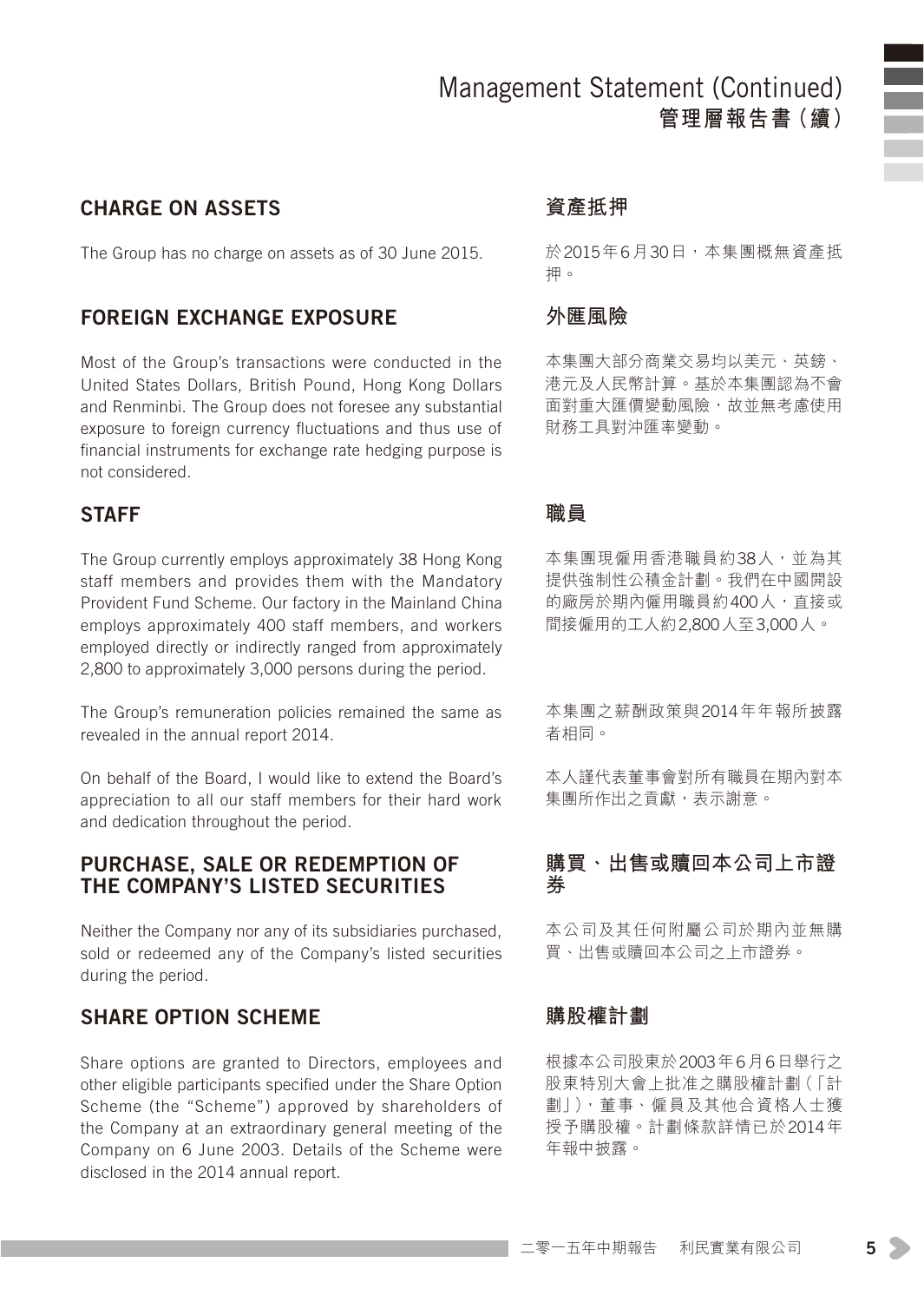#### SHARE OPTION SCHEME (Continued)

Details of the share options outstanding as at 30 June 2015 which have been granted under the Scheme are as follows:

**購股權計劃**(續)

於2015年6月30日,根據計劃授出而尚 未行使的購股權詳情如下:

|                                      | NO. OT OPTIONS<br>購股權數目                               |                                                        |                                                          |                                                          |                                                              |                      |                                                                    |                                                                 |
|--------------------------------------|-------------------------------------------------------|--------------------------------------------------------|----------------------------------------------------------|----------------------------------------------------------|--------------------------------------------------------------|----------------------|--------------------------------------------------------------------|-----------------------------------------------------------------|
|                                      | Held at<br>1 January<br>2015<br>於2015年<br>1月1日<br>之結餘 | Granted<br>during<br>the period<br>於期內<br>授出之<br>購股權數目 | Cancelled<br>during<br>the period<br>於期內<br>註銷之<br>購股權數目 | Exercised<br>during<br>the period<br>於期內<br>行使之<br>購股權數目 | Outstanding<br>at the<br>period end<br>於期終<br>尚未行使之<br>購股權數目 | Date granted<br>授出日期 | Period during<br>which options<br>are exercisable<br>購股權可行使<br>之期間 | Exercise<br>price per<br>share<br>每股<br>行使價<br><b>HKS</b><br>港元 |
| <b>Directors</b><br>董事               |                                                       |                                                        |                                                          |                                                          |                                                              |                      |                                                                    |                                                                 |
| <b>Executive Directors:</b><br>執行董事: |                                                       |                                                        |                                                          |                                                          |                                                              |                      |                                                                    |                                                                 |
| Mr. Wong, John Ying Man<br>黃英敏先生     | 3,800,000                                             |                                                        |                                                          |                                                          | 3,800,000                                                    | 30 June 2008         | 30 June 2008 to<br>29 June 2018                                    | 0.910                                                           |
|                                      |                                                       |                                                        |                                                          |                                                          |                                                              | 2008年6月30日           | 2008年6月30日至<br>2018年6月29日                                          |                                                                 |
|                                      | 3,000,000                                             |                                                        |                                                          |                                                          | 3,000,000                                                    | 20 July 2012         | 20 July 2012 to                                                    | 0.690                                                           |
|                                      |                                                       |                                                        |                                                          |                                                          |                                                              | 2012年7月20日           | 19 July 2022<br>2012年7月20日至<br>2022年7月19日                          |                                                                 |
| Mr. Wong, Raymond Man Hin<br>黃文顯先生   | 800,000                                               |                                                        |                                                          |                                                          | 800,000                                                      | 30 June 2008         | 30 June 2008 to<br>29 June 2018                                    | 0.910                                                           |
|                                      |                                                       |                                                        |                                                          |                                                          |                                                              | 2008年6月30日           | 2008年6月30日至<br>2018年6月29日                                          |                                                                 |
|                                      | 2,000,000                                             |                                                        |                                                          | (2,000,000)                                              |                                                              | 20 July 2012         | 20 July 2012 to<br>19 July 2022                                    | 0.690                                                           |
|                                      |                                                       |                                                        |                                                          |                                                          |                                                              | 2012年7月20日           | 2012年7月20日至<br>2022年7月19日                                          |                                                                 |
| Mr. Mok, Kin Hing<br>莫健興先生           | 2,800,000                                             |                                                        |                                                          |                                                          | 2,800,000                                                    | 30 June 2008         | 30 June 2008 to<br>29 June 2018                                    | 0.910                                                           |
|                                      |                                                       |                                                        |                                                          |                                                          |                                                              | 2008年6月30日           | 2008年6月30日至<br>2018年6月29日                                          |                                                                 |
|                                      | 3,000,000                                             |                                                        |                                                          |                                                          | 3,000,000                                                    | 20 July 2012         | 20 July 2012 to<br>19 July 2022                                    | 0.690                                                           |
|                                      |                                                       |                                                        |                                                          |                                                          |                                                              | 2012年7月20日           | 2012年7月20日至<br>2022年7月19日                                          |                                                                 |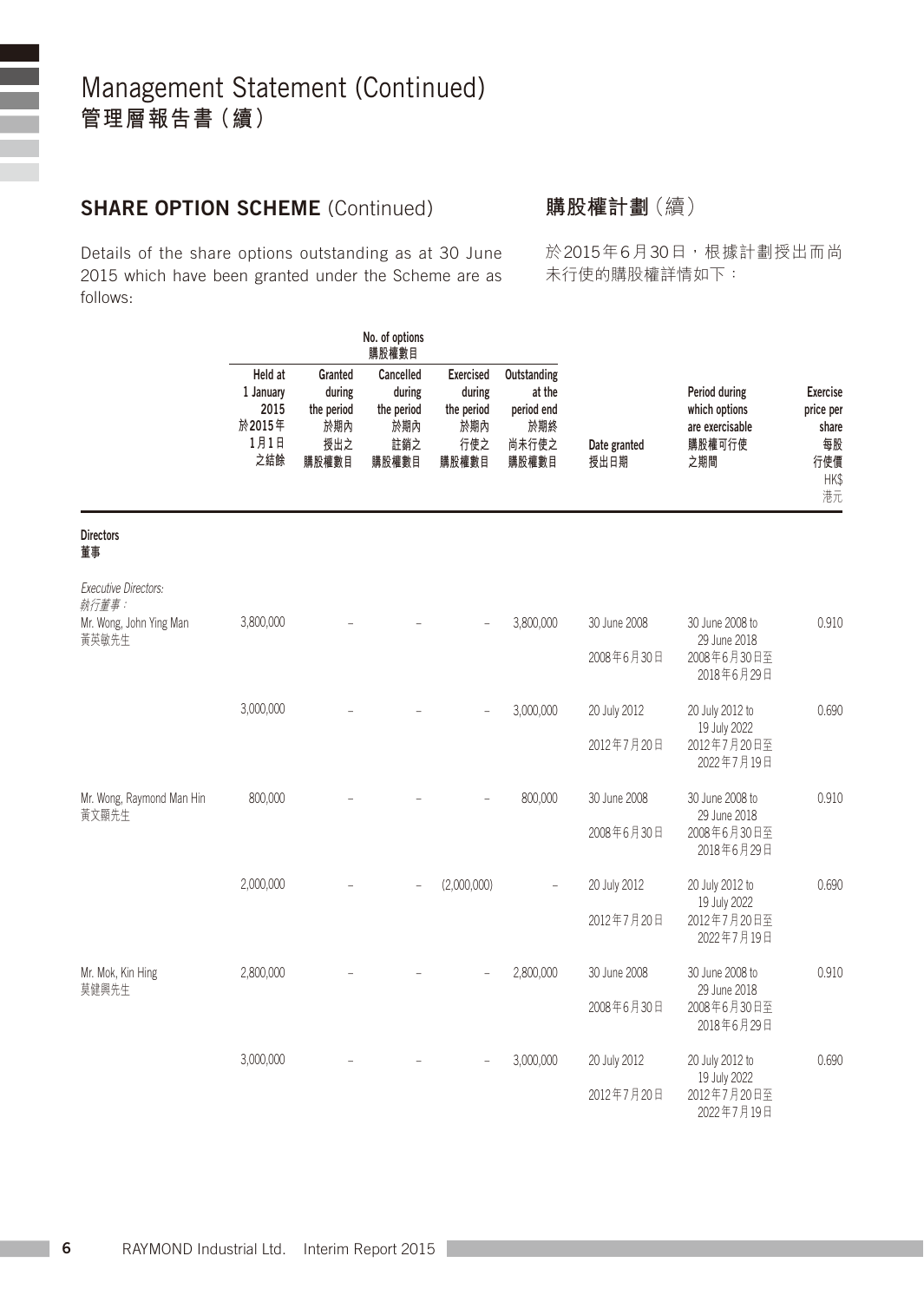### SHARE OPTION SCHEME (Continued)

**購股權計劃**(續)

|                                    |                                                       |                                                        | No. of options<br>購股權數目                                  |                                                          |                                                              |                      |                                                                    |                                                                  |
|------------------------------------|-------------------------------------------------------|--------------------------------------------------------|----------------------------------------------------------|----------------------------------------------------------|--------------------------------------------------------------|----------------------|--------------------------------------------------------------------|------------------------------------------------------------------|
|                                    | Held at<br>1 January<br>2015<br>於2015年<br>1月1日<br>之結餘 | Granted<br>during<br>the period<br>於期內<br>授出之<br>購股權數目 | Cancelled<br>during<br>the period<br>於期內<br>註銷之<br>購股權數目 | Exercised<br>during<br>the period<br>於期內<br>行使之<br>購股權數目 | Outstanding<br>at the<br>period end<br>於期終<br>尚未行使之<br>購股權數目 | Date granted<br>授出日期 | Period during<br>which options<br>are exercisable<br>購股權可行使<br>之期間 | <b>Exercise</b><br>price per<br>share<br>每股<br>行使價<br>HK\$<br>港元 |
| Non-Executive Directors:<br>非執行董事: |                                                       |                                                        |                                                          |                                                          |                                                              |                      |                                                                    |                                                                  |
| Mr. Xiong, Zhengfeng<br>熊正峰先生      | 450,000                                               |                                                        |                                                          |                                                          | 450,000                                                      | 30 June 2008         | 30 June 2008 to<br>29 June 2018                                    | 0.910                                                            |
|                                    |                                                       |                                                        |                                                          |                                                          |                                                              | 2008年6月30日           | 2008年6月30日至<br>2018年6月29日                                          |                                                                  |
|                                    | 300,000                                               |                                                        |                                                          |                                                          | 300,000                                                      | 6 October 2009       | 6 October 2009 to<br>5 October 2019                                | 0.630                                                            |
|                                    |                                                       |                                                        |                                                          |                                                          |                                                              | 2009年10月6日           | 2009年10月6日至<br>2019年10月5日                                          |                                                                  |
|                                    | 1,200,000                                             |                                                        |                                                          |                                                          | 1,200,000                                                    | 20 July 2012         | 20 July 2012 to<br>19 July 2022                                    | 0.690                                                            |
|                                    |                                                       |                                                        |                                                          |                                                          |                                                              | 2012年7月20日           | 2012年7月20日至<br>2022年7月19日                                          |                                                                  |
| Ms. Li, Yinghong<br>李映紅女士          | 1,750,000                                             |                                                        |                                                          |                                                          | 1,750,000                                                    | 30 June 2008         | 30 June 2008 to<br>29 June 2018                                    | 0.910                                                            |
|                                    |                                                       |                                                        |                                                          |                                                          |                                                              | 2008年6月30日           | 2008年6月30日至<br>2018年6月29日                                          |                                                                  |
|                                    | 1,500,000                                             |                                                        |                                                          |                                                          | 1,500,000                                                    | 6 October 2009       | 6 October 2009 to<br>5 October 2019                                | 0.630                                                            |
|                                    |                                                       |                                                        |                                                          |                                                          |                                                              | 2009年10月6日           | 2009年10月6日至<br>2019年10月5日                                          |                                                                  |
|                                    | 1,200,000                                             |                                                        |                                                          |                                                          | 1,200,000                                                    | 20 July 2012         | 20 July 2012 to<br>19 July 2022                                    | 0.690                                                            |
|                                    |                                                       |                                                        |                                                          |                                                          |                                                              | 2012年7月20日           | 2012年7月20日至<br>2022年7月19日                                          |                                                                  |
| Mr. Wong, David Ying Kit<br>黃英傑先生  | 450,000                                               |                                                        |                                                          |                                                          | 450,000                                                      | 30 June 2008         | 30 June 2008 to<br>29 June 2018                                    | 0.910                                                            |
|                                    |                                                       |                                                        |                                                          |                                                          |                                                              | 2008年6月30日           | 2008年6月30日至<br>2018年6月29日                                          |                                                                  |
|                                    | 300,000                                               |                                                        |                                                          |                                                          | 300,000                                                      | 6 October 2009       | 6 October 2009 to<br>5 October 2019                                | 0.630                                                            |
|                                    |                                                       |                                                        |                                                          |                                                          |                                                              | 2009年10月6日           | 2009年10月6日至<br>2019年10月5日                                          |                                                                  |
|                                    | 600,000                                               |                                                        |                                                          |                                                          | 600,000                                                      | 20 July 2012         | 20 July 2012 to<br>19 July 2022                                    | 0.690                                                            |
|                                    |                                                       |                                                        |                                                          |                                                          |                                                              | 2012年7月20日           | 2012年7月20日至<br>2022年7月19日                                          |                                                                  |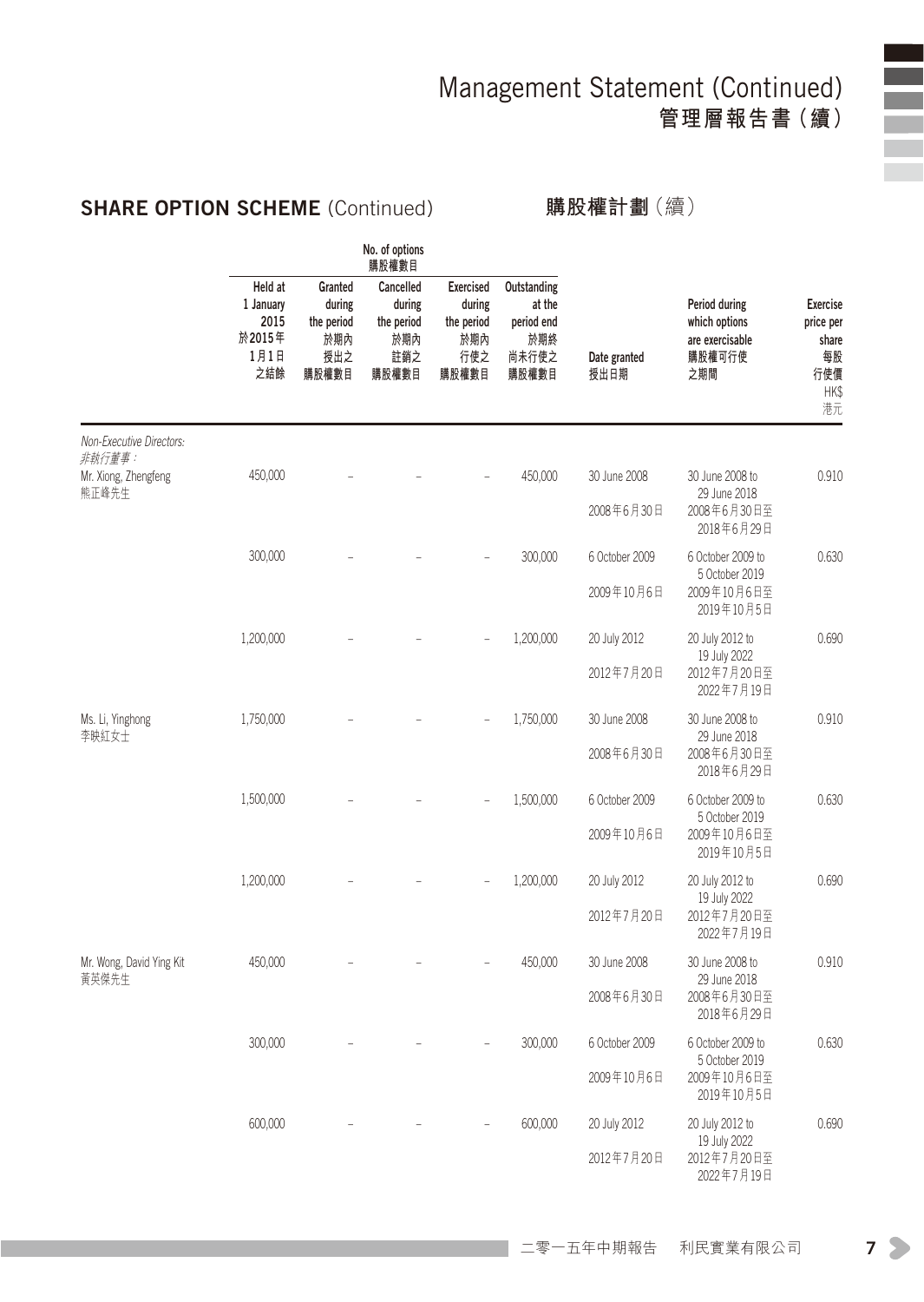### SHARE OPTION SCHEME (Continued)

#### **購股權計劃**(續)

|                                                     | No. of options<br>購股權數目                               |                                                        |                                                          |                                                                 |                                                              |                      |                                                                    |                                                                  |
|-----------------------------------------------------|-------------------------------------------------------|--------------------------------------------------------|----------------------------------------------------------|-----------------------------------------------------------------|--------------------------------------------------------------|----------------------|--------------------------------------------------------------------|------------------------------------------------------------------|
|                                                     | Held at<br>1 January<br>2015<br>於2015年<br>1月1日<br>之結餘 | Granted<br>during<br>the period<br>於期內<br>授出之<br>購股權數目 | Cancelled<br>during<br>the period<br>於期內<br>註銷之<br>購股權數目 | <b>Exercised</b><br>during<br>the period<br>内膜绒<br>行使之<br>購股權數目 | Outstanding<br>at the<br>period end<br>於期終<br>尚未行使之<br>購股權數目 | Date granted<br>授出日期 | Period during<br>which options<br>are exercisable<br>購股權可行使<br>之期間 | <b>Exercise</b><br>price per<br>share<br>每股<br>行使價<br>HK\$<br>港元 |
| Independent Non-Executive<br>Directors:<br>獨立非執行董事: |                                                       |                                                        |                                                          |                                                                 |                                                              |                      |                                                                    |                                                                  |
| Mr. Leung, Michael Kai Hung<br>梁啟雄先生                | 393,800                                               |                                                        |                                                          |                                                                 | 393,800                                                      | 30 June 2008         | 30 June 2008 to<br>29 June 2018                                    | 0.910                                                            |
|                                                     |                                                       |                                                        |                                                          |                                                                 |                                                              | 2008年6月30日           | 2008年6月30日至<br>2018年6月29日                                          |                                                                  |
|                                                     | 300,000                                               |                                                        |                                                          | (300,000)                                                       |                                                              | 6 October 2009       | 6 October 2009 to<br>5 October 2019                                | 0.630                                                            |
|                                                     |                                                       |                                                        |                                                          |                                                                 |                                                              | 2009年10月6日           | 2009年10月6日至<br>2019年10月5日                                          |                                                                  |
|                                                     | 300,000                                               |                                                        |                                                          | (300,000)                                                       |                                                              | 20 July 2012         | 20 July 2012 to<br>19 July 2022                                    | 0.690                                                            |
|                                                     |                                                       |                                                        |                                                          |                                                                 |                                                              | 2012年7月20日           | 2012年7月20日至<br>2022年7月19日                                          |                                                                  |
| Mr. Fan, Anthony Ren Da<br>范仁達先生                    | 393,800                                               |                                                        |                                                          |                                                                 | 393,800                                                      | 30 June 2008         | 30 June 2008 to<br>29 June 2018                                    | 0.910                                                            |
|                                                     |                                                       |                                                        |                                                          |                                                                 |                                                              | 2008年6月30日           | 2008年6月30日至<br>2018年6月29日                                          |                                                                  |
|                                                     | 300,000                                               |                                                        |                                                          |                                                                 | 300,000                                                      | 6 October 2009       | 6 October 2009 to<br>5 October 2019                                | 0.630                                                            |
|                                                     |                                                       |                                                        |                                                          |                                                                 |                                                              | 2009年10月6日           | 2009年10月6日至<br>2019年10月5日                                          |                                                                  |
|                                                     | 300,000                                               |                                                        |                                                          |                                                                 | 300,000                                                      | 20 July 2012         | 20 July 2012 to<br>19 July 2022                                    | 0.690                                                            |
|                                                     |                                                       |                                                        |                                                          |                                                                 |                                                              | 2012年7月20日           | 2012年7月20日至<br>2022年7月19日                                          |                                                                  |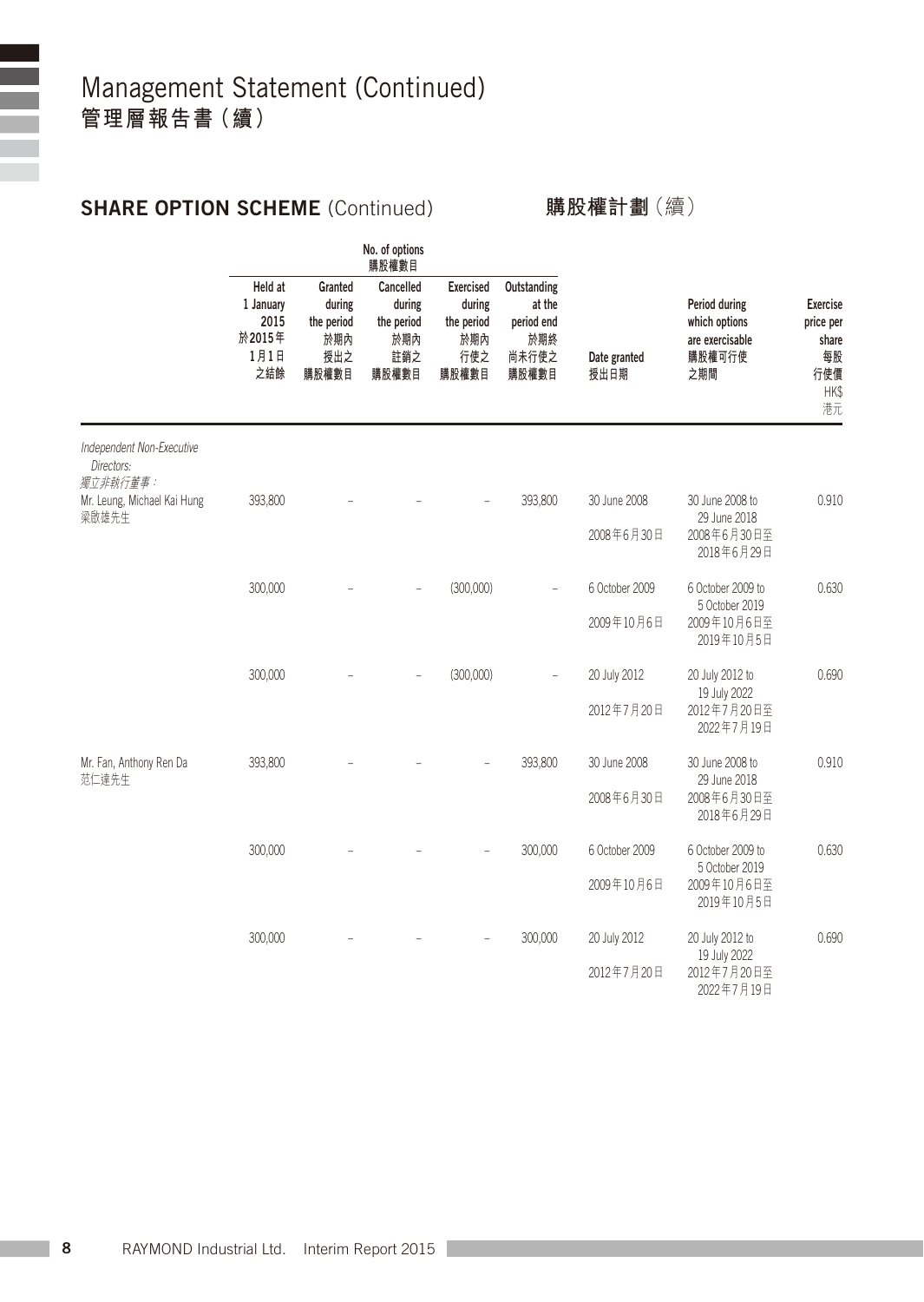### SHARE OPTION SCHEME (Continued)

**購股權計劃**(續)

|                                                       |                                                        | 購股權數目                                                    |                                                                 |                                                              |                      |                                                                    |                                                                                |
|-------------------------------------------------------|--------------------------------------------------------|----------------------------------------------------------|-----------------------------------------------------------------|--------------------------------------------------------------|----------------------|--------------------------------------------------------------------|--------------------------------------------------------------------------------|
| Held at<br>1 January<br>2015<br>於2015年<br>1月1日<br>之結餘 | Granted<br>during<br>the period<br>於期內<br>授出之<br>購股權數目 | Cancelled<br>during<br>the period<br>於期內<br>註銷之<br>購股權數目 | <b>Exercised</b><br>during<br>the period<br>於期內<br>行使之<br>購股權數目 | Outstanding<br>at the<br>period end<br>於期終<br>尚未行使之<br>購股權數目 | Date granted<br>授出日期 | Period during<br>which options<br>are exercisable<br>購股權可行使<br>之期間 | <b>Exercise</b><br>price per<br>share<br>每股<br>行使價<br>HK\$<br>港元               |
|                                                       |                                                        |                                                          |                                                                 |                                                              |                      |                                                                    |                                                                                |
| 930,000                                               |                                                        |                                                          | (930,000)                                                       |                                                              | 30 June 2008         | 30 June 2008 to                                                    | 0.910                                                                          |
|                                                       |                                                        |                                                          |                                                                 |                                                              | 2008年6月30日           | 2008年6月30日至<br>2018年6月29日                                          |                                                                                |
| 5,373,000                                             |                                                        | (330.000)                                                | (1.668.000)                                                     | 3,375,000                                                    | 30 June 2008         | 30 June 2008 to                                                    | 0.910                                                                          |
|                                                       |                                                        |                                                          |                                                                 |                                                              | 2008年6月30日           | 2008年6月30日至<br>2018年6月29日                                          |                                                                                |
| 740,000                                               | ÷                                                      | (140,000)                                                | (200,000)                                                       | 400,000                                                      | 6 October 2009       | 6 October 2009 to                                                  | 0.630                                                                          |
|                                                       |                                                        |                                                          |                                                                 |                                                              | 2009年10月6日           | 2009年10月6日至<br>2019年10月5日                                          |                                                                                |
| 4,128,000                                             |                                                        | (405,000)                                                | (1,025,000)                                                     | 2,698,000                                                    | 20 July 2012         | 20 July 2012 to                                                    | 0.690                                                                          |
|                                                       |                                                        |                                                          |                                                                 |                                                              | 2012年7月20日           | 2012年7月20日至<br>2022年7月19日                                          |                                                                                |
| 3,100,000                                             |                                                        |                                                          | (1,300,000)                                                     | 1,800,000                                                    | 30 June 2008         | 30 June 2008 to                                                    | 0.910                                                                          |
|                                                       |                                                        |                                                          |                                                                 |                                                              | 2008年6月30日           | 2008年6月30日至<br>2018年6月29日                                          |                                                                                |
| 39,408,600                                            | $\equiv$                                               | (875,000)                                                | (7,723,000)                                                     | 30,810,600                                                   |                      |                                                                    |                                                                                |
|                                                       |                                                        |                                                          | No. of options                                                  |                                                              |                      |                                                                    | 29 June 2018<br>29 June 2018<br>5 October 2019<br>19 July 2022<br>29 June 2018 |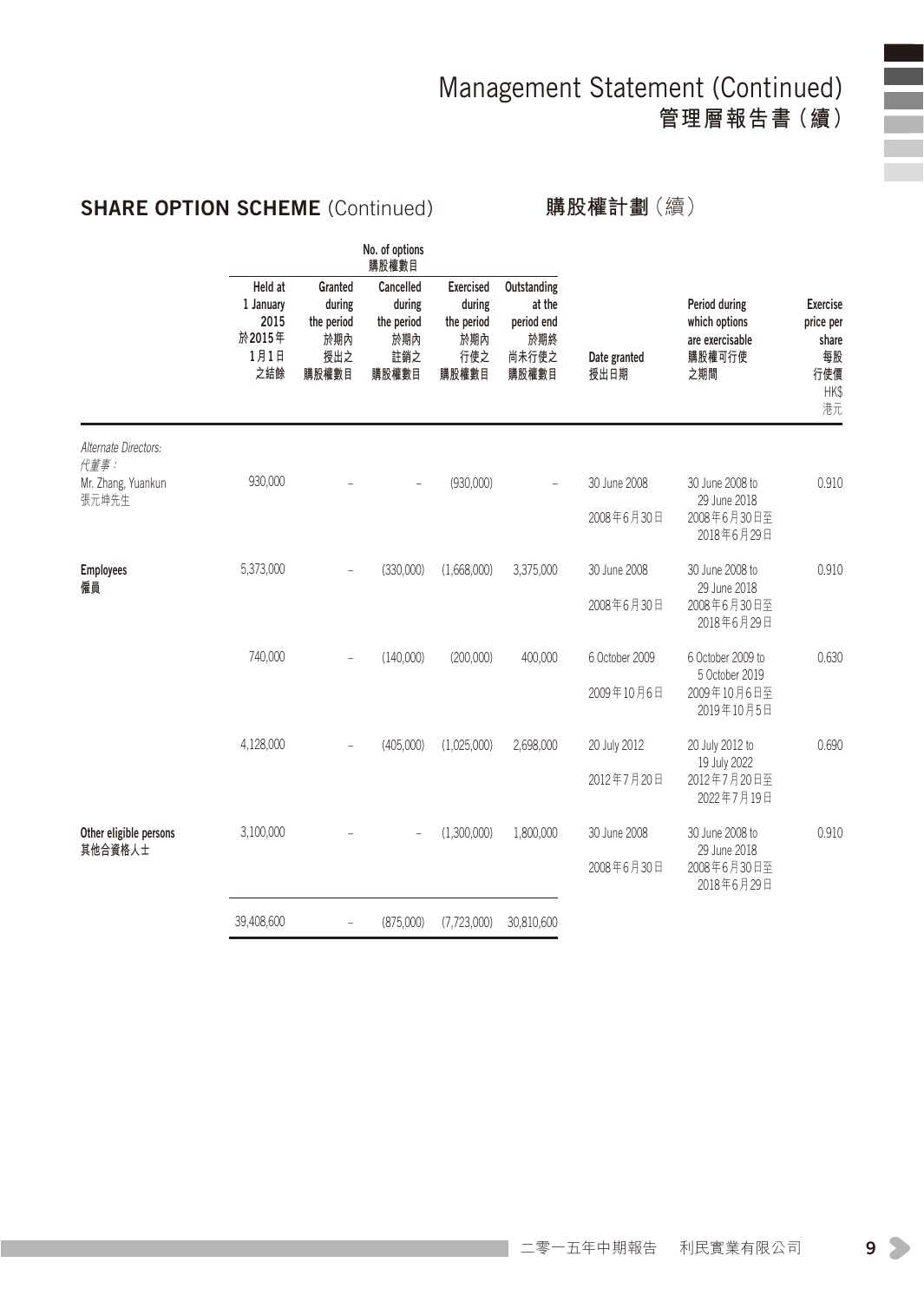#### DIRECTORS' INTERESTS IN SHARES AND UNDERLYING SHARES OF THE COMPANY

As at 30 June 2015, the interests of the Directors in the shares and underlying shares of the Company, its subsidiaries and its associated corporations (within the meaning of the Securities and Futures Ordinance ("SFO")), as recorded in the register maintained by the Company under Section 352 of the SFO or as otherwise notified to the Company and The Stock Exchange of Hong Kong Limited pursuant to the Model Code for Securities Transactions by Directors of Listed Issuers (the "Model Code") as set out in Appendix 10 to The Rules Governing the Listing of Securities on The Stock Exchange of Hong Kong Limited ("Listing Rules") were as follows:

#### **董事於本公司之股份及相關股份 之權益**

於2015年6月30日,根據本公司依照證 券及期貨條例(「證券條例」)第352條而 設置之登記冊所載記錄,或已依據香港聯 合交易所有限公司證券上市規則(「上市 規則」)附錄十的上市發行人董事進行證 券交易的標準守則(「標準守則」)通知本 公司及香港聯合交易所有限公司的紀錄, 各董事在本公司、本公司之子公司及其相 聯法團(定義見證券條例)之股份及相關 股份之權益如下:

#### (i) Interests in issued shares

#### (i) **發行股份權益**

|                                    |                                                          | Number of shares<br>股份數量    |                                                       | % of total                                         |                    |                                   |
|------------------------------------|----------------------------------------------------------|-----------------------------|-------------------------------------------------------|----------------------------------------------------|--------------------|-----------------------------------|
|                                    | Personal<br><b>Interests</b><br>個人權益<br>(Note 1)<br>(註1) | Family<br>interests<br>家屬權益 | Corporate<br><b>interests</b><br>法團權益                 | <b>Share</b><br>options<br>購股權<br>(Note 4)<br>(註4) | <b>Total</b><br>合共 | issued<br>shares<br>合共發行<br>股份百分率 |
| <b>Executive Directors</b><br>執行董事 |                                                          |                             |                                                       |                                                    |                    |                                   |
| Mr. Wong, Wilson Kin Lae<br>黃乾利先生  |                                                          | 150,000<br>(Note 2)<br>(註2) | 105,875,181<br>(Note 3)<br>$(\ddot{\vec{a}}\vec{t}3)$ |                                                    | 106,025,181        | 22.22%                            |
| Mr. Wong, John Ying Man<br>黃英敏先生   | 11,839,448                                               |                             |                                                       | 6,800,000                                          | 18,639,448         | 3.91%                             |
| Mr. Wong, Raymond Man Hin<br>黃文顯先生 | 15,417,972                                               |                             |                                                       | 800,000                                            | 16,217,972         | 3.40%                             |
| Mr. Mok, Kin Hing<br>莫健興先生         | 625,000                                                  |                             |                                                       | 5,800,000                                          | 6,425,000          | 1.35%                             |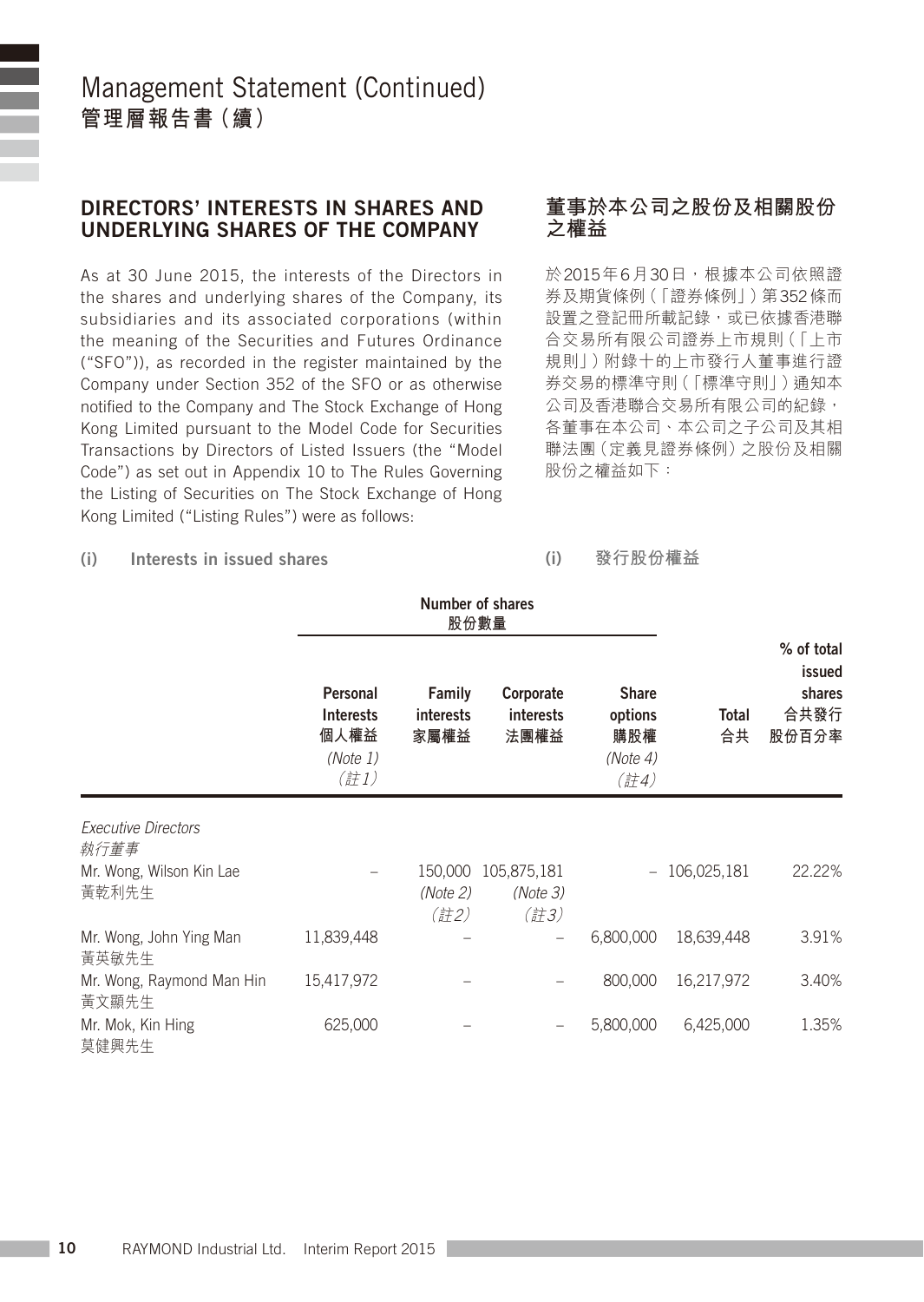#### DIRECTORS' INTERESTS IN SHARES AND UNDERLYING SHARES OF THE COMPANY (Continued)

**董事於本公司之股份及相關股份 之權益**(續)

(i) Interests in issued shares (Continued)

(i) **發行股份權益**(續)

|                                                          | Personal<br><b>Interests</b><br>個人權益<br>(Note 1)<br>$($ 註1) | Family<br>interests<br>家屬權益 | Corporate<br>interests<br>法團權益 | <b>Share</b><br>options<br>購股權<br>(Note 4)<br>$($ 註4) | <b>Total</b><br>合共 | % of total<br>issued<br>shares<br>合共發行<br>股份百分率 |
|----------------------------------------------------------|-------------------------------------------------------------|-----------------------------|--------------------------------|-------------------------------------------------------|--------------------|-------------------------------------------------|
| <b>Non-Executive Directors</b><br>非執行董事                  |                                                             |                             |                                |                                                       |                    |                                                 |
| Mr. Xiong, Zhengfeng<br>熊正峰先生                            |                                                             |                             |                                | 1,950,000                                             | 1,950,000          | 0.41%                                           |
| Ms. Li, Yinghong<br>李映紅女士                                |                                                             |                             |                                | 4,450,000                                             | 4,450,000          | 0.93%                                           |
| Mr. Wong, David Ying Kit<br>黃英傑先生                        |                                                             |                             |                                | 1,350,000                                             | 1,350,000          | 0.28%                                           |
| Independent Non-Executive<br><b>Directors</b><br>獨立非執行董事 |                                                             |                             |                                |                                                       |                    |                                                 |
| Mr. Leung, Michael Kai Hung<br>梁啟雄先生                     | 4,294,300                                                   |                             |                                | 393,800                                               | 4,688,100          | 0.98%                                           |
| Mr. Fan, Anthony Ren Da<br>范仁達先生                         | 644,300                                                     |                             |                                | 993,800                                               | 1,638,100          | 0.34%                                           |
| Mr. Ng, Yiu Ming<br>伍耀明先生                                | 1,323,800                                                   |                             |                                |                                                       | 1,323,800          | 0.28%                                           |
| Mr. Lo, Wilson Kwong Shun<br>羅廣信先生                       | 300,000                                                     |                             |                                |                                                       | 300,000            | 0.06%                                           |
| Alternate Directors<br>代董事                               |                                                             |                             |                                |                                                       |                    |                                                 |
| Mr. Zhang, Yuankun<br>張元坤先生                              | 2,630,000                                                   |                             |                                |                                                       | 2,630,000          | 0.55%                                           |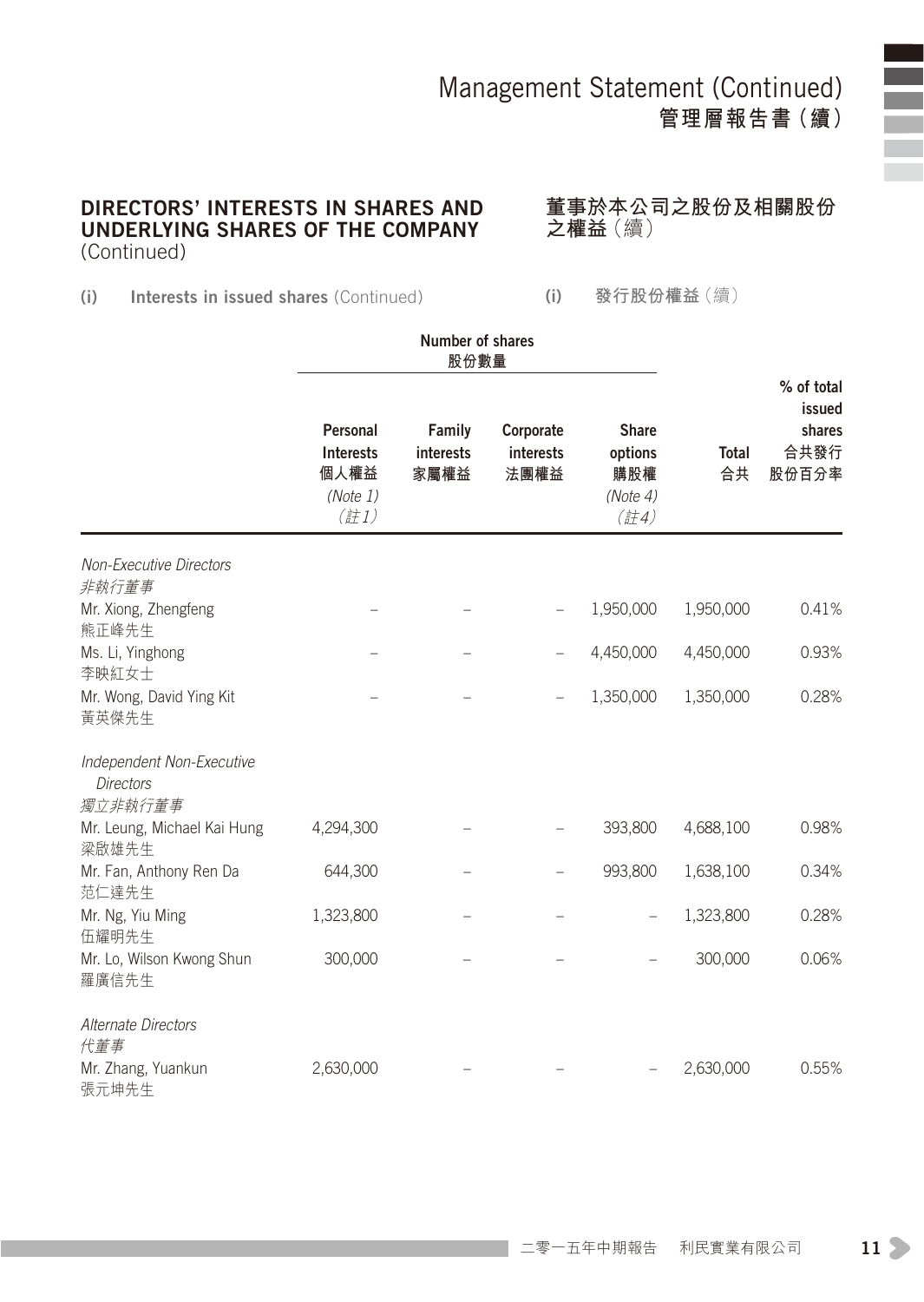DIRECTORS' INTERESTS IN SHARES AND UNDERLYING SHARES OF THE COMPANY (Continued)

(i) Interests in issued shares (Continued)

*Notes:*

- (1) The shares are registered under the names of the Directors who are the beneficial shareholders.
- (2) Ms. Sun, Amelia Kwing Hai, spouse of Mr. Wong, Wilson Kin Lae, is the beneficial shareholder.
- (3) Mr. Wong, Wilson Kin Lae is the beneficial shareholders of 91.7% of the issued share capital of Broadbridge Enterprises Limited and Diamond-Harvest Limited, which owned 27,993,421 and 77,881,760 shares respectively in the Company.
- (4) Share options are granted to the Directors under the Scheme approved by the shareholders at an extraordinary general meeting on 6 June 2003, details of which were set out in the section "SHARE OPTION SCHEME" above.

All the interests disclosed in the above section represent long positions in the shares of the Company.

(ii) Interests in underlying shares

The Directors of the Company have been granted options under the Scheme, details of which are set out in the section "SHARE OPTION SCHEME" above.

Save as disclosed above, none of the Directors of the Company or any of their spouses or children under eighteen years of age has interests or short positions in the shares, underlying shares or debentures of the Company, or any of its holding Company, subsidiaries or other associated corporations, as recorded in the register required to be kept under section 352 of the SFO or as otherwise notified to the Company pursuant to the Model Code.

#### **董事於本公司之股份及相關股份 之權益**(續)

(i) **發行股份權益**(續)

附註:

- (1) 登記在股份名下之董事姓名均為實益股 東。
- (2) 黃乾利先生之配偶辛炯僖女士為該等股 份的實益股東。
- (3) 黃 乾 利 先 生 透 過 持 有Broadbridge Enterprises Limited( 持 有27,993,421股 份)及 Diamond-Har ves t Limited(持 有77,881,760股份)91.7%的已發行股 本而成為該等股份的實益股東。
- (4) 根據本公司於2003年6月6日舉行之股 東特別大會上批准之計劃。詳情請參閱 上列之「購股權計劃」部份。

上述部份所列之權益均為於本公司之股份 及購股權中的好倉。

(ii) **於相關股份之權益**

本公司董事已根據計劃授出購股權,有關 詳情載於上文「購股權計劃」一節。

除上文所述者外,概無本公司董事或彼等 之配偶或18歲以下子女於本公司或其任 何控股公司、附屬公司或其他相聯法團之 股份、相關股份或債券中擁有須紀錄於根 據證券條例第352條存置之登記冊或根據 標準守則須知會本公司之權益。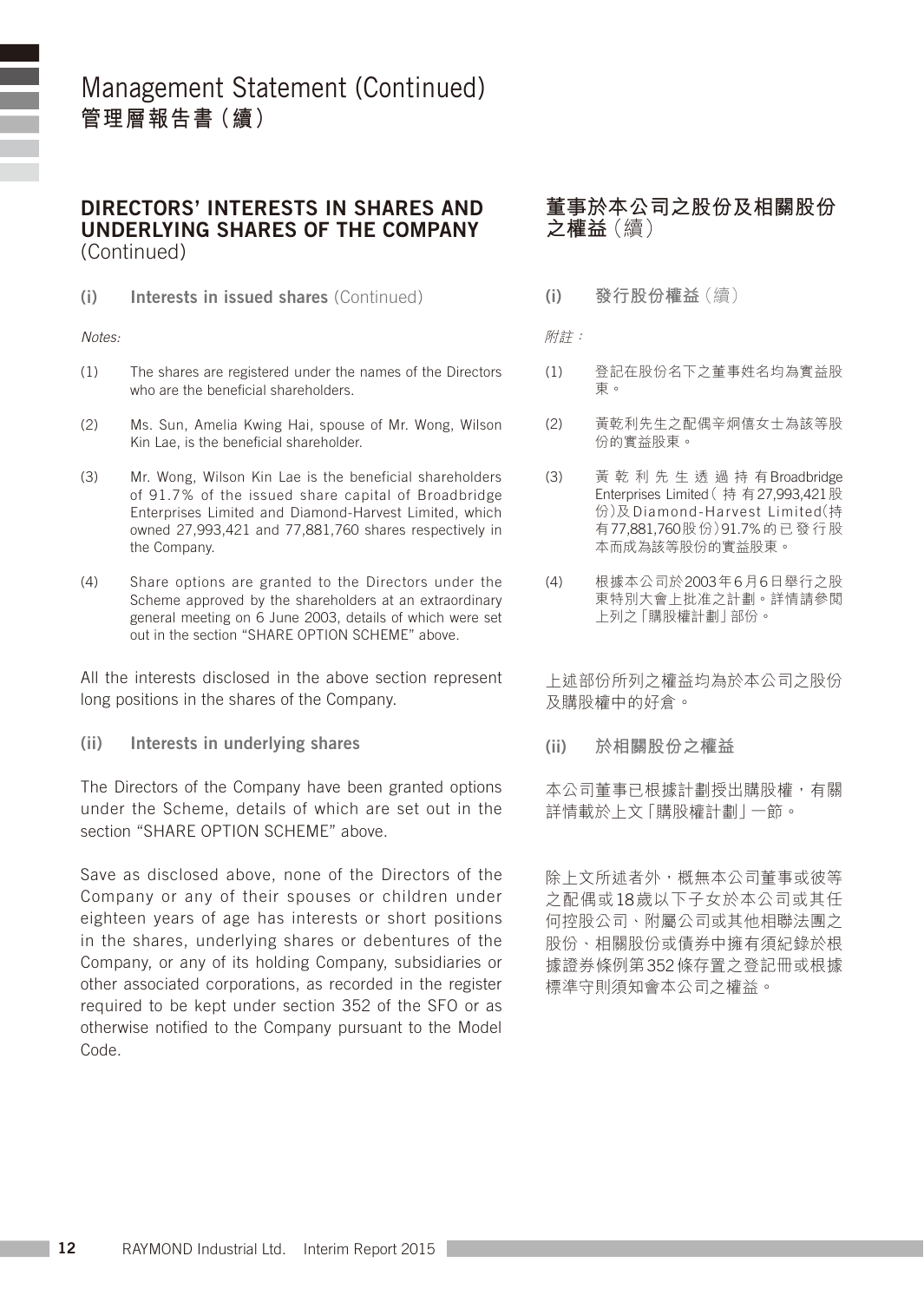#### SUBSTANTIAL SHAREHOLDERS' INTERESTS IN SHARES AND UNDERLYING SHARES OF THE COMPANY

#### **主要股東於本公司之股份及相關 股份之權益**

According to the register of substantial shareholders maintained under section 336 of the SFO as at 30 June 2015, the Company had been notified of the following substantial shareholders' interests, being 5% or more of the Company's issued share capital. These interests are in addition to those disclosed above in respect of the Directors.

除上述董事的股份權益外,於2015年6 月30日, 根據證券條例第336條而設置 之主要股東登記冊,本公司已接獲下列持 有本公司已發行股本5%或以上權益之通 知。

|                                                    |                                             | Number of shares<br>股份數量                                    |                            |                                     |                                              |
|----------------------------------------------------|---------------------------------------------|-------------------------------------------------------------|----------------------------|-------------------------------------|----------------------------------------------|
|                                                    | Registered<br>shareholders<br>已登記股東         | Corporate<br>interests<br>法團權益                              | Family<br>Interest<br>家屬權益 | <b>Total</b><br>合計<br>普通股股份<br>持有數量 | % of total<br>issued shares<br>合計發行<br>股份百分率 |
| Substantial shareholders<br>主要股東                   |                                             |                                                             |                            |                                     |                                              |
| Ms. Sun, Amelia Kwing Hai<br>辛炯僖女士                 | 150,000                                     | 105,875,181<br>(Note 1)<br>$(\overrightarrow{a}1)$          |                            | 106,025,181                         | 22.22%                                       |
| Broadbridge Enterprises Limited.                   | 27,993,421<br>(Note 2)<br>(ii)              |                                                             |                            | 27,993,421                          | 5.87%                                        |
| Diamond-Harvest Limited                            | 77,881,760<br>(Note 3)<br>$(\frac{2}{5}73)$ |                                                             |                            | 77,881,760                          | 16.32%                                       |
| Silver Talent Development Limited<br>銀立發展有限公司      | 53,080,800                                  |                                                             |                            | 53,080,800                          | 11.12%                                       |
| Dr. Wong, Philip Kin Hang<br>黃乾亨博士                 |                                             | 40,205,688<br>(Note 4)<br>$(\frac{2}{5}74)$                 |                            | 40,205,688                          | 8.43%                                        |
| Mrs. Wong Cheng,<br>Gertrude Kwok Cheung<br>黃鄭國璋女士 |                                             | 40,205,688<br>(Note 4)<br>$(\ddot{\vec{a}}\dot{\vec{a}}$ 4) |                            | 40,205,688                          | 8.43%                                        |
| Ho Kit Man Inc.                                    | 40,119,688                                  |                                                             |                            | 40,119,688                          | 8.41%                                        |
| Webb, David Michael                                | 7,581,000                                   | 16,355,000<br>(Note 5)<br>(註5)                              |                            | 23,936,000                          | 5.02%                                        |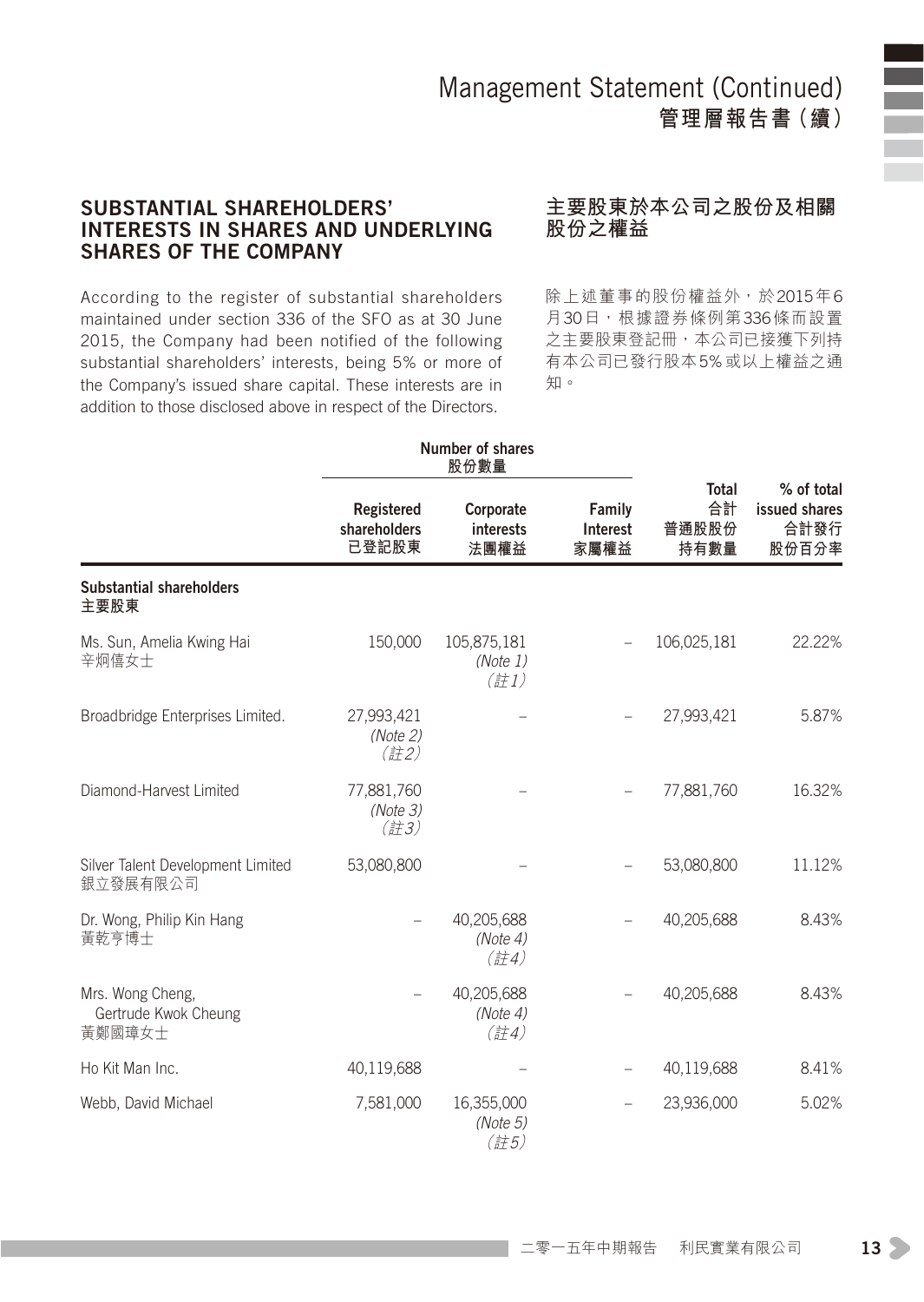#### SUBSTANTIAL SHAREHOLDERS' INTERESTS IN SHARES AND UNDERLYING SHARES OF THE COMPANY (Continued)

#### *Notes:*

- (1) These shares were held through Broadbridge Enterprises Limited and Diamond-Harvest Limited, companies controlled by Ms. Sun, Amelia Kwing Hai and her spouse, Mr. Wong, Wilson Kin Lae.
- (2) These shares were held through Broadbridge Enterprises Limited, a company controlled by Ms. Sun, Amelia Kwing Hai and Mr. Wong, Wilson Kin Lae.
- (3) These shares were held through Diamond-Harvest Limited, a company controlled by Ms. Sun, Amelia Kwing Hai and Mr. Wong, Wilson Kin Lae.
- (4) These shares were held through Ho Kit Man Inc. and Sunnydale Enterprises Holdings Ltd., companies controlled by Dr. Wong, Philip Kin Hang and his spouse, Mrs. Wong Cheng Gertrude Kwok Cheung.
- (5) These shares were held through Preferable Situation Assets Limited, a company controlled by Mr. Webb, David Michael.

All the interests disclosed in the above section represent long positions in the shares of the Company.

#### CORPORATE GOVERNANCE

Throughout the period, the Company was in compliance with the Code of Corporate Governance Practices (the "CG Code") as set out in Appendix 14 to The Rules Governing the Listing of Securities on The Stock Exchange of Hong Kong Limited (the "Listing Rules"), with deviations from code provision A.4.1 of the CG Code in respect of the service term of independent non-executive directors.

Under code provision A.4.1 of the CG Code, non-executive directors (including independent non-executive directors) should be appointed for a specific term and subject to retirement by rotation.

#### **主要股東於本公司之股份及相關 股份之權益**(續)

附註:

- (1) 該等股份乃透過黃乾利先生及辛炯僖 女 士 控 制 之Broadbridge Enterprises Limited及Diamond-Harvest Limited持有。
- (2) 該等股份乃透過由黃乾利先生及辛炯 僖 女 士 控 制 之Broadbridge Enerprises Limited持有。
- (3) 該等股份乃透過由黃乾利先生及辛炯僖 女士控制之Diamond-Harvest Limited持 有。
- (4) 該等股份乃透過黃乾亨博士及黃鄭國璋 女士控制之Ho Kit Man Inc.及Sunnydale Enterprises Holdings Ltd.持有。
- (5) 該等股份乃透過由Webb, David Michael 先 生 控 制 之Preferable Situation Assets Limited持有。

上述部份所列之權益均為於本公司之股份 中的好倉。

#### **企業管治**

於期內,除關於獨立非執行董事之服務任 期偏離了常規守則A.4.1項條款外, 本公 司一直遵守《香港聯合交易所有限公司證 券上市規則》(「上市規則」)附錄14所載 之企業管治常規守則(「常規守則」)之規 定。

根據常規守則A.4.1項條款規定,非執行 董事(包括獨立非執行董事)應設有特定 委任年期,並須輪值告休。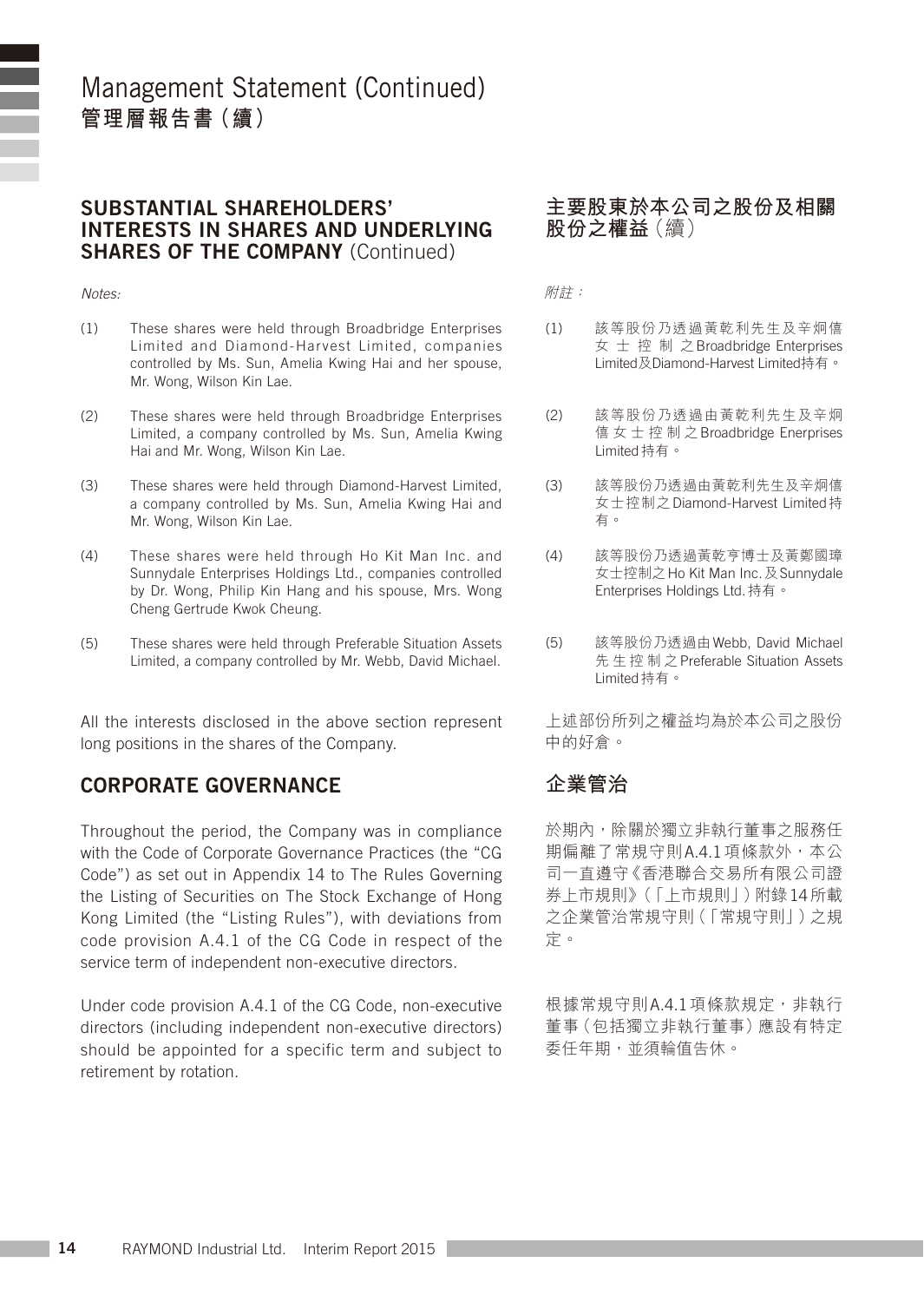#### CORPORATE GOVERNANCE (Continued)

None of the existing non-executive Directors (including the independent non-executive Directors) is appointed for a specific term. This constitutes a deviation from code provision A.4.1 of the CG Code. However, all non-executive Directors (including the independent non-executive Directors) are subject to retirement by rotation and reelection at the annual general meeting of the Company in accordance with the provisions of the Company's articles of association. The Company has also received the annual confirmation of independence from each of the independent non-executive Directors and has grounds to believe that they continue to be independent of the Company. As such, the Company considers that sufficient measures have been taken to ensure that the standard of the Company's corporate governance practices is not lower than those required in the CG Code.

#### MODEL CODE

The Company has adopted the Model Code for Securities Transactions by Directors of Listed Issuers as set out in Appendix 10 to the Listing Rules (the "Model Code") as its own code of conduct regarding securities transactions by the Directors. Having made specific enquiry of the Directors, all the Directors confirmed that they had complied with the required standards as set out in the Model Code during the six months ended 30 June 2015.

#### REMUNERATION COMMITTEE

A Remuneration Committee has been established in accordance with the requirements of the CG Code. The Remuneration Committee comprises two executive Directors, Mr. Wong, John Ying Man and Mr. Wong, Raymond Man Hin; and four independent non-executive Directors, Mr. Leung, Michael Kai Hung (Chairman), Mr. Fan, Anthony Ren Da, Mr. Ng Yiu Ming and Mr. Lo, Wilson Kwong Shun.

#### **企業管治**(續)

本公司之現任非執行董事(包括獨立非執 行董事)均不設特定委任年期,此點偏離 了常規守則A.4.1項條款之規定。然而, 根據本公司之公司組織章程,所有非執行 董事(包括獨立非執行董事)均須在應屆 股東週年大會輪值告休。本公司每年亦收 到由獨立非執行董事的獨立確認函,並有 理由相信他們繼續是獨立於本公司。因 此,本公司認為已採取充份措施以確保本 公司之企業管治水平並不低於常規守則之 要求。

#### **標準守則**

本公司已採用上市規則附錄10所載上市 公司董事進行證券交易之標準守則(「標 準守則」),以規範本公司董事進行證券 交易時之操守。經向本公司董事作出特定 查詢後,全體董事已確認於截至2015年6 月30日止6個月內,彼等均符合標準守則 之規定。

#### **薪酬委員會**

按照常規守則規定,本公司已成立薪酬 委員會,成員包括2位執行董事:黃英敏 先生及黃文顯先生,及4位獨立非執行董 事:梁啟雄先生(主席)、范仁達先生、 伍耀明先生及羅廣信先生。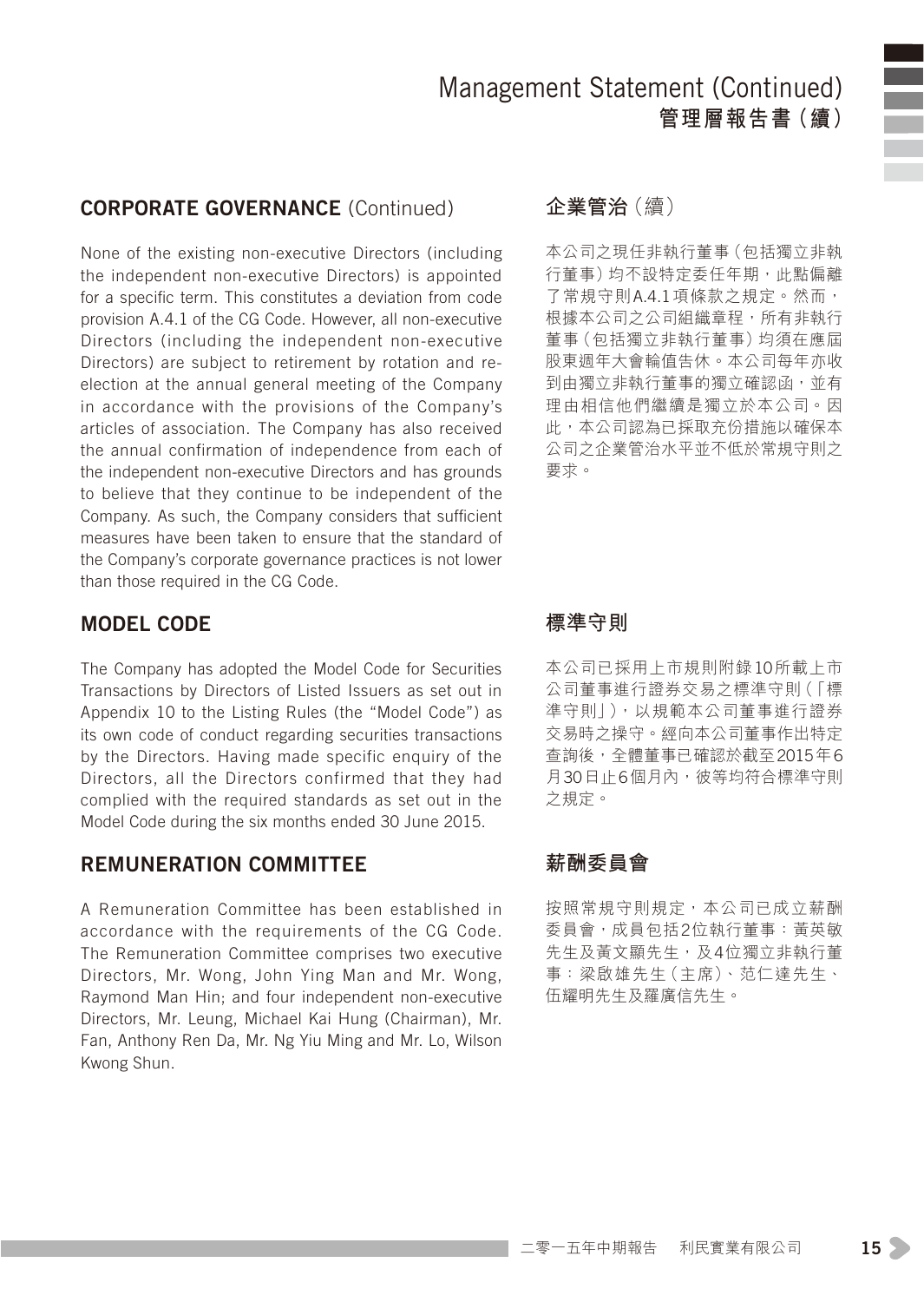### AUDIT COMMITTEE

The written terms of reference which describe the authority and duties of the Audit Committee were prepared and adopted with reference to "A Guide for The Formation of An Audit Committee" published by the Hong Kong Institute of Certified Public Accountants.

The Audit Committee of the Company has reviewed the accounting practices and principles adopted by the Group and discussed auditing, internal control and financial reporting matters with the management of the Group including the review of the interim results and the interim financial information for the six months ended 30 June 2015.

#### NOMINATION COMMITTEE

A Nomination Committee has been established in accordance with the requirements of the CG Code. The Nomination Committee comprises four independent non-executive Directors, Mr. Ng Yiu Ming (Chairman), Mr. Leung, Michael Kai Hung, Mr. Fan, Anthony Ren Da and Mr. Lo, Wilson Kwong Shun.

By Order of the Board Wong, Wilson Kin Lae *Chairman*

Hong Kong, 26 August 2015

### **審核委員會**

審核委員會之職權和責任條文之預備及採 用乃以香港會計師公會所發出之「成立審 核委員會指引」作為藍本。

審核委員會審閱本集團採納之會計慣例及 準則及與本集團之管理層討論審核、內部 控制及財務報告事宜,其中包括審閲中期 業績及截至2015年6月30日止之中期財 務資料。

### **提名委員會**

按照常規守則規定,本公司已成立提名委 員會,成員包括4位獨立非執行董事:伍 耀明先生(主席)、梁啟雄先生、范仁達 先生及羅廣信先生。

承董事會命 主席 **黃乾利**

香港,2015年8月26日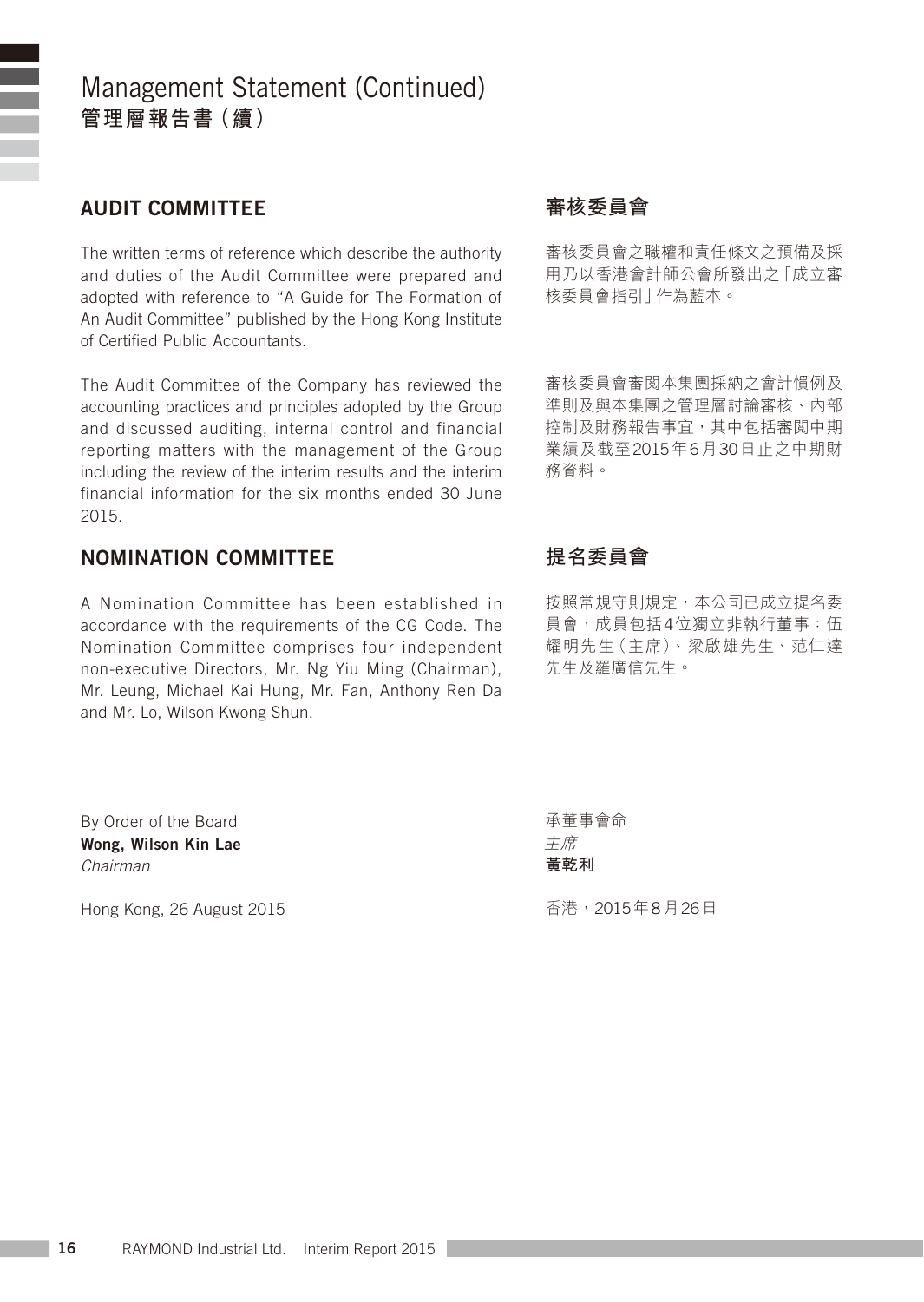### Independent Review Report **獨立審閱報告**





Independent review report to the board of directors of Raymond Industrial Limited **利民實業有限公司** *(Incorporated in Hong Kong with limited liability)*

#### Introduction

We have reviewed the interim financial information set out on pages 19 to 44 which comprises the condensed consolidated balance sheet of Raymond Industrial Limited as at 30 June 2015, and the related condensed consolidated income statement, condensed consolidated statement of comprehensive income, condensed consolidated statement of changes in equity and condensed consolidated cash flow statement for the six-month period then ended and other explanatory notes. The Rules Governing the Listing of Securities on The Stock Exchange of Hong Kong Limited require the preparation of a report on interim financial information to be in compliance with the relevant provisions thereof and Hong Kong Accounting Standard 34, Interim financial reporting, issued by the Hong Kong Institute of Certified Public Accountants. The directors are responsible for the preparation and presentation of the interim financial information in accordance with Hong Kong Accounting Standard 34.

Our responsibility is to express a conclusion, based on our review, on this interim financial information and to report our conclusion solely to you, as a body, in accordance with our agreed terms of engagement, and for no other purpose. We do not assume responsibility towards or accept liability to any other person for the contents of this report.

**致利民實業有限公司董事會**

(於香港註冊成立之有限公司)

### **引言**

我們已審閱列載於第19頁至第44頁利民 實業有限公司於2015年6月30日的中期 財務資料及截至該日止6個月期間的簡明 綜合資產負債表與及簡明綜合損益表、簡 明綜合全面損益表、簡明綜合權益變動表 和簡明綜合現金流量表,以及解釋附註。 根據《香港聯合交易所有限公司證券上市 規則》(「上市規則」),上市公司必須符合 上市規則中的相關規定和香港會計師公會 頒佈的《香港會計準則》第34號「中期財 務報告」的規定編製中期財務資料。董事 須負責根據《香港會計準則》第34號編製 及列報中期財務資料。

我們的責任是根據我們的審閱對該中期財 務資料作出結論。並按照我們雙方協定的 聘書條款,僅向董事會報告。除此*之*外本 報告不作其他用途。我們概不就本報告書 的內容,對任何其他人士負責或承擔法律 責任。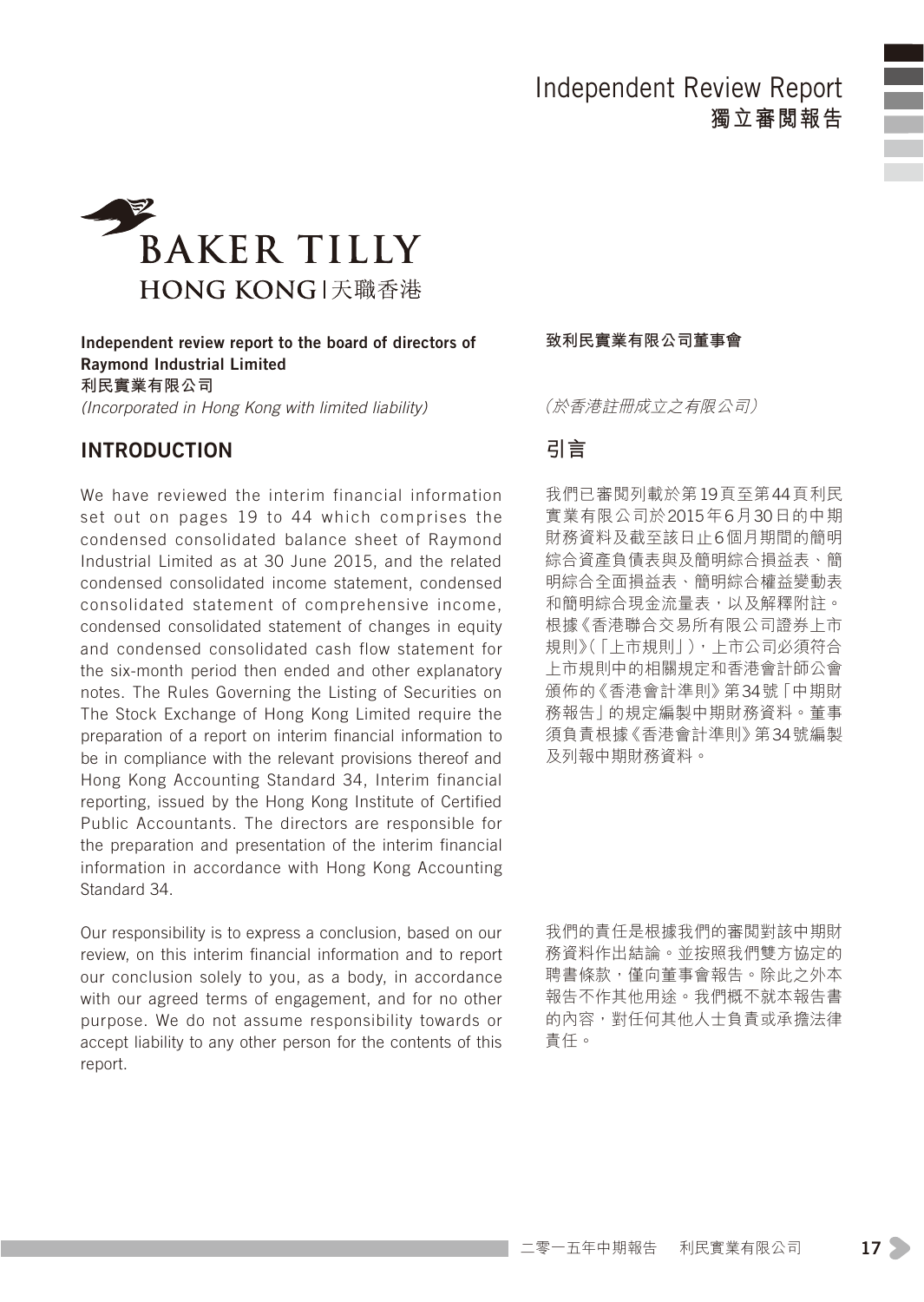### Independent Review Report (Continued) **獨立審閱報告(續)**

#### Scope of review

We conducted our review in accordance with Hong Kong Standard on Review Engagements 2410, Review of interim financial information performed by the independent auditor of the entity, issued by the Hong Kong Institute of Certified Public Accountants. A review of the interim financial information consists of making enquiries, primarily of persons responsible for financial and accounting matters, and applying analytical and other review procedures. A review is substantially less in scope than an audit conducted in accordance with Hong Kong Standards on Auditing and consequently does not enable us to obtain assurance that we would become aware of all significant matters that might be identified in an audit. Accordingly, we do not express an audit opinion.

#### CONCLUSION

Based on our review, nothing has come to our attention that causes us to believe that the interim financial information for the six-month period ended 30 June 2015 is not prepared, in all material respects, in accordance with Hong Kong Accounting Standard 34, Interim financial reporting.

Baker Tilly Hong Kong Limited *Certified Public Accountants* Hong Kong, 26 August 2015 Tong Wai Hang Practising certificate number P06231

#### **審閱範圍**

我們已根據香港會計師公會頒佈的《香港 審閱工作準則》第2410號「獨立核數師對 執行中期財務資料的審閱」進行審閱。中 期財務資料審閱工作主要包括向負責財務 會計事務的人員詢問,並實施分析和其他 審閱程序。由於審閱的範圍遠較按照香港 審核的範圍為少,所以不能保證我們會注 意到在審核中可能會被發現的所有重大事 項。因此,我們不會發表任何審核意見。

#### **結論**

根據我們的審閲工作,我們並無注意到任 何事項,使我們相信至2015年6月30日 止6個月之中期財務資料在所有重大方面 未有按照《香港會計準則》第34號「中期 財務報告」的規定編製。

#### **天職香港會計師事務所有限公司**

執業會計師 香港,2015年8月26日 **湯偉行** 執業證書編號P06231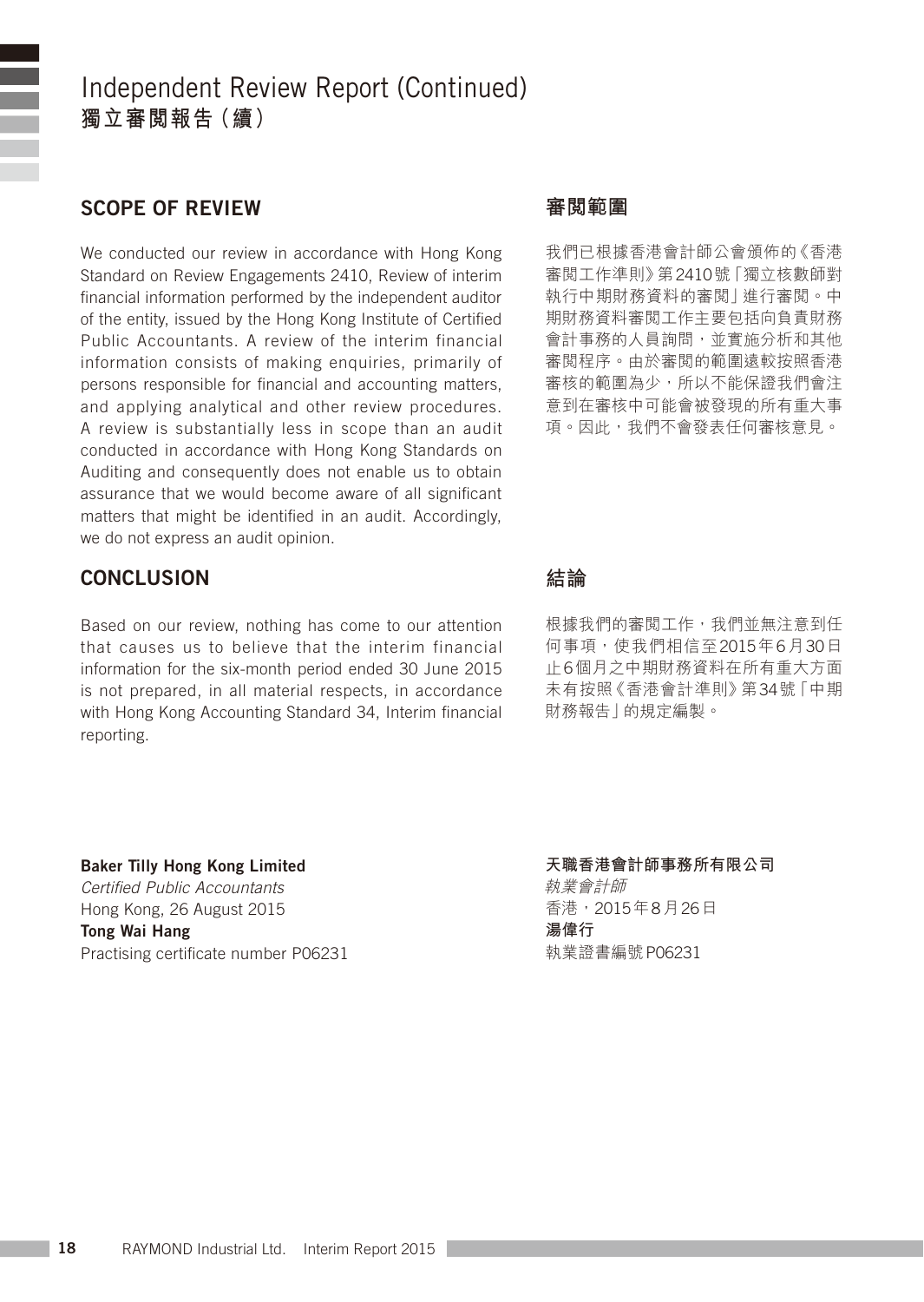### Condensed Consolidated Income Statement **簡明綜合損益表**

For the six months ended 30 June 2015 – (Expressed in Hong Kong dollars) 截至2015年6月30日止6個月–(以港幣為單位)

|                                                                                    |                       |                | Six months ended 30 June<br>截至6月30日止6個月                           |                                                            |
|------------------------------------------------------------------------------------|-----------------------|----------------|-------------------------------------------------------------------|------------------------------------------------------------|
|                                                                                    |                       | Note<br>附註     | 2015<br>2015年<br><b>HK\$'000</b><br>港幣千元<br>(Unaudited)<br>(未經審核) | 2014<br>2014年<br>HK\$'000<br>港幣千元<br>(Unaudited)<br>(未經審核) |
| <b>Turnover</b>                                                                    | 營業額                   | 4 & 5          | 480,311                                                           | 508,104                                                    |
| Cost of sales                                                                      | 銷售成本                  |                | (434, 465)                                                        | (454, 330)                                                 |
| <b>Gross profit</b>                                                                | 毛利                    |                | 45,846                                                            | 53,774                                                     |
| Other revenue                                                                      | 其他收入                  | 6              | 2,108                                                             | 977                                                        |
| Other net income                                                                   | 其他淨收益                 | 6              | 2,375                                                             | 1,233                                                      |
| Selling expenses                                                                   | 銷售費用                  |                | (7, 536)                                                          | (6, 873)                                                   |
| General and administrative<br>expenses                                             | 一般及行政費用               |                | (30, 380)                                                         | (32,898)                                                   |
| <b>Profit before taxation</b>                                                      | 除税前溢利                 | $\overline{7}$ | 12,413                                                            | 16,213                                                     |
| Income tax                                                                         | 所得税                   | 8              | (3, 147)                                                          | (4, 325)                                                   |
| Profit for the period and<br>attributable to equity<br>shareholders of the Company | 本公司股東<br>應佔本期內<br>之溢利 |                | 9,266                                                             | 11,888                                                     |
| Earnings per share<br>Basic, HK cents                                              | 每股盈利<br>基本,港仙         | 9              | 1.96                                                              | 2.54                                                       |
| Diluted, HK cents                                                                  | 攤薄,港仙                 |                | 1.93                                                              | 2.51                                                       |

Details of dividends are set out in note 15(c).

股息詳情請閱附註15(c)。

The notes on pages 27 to 44 form part of this interim financial information.

載於第27頁至44頁之附註為組成此中期 財務資料之一部份。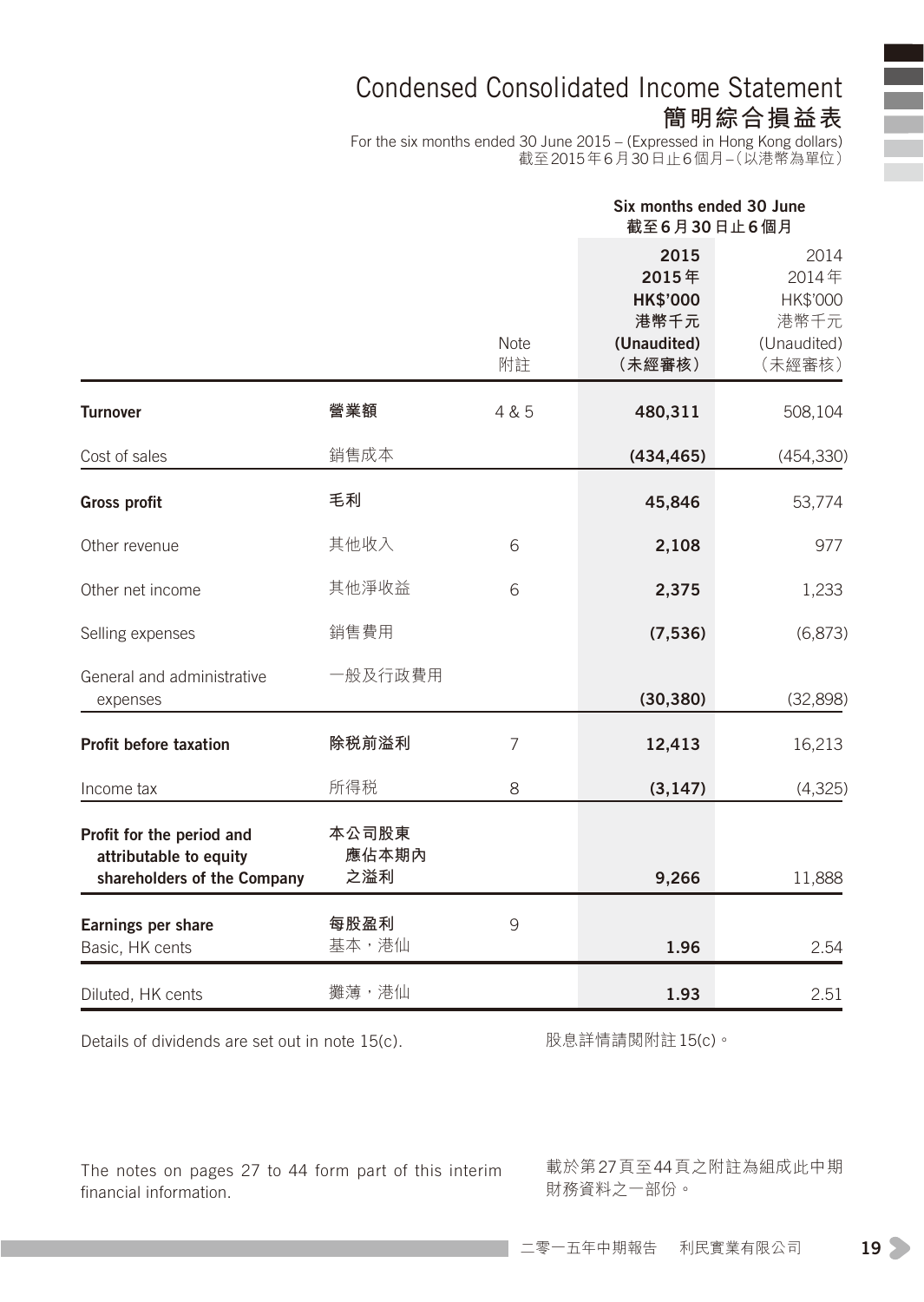## Condensed Consolidated Statement of Comprehensive Income **簡明綜合全面損益表**

For the six months ended 30 June 2015 – (Expressed in Hong Kong dollars) 截至2015年6月30日止6個月–(以港幣為單位)

i.

|                                                                                                                                                                                    |                                                              | Six months ended 30 June<br>截至6月30日止6個月                           |                                                            |
|------------------------------------------------------------------------------------------------------------------------------------------------------------------------------------|--------------------------------------------------------------|-------------------------------------------------------------------|------------------------------------------------------------|
|                                                                                                                                                                                    |                                                              | 2015<br>2015年<br><b>HK\$'000</b><br>港幣千元<br>(Unaudited)<br>(未經審核) | 2014<br>2014年<br>HK\$'000<br>港幣千元<br>(Unaudited)<br>(未經審核) |
| Profit for the period                                                                                                                                                              | 期內溢利                                                         | 9,266                                                             | 11,888                                                     |
| Other comprehensive income<br>for the period:                                                                                                                                      | 期內其他全面收益                                                     |                                                                   |                                                            |
| Item that may be reclassified<br>subsequently to profit or loss<br>- Exchange differences on<br>translation of financial<br>statements of overseas<br>subsidiaries, net of nil tax | 之後或於損益<br>重新歸類的項目<br>- 換算境外業務的<br>財務報表產生的<br>匯兑差額,無税項<br>之淨值 | 376                                                               | (3,261)                                                    |
| Total comprehensive income<br>for the period and attributable<br>to equity shareholders<br>of the Company                                                                          | 本公司股東<br>應佔期內之<br>全面收益總額                                     | 9,642                                                             | 8.627                                                      |

The notes on pages 27 to 44 form part of this interim financial information.

載於第27頁至44頁之附註為組成此中期 財務資料之一部份。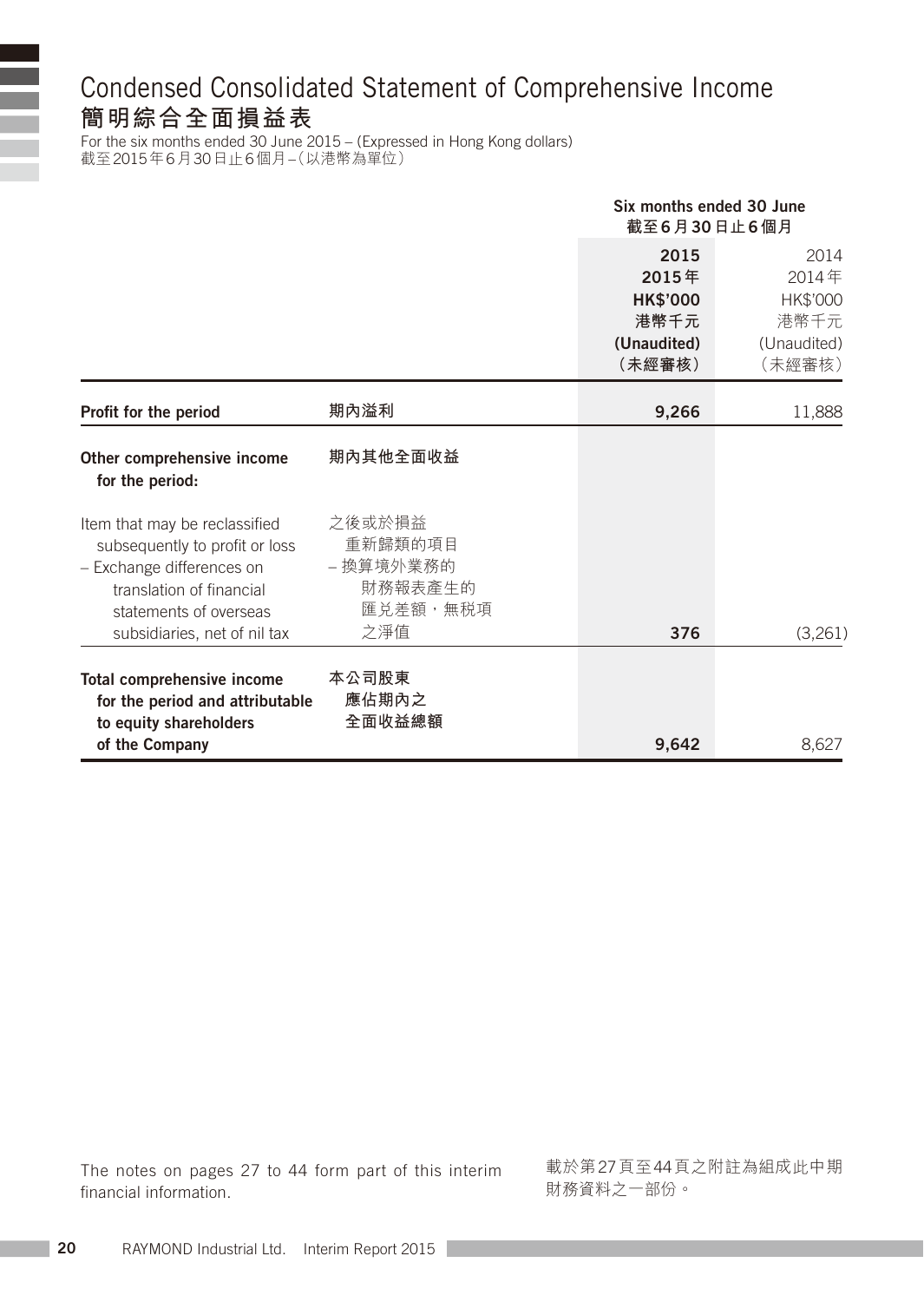### Condensed Consolidated Balance Sheet **簡明綜合資產負債表**

At 30 June 2015 – (Expressed in Hong Kong dollars) 2015年6月30日結算–(以港幣為單位)

|                                                                                                                            |                                                  | <b>Note</b><br>附註 | At 30 June<br>2015<br>2015年<br>6月30日<br><b>HK\$'000</b><br>港幣千元<br>(Unaudited)<br>(未經審核) | At 31 December<br>2014<br>2014年<br>12月31日<br>HK\$'000<br>港幣千元<br>(Audited)<br>(經審核) |
|----------------------------------------------------------------------------------------------------------------------------|--------------------------------------------------|-------------------|------------------------------------------------------------------------------------------|-------------------------------------------------------------------------------------|
| Non-current assets<br>Fixed assets<br>- Property, plant and equipment<br>- Interests in leasehold land<br>held for own use | 非流動資產<br>固定資產<br>- 物業、廠房及設備<br>- 根據經營租賃持<br>作自用之 | 10                | 181,593                                                                                  | 196,514                                                                             |
| under operating leases<br>Deferred tax assets                                                                              | 土地權益<br>遞延税項資產                                   | 11(b)             | 8,874<br>7,483                                                                           | 9,076<br>7,476                                                                      |
|                                                                                                                            |                                                  |                   |                                                                                          |                                                                                     |
|                                                                                                                            |                                                  |                   | 197,950                                                                                  | 213,066                                                                             |
| <b>Current assets</b>                                                                                                      | 流動資產                                             |                   |                                                                                          |                                                                                     |
| Inventories                                                                                                                | 存貨                                               | 12                | 153,786                                                                                  | 146,072                                                                             |
| Trade and other receivables                                                                                                | 貿易及其他應收賬項                                        | 13                | 204,705                                                                                  | 231,496                                                                             |
| Cash and cash equivalents                                                                                                  | 現金及現金等值項目                                        |                   | 218,380                                                                                  | 213,009                                                                             |
|                                                                                                                            |                                                  |                   | 576,871                                                                                  | 590,577                                                                             |
| <b>Current liabilities</b>                                                                                                 | 流動負債                                             |                   |                                                                                          |                                                                                     |
| Trade and other payables                                                                                                   | 貿易及其他應付賬項                                        | 14                | 181,974                                                                                  | 199,431                                                                             |
| Dividends payable                                                                                                          | 應付股息                                             |                   | 213                                                                                      | 155                                                                                 |
| Tax payable                                                                                                                | 應付税項                                             | 11(a)             | 8,968                                                                                    | 7,635                                                                               |
|                                                                                                                            |                                                  |                   | 191,155                                                                                  | 207,221                                                                             |
| Net current assets                                                                                                         | 流動資產淨值                                           |                   | 385,716                                                                                  |                                                                                     |
|                                                                                                                            |                                                  |                   |                                                                                          | 383,356                                                                             |
| Total assets less current liabilities                                                                                      | 總資產減流動負債                                         |                   | 583,666                                                                                  | 596,422                                                                             |
| <b>Non-current liabilities</b>                                                                                             | 非流動負債                                            |                   |                                                                                          |                                                                                     |
| Deferred tax liabilities                                                                                                   | 遞延税項負債                                           | 11(b)             | 174                                                                                      | 174                                                                                 |
| <b>NET ASSETS</b>                                                                                                          | 資產淨值                                             |                   | 583,492                                                                                  | 596,248                                                                             |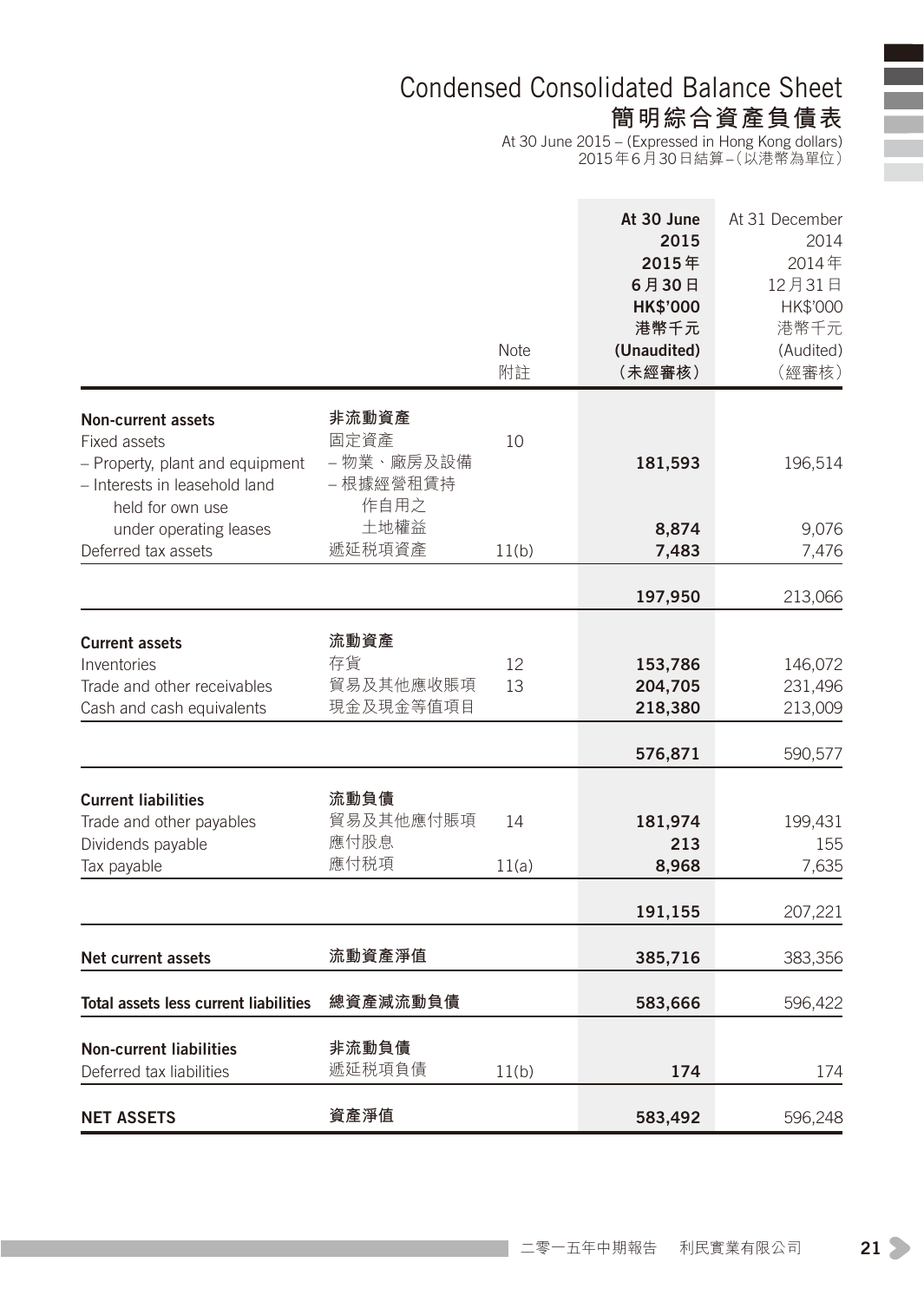### Condensed Consolidated Balance Sheet (Continued) **簡明綜合資產負債表(續)**

At 30 June 2015 – (Expressed in Hong Kong dollars) 2015年6月30日結算–(以港幣為單位)

| <b>TOTAL EQUITY</b>                                            | 總權益                 |                   | 583,492                                                         | 596,248                                                       |
|----------------------------------------------------------------|---------------------|-------------------|-----------------------------------------------------------------|---------------------------------------------------------------|
| <b>Capital and reserves</b><br>Share capital<br>Other reserves | 資本及儲備<br>股本<br>其他儲備 | 15                | 445,583<br>137,909                                              | 438,527<br>157,721                                            |
|                                                                |                     | <b>Note</b><br>附註 | (Unaudited)<br>(未經審核)                                           | (Audited)<br>(經審核)                                            |
|                                                                |                     |                   | At 30 June<br>2015<br>2015年<br>6月30日<br><b>HK\$'000</b><br>港幣千元 | At 31 December<br>2014<br>2014年<br>12月31日<br>HK\$'000<br>港幣千元 |

Approved and authorised for issue by the board of directors on 26 August 2015.

於2015年8月26日獲董事會批准及授權 刊發。

かんじょう しょうしょう じゅんじょう じゅんじょう すいじん 董事

Wilson Wong Kin Lae **Raymond Wong Man Hin 黃乾利 黃文顯** *Director Director*

The notes on pages 27 to 44 form part of this interim financial information.

載於第27頁至44頁之附註為組成此中期 財務資料之一部份。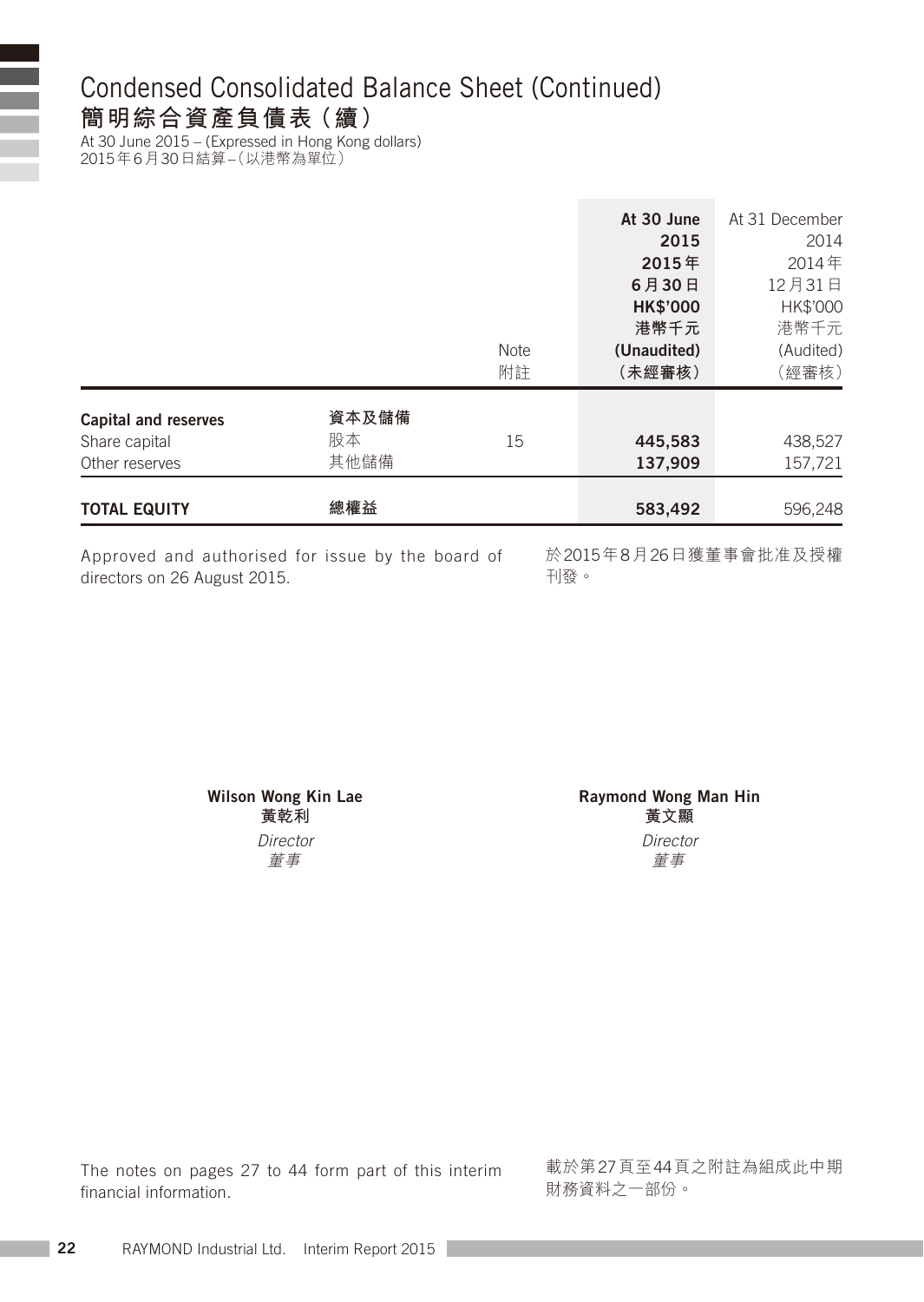# Condensed Consolidated Statement of Changes in Equity **簡明綜合權益變動表**

For the six months ended 30 June 2015 – (Expressed in Hong Kong dollars) 截至2015年6月30日止6個月–(以港幣為單位)

|                                                                                                                                                                                          |                                                                     | Note<br>附註 | <b>Share</b><br>capital<br>股本<br>HK\$'000<br>港幣千元 | premium<br>股本溢價<br>HK\$'000<br>港幣千元 | Share Exchange<br>reserve<br>匯兑儲備<br>HK\$'000<br>港幣千元 | reserve<br>資本儲備<br>HK\$'000<br>港幣千元 | Capital Retained<br>earnings<br>滾存盈利<br>HK\$'000<br>港幣千元 | PRC<br>statutory<br>reserve<br>中國<br>法定儲備<br>HK\$'000<br>港幣千元 | Total<br>equity<br>合計權益<br>HK\$'000<br>港幣千元 |
|------------------------------------------------------------------------------------------------------------------------------------------------------------------------------------------|---------------------------------------------------------------------|------------|---------------------------------------------------|-------------------------------------|-------------------------------------------------------|-------------------------------------|----------------------------------------------------------|---------------------------------------------------------------|---------------------------------------------|
| At 1 January 2014 (Audited)                                                                                                                                                              | 於2014年1月1日<br>(已審核)                                                 |            | 233,389                                           | 202,908                             | 86,779                                                | 4,888                               | 33,051                                                   | 34,510                                                        | 595,525                                     |
| Changes in equity<br>for the six months<br>ended 30 June 2014:<br>Profit for the period<br>Exchange differences on<br>translation of financial<br>statements of overseas<br>subsidiaries | 截至2014年<br>6月30日止<br>6個月之權益變動<br>期內溢利<br>換算境外業務的<br>財務報表產生<br>的匯兑差額 |            |                                                   |                                     | (3,261)                                               |                                     | 11,888                                                   |                                                               | 11,888<br>(3,261)                           |
| Total comprehensive income<br>Appropriation to PRC                                                                                                                                       | 期內全面收益總額<br>中國法定儲備撥款                                                |            |                                                   | $\overline{\phantom{0}}$            | (3,261)                                               | $\overline{\phantom{0}}$            | 11,888                                                   | ÷,                                                            | 8,627                                       |
| statutory reserve<br>Dividends approved in respect                                                                                                                                       | 往年度批准股息                                                             |            |                                                   |                                     |                                                       |                                     | (2,366)                                                  | 2,366                                                         |                                             |
| of previous financial year<br>Shares issued under share<br>option scheme prior to<br>3 March 2014                                                                                        | 早於2014年<br>3月3日已發行<br>之購股權股份                                        | 15(c)      |                                                   |                                     |                                                       |                                     | (18,740)                                                 |                                                               | (18,740)                                    |
| - gross proceeds<br>- transfer from capital reserve<br>Transfer upon adoption of<br>new Hong Kong Companies                                                                              | - 毛收益<br>- 由資本儲備轉移<br>採納2014年<br>3月3日新香港                            |            | 103                                               | 34<br>21                            |                                                       | (21)                                |                                                          |                                                               | 137                                         |
| Ordinance (Chapter 622)<br>on 3 March 2014<br>Shares issued under the share<br>option scheme on or                                                                                       | 公司條例<br>(第622章)轉移<br>於或後於2014年<br>3月3日已發行                           |            | 202,963                                           | (202, 963)                          |                                                       |                                     |                                                          |                                                               |                                             |
| after 3 March 2014<br>- gross proceeds<br>- transfer from capital reserve                                                                                                                | 之購股權股份<br>- 毛收益<br>- 由資本儲備轉移                                        |            | 1,155<br>155                                      |                                     | L.                                                    | (155)                               |                                                          |                                                               | 1,155                                       |
|                                                                                                                                                                                          |                                                                     |            | 204,376                                           | (202.908)                           | (3,261)                                               | (176)                               | (9.218)                                                  | 2,366                                                         | (8,821)                                     |
| At 30 June 2014 (Unaudited)                                                                                                                                                              | 於2014年6月30日<br>(未經審核)                                               |            | 437,765                                           |                                     | 83,518                                                | 4,712                               | 23,833                                                   | 36,876                                                        | 586,704                                     |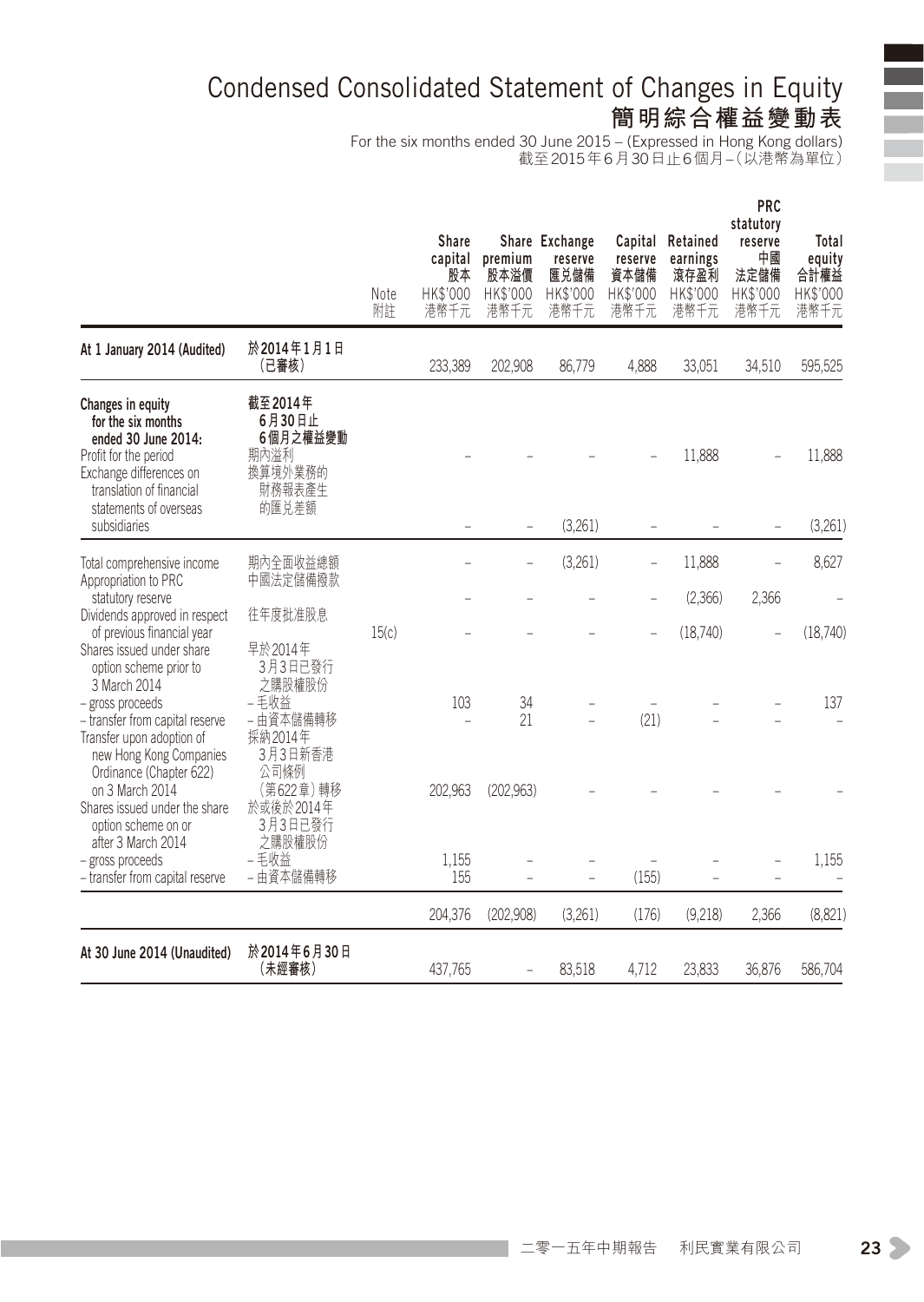# Condensed Consolidated Statement of Changes in Equity (Continued) **簡明綜合權益變動表(續)**

For the six months ended 30 June 2015 – (Expressed in Hong Kong dollars) 截至2015年6月30日止6個月–(以港幣為單位)

|                                                                                                                                                                                          |                                                                     | Note<br>附註 | capital<br>股本<br>HK\$'000<br>港幣千元 | Share Exchange<br>reserve<br>匯兑儲備<br>HK\$'000<br>港幣千元 | Capital<br>reserve<br>資本儲備<br>HK\$'000<br>港幣千元 | Retained<br>earnings<br>滾存盈利<br>HK\$'000<br>港幣千元 | <b>PRC</b><br>statutory<br>reserve<br>中國<br>法定儲備<br>HK\$'000<br>港幣千元 | Total<br>equity<br>合計權益<br>HK\$'000<br>港幣千元 |
|------------------------------------------------------------------------------------------------------------------------------------------------------------------------------------------|---------------------------------------------------------------------|------------|-----------------------------------|-------------------------------------------------------|------------------------------------------------|--------------------------------------------------|----------------------------------------------------------------------|---------------------------------------------|
| At 1 January 2015 (Audited)                                                                                                                                                              | 於2015年1月1日<br>(已審核)                                                 |            | 438.527                           | 85,373                                                | 4.620                                          | 30.839                                           | 36.889                                                               | 596,248                                     |
| Changes in equity<br>for the six months ended<br>30 June 2015:<br>Profit for the period<br>Exchange differences on<br>translation of financial<br>statements of overseas<br>subsidiaries | 截至2015年<br>6月30日止<br>6個月之權益變動<br>期內溢利<br>換算境外業務的<br>財務報表產生<br>的匯兑差額 |            |                                   | 376                                                   |                                                | 9,266                                            |                                                                      | 9,266<br>376                                |
| Total comprehensive income<br>Appropriation to PRC statutory                                                                                                                             | 期內全面收益總額<br>中國法定儲備撥款                                                |            |                                   | 376                                                   |                                                | 9,266                                            |                                                                      | 9,642                                       |
| reserve<br>Dividend approved in respect of                                                                                                                                               | 往年度批准股息                                                             |            |                                   |                                                       |                                                | (888)                                            | 888                                                                  |                                             |
| the previous financial year<br>Shares issued under share<br>option scheme                                                                                                                | 已發行之購股權<br>股份                                                       | 15(c)      |                                   |                                                       |                                                | (28, 555)                                        | -                                                                    | (28, 555)                                   |
| - gross proceeds<br>- transfer from capital reserve<br>Cancellation of share options                                                                                                     | - 毛收益<br>- 由資本儲備轉移<br>取消購股權                                         |            | 6,157<br>899                      |                                                       | (899)<br>(99)                                  | 99                                               |                                                                      | 6,157                                       |
|                                                                                                                                                                                          |                                                                     |            | 7.056                             | 376                                                   | (998)                                          | (20,078)                                         | 888                                                                  | (12,756)                                    |
| At 30 June 2015 (Unaudited)                                                                                                                                                              | 於2015年6月30日<br>(未經審核)                                               |            | 445,583                           | 85,749                                                | 3,622                                          | 10,761                                           | 37,777                                                               | 583,492                                     |

The notes on pages 27 to 44 form part of this interim financial information.

載於第27頁至44頁之附註為組成此中期 財務資料之一部份。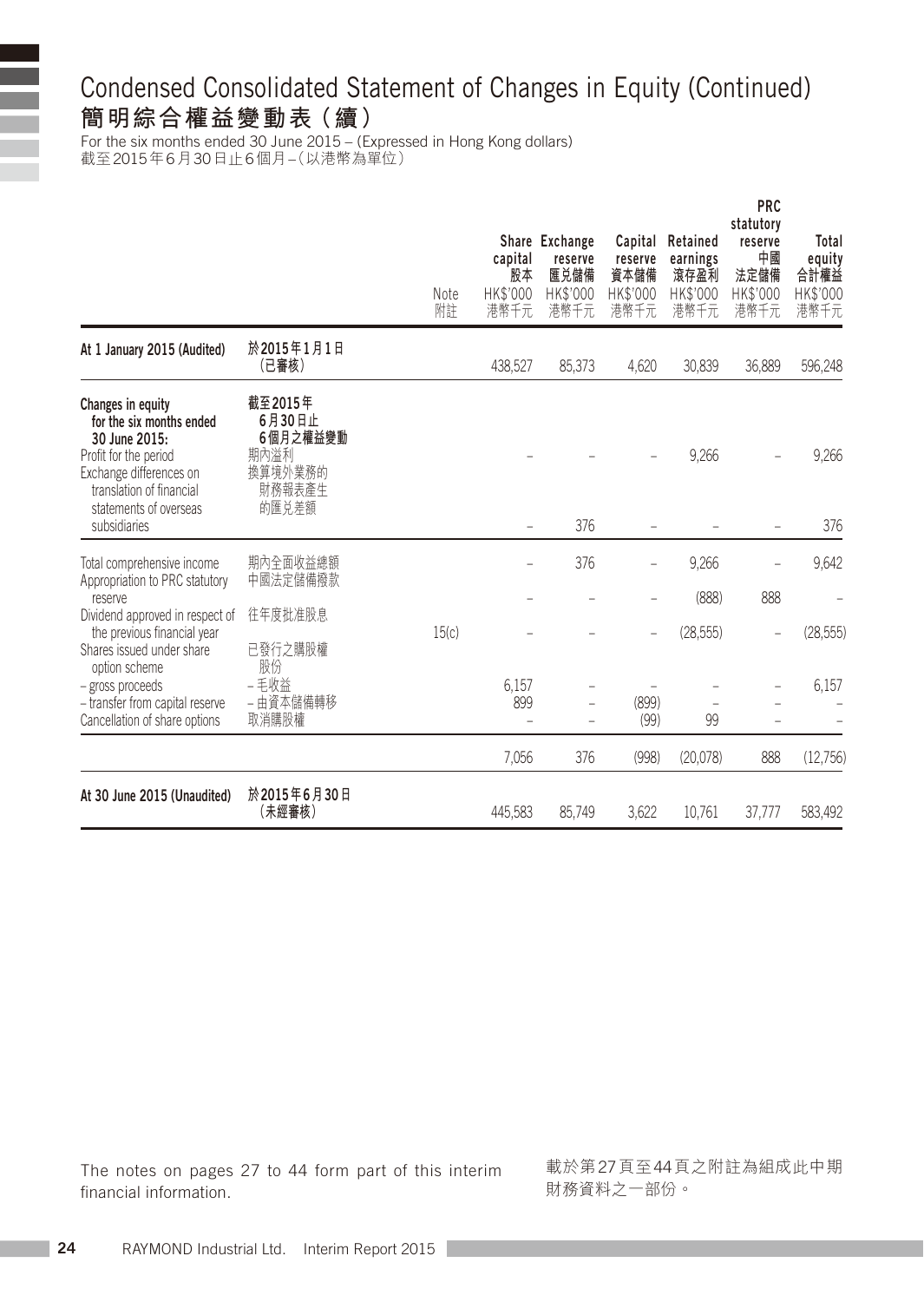### Condensed Consolidated Cash Flow Statement **簡明綜合現金流量表**

For the six months ended 30 June 2015 – (Expressed in Hong Kong dollars) 截至2015年6月30日止6個月–(以港幣為單位)

|                                                                                                             |                                       |                   | Six months ended 30 June<br>截至6月30日止6個月                           |                                                            |  |
|-------------------------------------------------------------------------------------------------------------|---------------------------------------|-------------------|-------------------------------------------------------------------|------------------------------------------------------------|--|
|                                                                                                             |                                       | <b>Note</b><br>附註 | 2015<br>2015年<br><b>HK\$'000</b><br>港幣千元<br>(Unaudited)<br>(未經審核) | 2014<br>2014年<br>HK\$'000<br>港幣千元<br>(Unaudited)<br>(未經審核) |  |
| <b>Operating activities</b>                                                                                 | 經營活動                                  |                   |                                                                   |                                                            |  |
| Profit before taxation<br>Adjustments for:<br>- Amortisation of interests in<br>leasehold land held for own | 除税前溢利<br>調整:<br>- 攤銷經營租賃持作<br>自用之土地權益 |                   | 12,413                                                            | 16,213                                                     |  |
| use under operating leases                                                                                  |                                       | 7(b)              | 212                                                               | 211                                                        |  |
| - Depreciation                                                                                              | - 折舊                                  | 7(b)              | 18,595                                                            | 18,296                                                     |  |
| - Foreign exchange loss/(gain), net - 匯兑淨虧損/(收益)                                                            |                                       |                   | 45                                                                | (664)                                                      |  |
| - Interest income                                                                                           | - 利息收入                                | 6                 | (2, 108)                                                          | (977)                                                      |  |
| - Net loss on disposal of property, - 出售物業、廠房及<br>plant and equipment                                       | 設備之淨虧損                                | 6                 | 2,162                                                             | 42                                                         |  |
|                                                                                                             |                                       |                   |                                                                   |                                                            |  |
| Operating profit before changes                                                                             | 營運資金變動前                               |                   |                                                                   |                                                            |  |
| in working capital                                                                                          | 經營溢利                                  |                   | 31,319                                                            | 33,121                                                     |  |
| (Increase)/decrease in inventories                                                                          | (增加)/減少存貨                             |                   | (7, 714)                                                          | 17,152                                                     |  |
| Decrease in trade and                                                                                       | 減少貿易及其他                               |                   |                                                                   |                                                            |  |
| other receivables                                                                                           | 應收賬項                                  |                   | 26,791                                                            | 2,769                                                      |  |
| Decrease in trade and                                                                                       | 減少貿易及                                 |                   |                                                                   |                                                            |  |
| other payables                                                                                              | 其他應付賬項                                |                   | (17, 457)                                                         | (6,014)                                                    |  |
| Cash generated from operations                                                                              | 經營產生之現金                               |                   | 32,939                                                            | 47,028                                                     |  |
| Tax paid:                                                                                                   | 税項支出:                                 |                   |                                                                   |                                                            |  |
| - PRC Enterprise Income                                                                                     | - 淨中國企業所得                             |                   |                                                                   |                                                            |  |
| Tax paid, net                                                                                               | 税項支出                                  |                   | (1, 814)                                                          | (7, 192)                                                   |  |
| Net cash generated from                                                                                     | 經營活動產生之                               |                   |                                                                   |                                                            |  |
| operating activities                                                                                        | 現金淨額                                  |                   | 31.125                                                            | 39.836                                                     |  |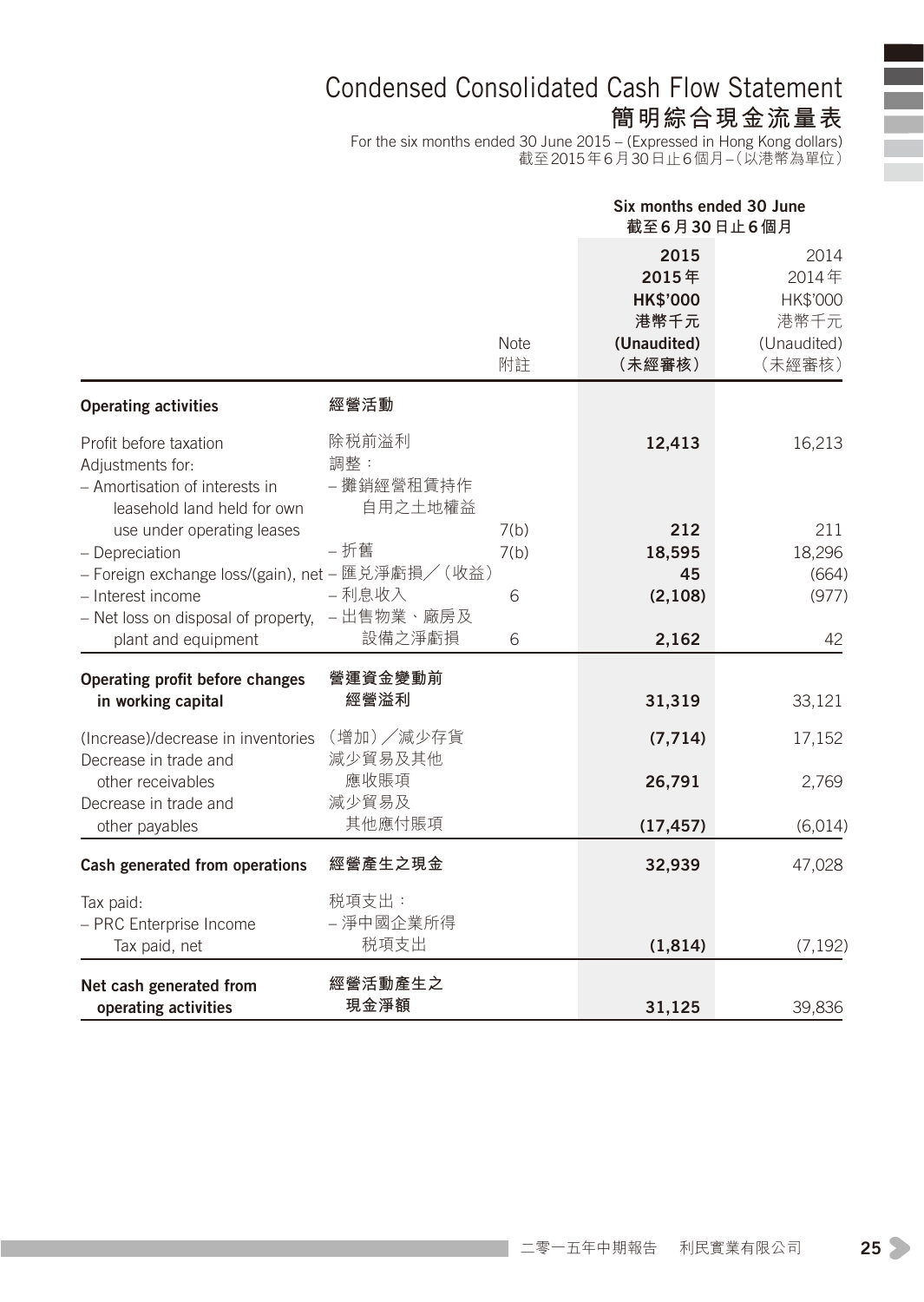### Condensed Consolidated Cash Flow Statement (Continued) **簡明綜合現金流量表(續)**

For the six months ended 30 June 2015 – (Expressed in Hong Kong dollars) 截至2015年6月30日止6個月–(以港幣為單位)

|                                                                                                              |                            | Six months ended 30 June<br>截至6月30日止6個月                           |                                                            |
|--------------------------------------------------------------------------------------------------------------|----------------------------|-------------------------------------------------------------------|------------------------------------------------------------|
|                                                                                                              |                            | 2015<br>2015年<br><b>HK\$'000</b><br>港幣千元<br>(Unaudited)<br>(未經審核) | 2014<br>2014年<br>HK\$'000<br>港幣千元<br>(Unaudited)<br>(未經審核) |
| <b>Investing activities</b>                                                                                  | 投資活動                       |                                                                   |                                                            |
| Payment for the purchase of<br>property, plant and equipment<br>Proceeds from disposal of property, 出售物業、廠房及 | 支付購買物業、<br>廠房及設備<br>設備所得款項 | (5,923)                                                           | (12, 498)                                                  |
| plant and equipment<br>Interest received                                                                     | 利息收入                       | 291<br>2,108                                                      | 132<br>977                                                 |
| Net cash used in investing<br>activities                                                                     | 投資活動支出之<br>現金淨額            | (3,524)                                                           | (11, 389)                                                  |
| <b>Financing activities</b>                                                                                  | 融資活動                       |                                                                   |                                                            |
| Proceeds from shares issued<br>under share option scheme<br>Dividends paid                                   | 發行購股權股份<br>之收益<br>支付股息     | 6,157<br>(28, 497)                                                | 1,292<br>(18, 711)                                         |
| Net cash used in financing<br>activities                                                                     | 融資活動支出現金淨額                 | (22, 340)                                                         | (17, 419)                                                  |
| Increase in cash and cash<br>equivalents                                                                     | 增加現金及現金等值項目                | 5,261                                                             | 11,028                                                     |
| Cash and cash equivalents<br>at 1 January                                                                    | 於1月1日之現金及<br>現金等值項目        | 213,009                                                           | 223,737                                                    |
| Effect of foreign exchange<br>rates changes                                                                  | 外幣匯率變動之影響                  | 110                                                               | (759)                                                      |
| Cash and cash equivalents<br>at 30 June                                                                      | 於6月30日之現金及<br>現金等值項目       | 218,380                                                           | 234,006                                                    |

The notes on pages 27 to 44 form part of this interim financial information.

載於第27頁至44頁之附註為組成此中期 財務資料之一部份。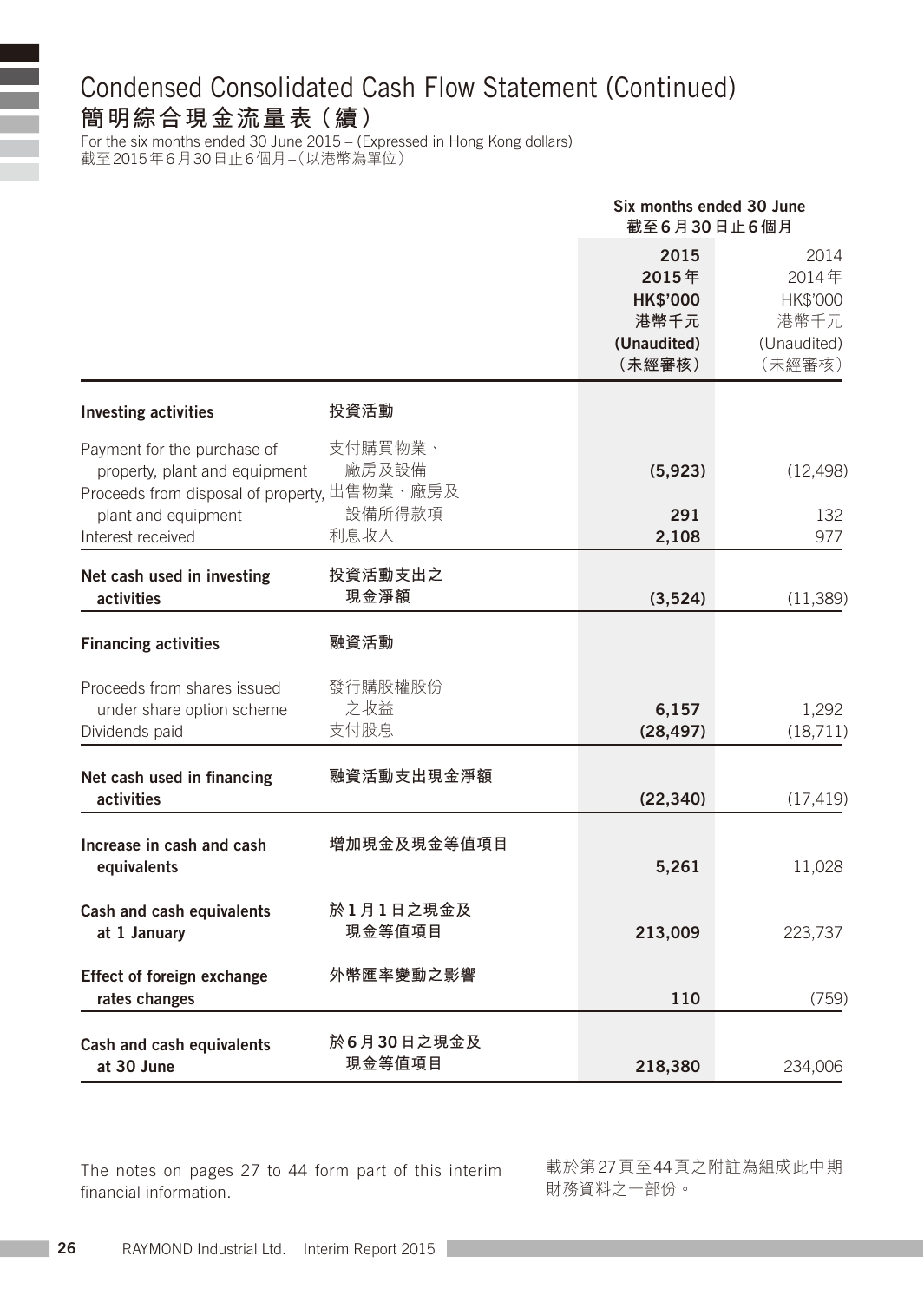### Notes to the Interim Financial Information **中期財務資料附註**

(Expressed in Hong Kong dollars) (以港幣為單位)

#### 1 Company information

Raymond Industrial Limited (the "Company") is a company incorporated and domiciled in Hong Kong and has its registered office and principal place of business at Rooms 1801-1813, 18th Floor, Grandtech Centre, 8 On Ping Street, Shatin, New Territories, Hong Kong.

#### 2 Basis of preparation

This interim financial information has been prepared in accordance with the applicable disclosure provisions of the Rules Governing the Listing of Securities on The Stock Exchange of Hong Kong Limited, including compliance with Hong Kong Accounting Standard ("HKAS") 34, Interim financial reporting, issued by the Hong Kong Institute of Certified Public Accountants ("HKICPA"). It was authorised for issue on 26 August 2015.

The interim financial information has been prepared in accordance with the same accounting policies adopted in the 2014 annual financial statements, except for the accounting policy changes that are expected to be reflected in the 2015 annual financial statements. Details of these changes in accounting policies are set out in note 3.

The preparation of interim financial information in conformity with HKAS 34 requires management to make judgements, estimates and assumptions that affect the application of accounting policies and reported amounts of assets and liabilities, income and expenses on a year to date basis. Actual results may differ from these estimates.

The interim financial information contains condensed consolidated financial statements and selected explanatory notes. The notes include an explanation of events and transactions that are significant to an understanding of the changes in financial position and performance of the Group since the 2014 annual financial statements. The interim financial information thereon do not include all of the information required for a full set of financial statements prepared in accordance with Hong Kong Financial Reporting Standards ("HKFRSs").

#### 1 **公司資料**

利民實業有限公司於香港成立及註冊。本 公司的註冊地址為香港新界沙田安平街8 號偉達中心18樓1801-1813室。

#### 2 **編製基準**

中期財務資料是按照《香港聯合交易所有 限公司證券上市規則》的適用披露規定編 製,包括符合香港會計師公會所採納的 《香港會計準則》第34號「中期財務報告」 的規定。本中期財務資料於2015年8月 26日許可發出。

除於2015年財務報表反映之會計政策變 動外,中期財務資料是根據與2014年之 全年財務報表大致相同的會計政策編製。 會計政策變動的詳情見附註3。

根據《香港會計準則》 第34號,管理層在 編製中期財務資料時需要作出判斷、估計 和假設,這些判斷、估計和假設會影響政 策的應用、資產及負債和年度至該日止收 入和支出的匯報數額。實際業績可能有別 於這些估計。

本中期財務資料包括簡明綜合財務報表和 若干選定的解釋附註。這些附註闡述了自 2014年度全年財務報表刊發以來,對瞭 解本集團的財務狀況和業績變動的相關重 要事件和交易。此中期財務資料並未載有 根據《香港財務報告準則》的要求編製完 整財務報表所需的一切資料。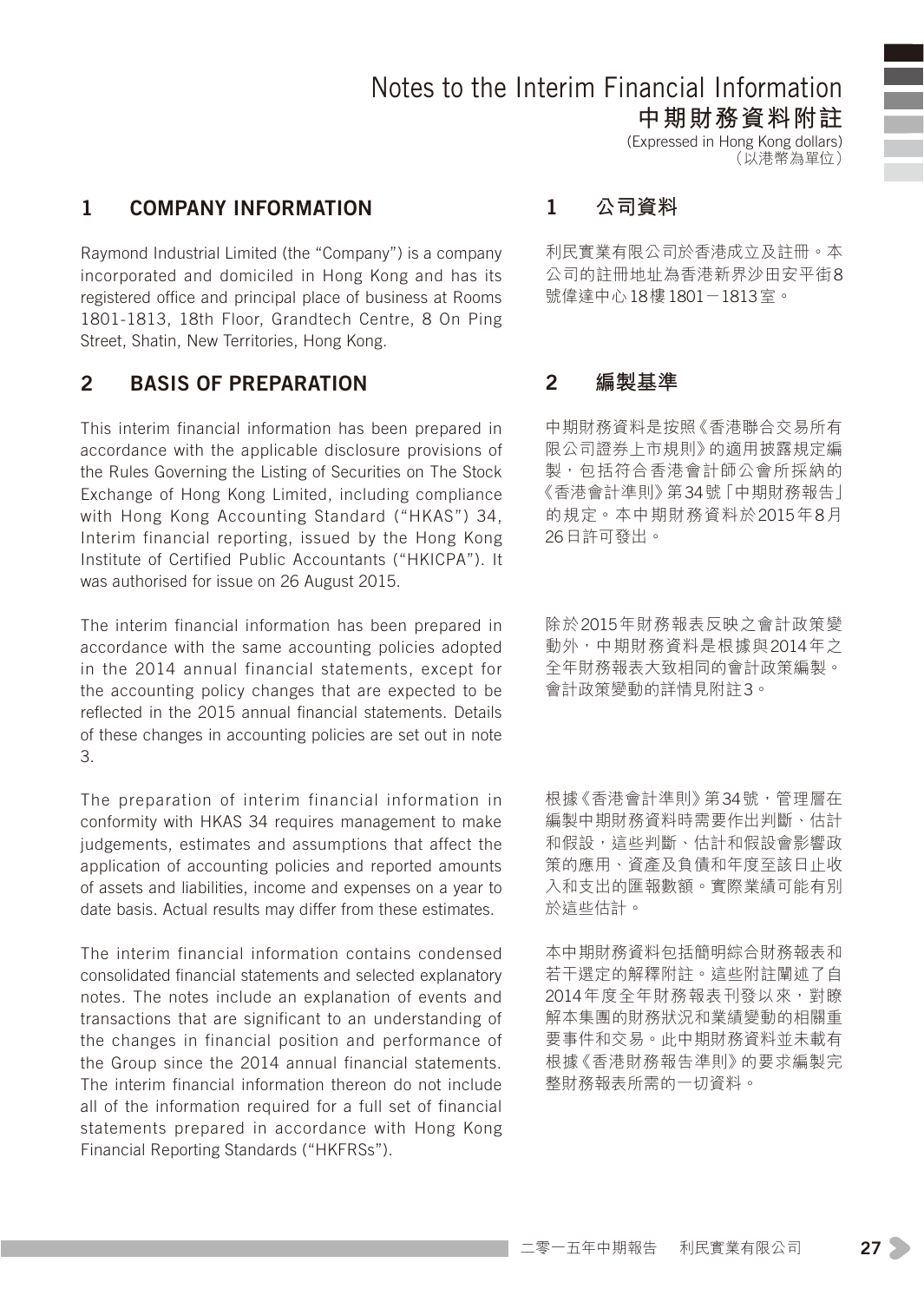(Expressed in Hong Kong dollars) (以港幣為單位)

#### 2 BASIS OF PREPARATION (Continued)

The interim financial information is unaudited, but has been reviewed by the Company's Audit Committee. It has also been reviewed by the Company's auditor in accordance with Hong Kong Standard on Review Engagements 2410, Review of interim financial information performed by the independent auditor of the entity, issued by the HKICPA.

The financial information relating to the financial year ended 31 December 2014 that is included in the interim financial information as comparative information does not constitute the Group's annual financial statements prepared under HKFRSs for that financial year but is derived from those financial statements. Further information relating to these annual financial statements disclosed in accordance with section 436 of the Hong Kong Companies Ordinance (Cap. 622) (the "HKCO") is as follows:

The Company has delivered the financial statements for the year ended 31 December 2014 to the Registrar of Companies in accordance with section 662(3) of, and Part 3 of Schedule 6 to, the HKCO.

The Company's auditor has reported on those financial statements. The auditor's report was unqualified; did not include a reference to any matters to which the auditor drew attention by way of emphasis without qualifying its report; and did not contain a statement under section 406(2), 407(2) or (3) of the HKCO (or under their equivalent requirements found in section 141 of the predecessor Hong Kong Companies Ordinance (Cap. 32)).

### 3 Changes in accounting policies

The HKICPA has issued the following amendments to HKFRSs that are first effective for the current accounting period of the Group and the Company.

- Annual Improvements to HKFRSs 2010-2012 Cycle
- Annual Improvements to HKFRSs 2011-2013 Cycle

None of these developments have had a material effect on the Group's financial statements.

The Group has not applied any new standard or interpretation that is not yet effective for the current accounting period.

#### 2 **編製基準**(續)

本中期財務資料雖未經審計,但已由公司 之審核委員會審閱。中期財務資料亦已由 天職香港會計師事務所有限公司按照香 港會計師公會所頒佈的《香港審閱工作準 則》第2410號「獨立核數師對執行中期財 務資料的審閱」進行審閱。

本中期財務資料載有關於比較資料已呈列 於截至2014年12月31日止財政年度財務 報表的財務資料,這些財務資料均取自該 財務報表,但並不構成本集團就該財政年 度根據《香港財務報告準則》編製的年度 財務報表。有關該年度財務報表的其他財 務資料根據香港公司條例(第622章)《香 港公司條例》第436條披露如下:

根據香港公司條例(第622章)第3條及 附表6中第3部,本公司之截至2014年 12月31日止財政年度財務報表已送交公 司註冊處。

公司會計師報告此等財務報表。會計師之 報告是無保留;不包括需要會計師關注事 項而保留此報告;及不包含《香港公司條 例》第406條 第2節、 第407條 第2節 或 第3條之聲明(或被替代香港公司條例第 32章第141條之相等要求)。

#### 3 **會計政策變動**

香港會計師公會已頒佈下列修訂香港財務 報告準則,於本集團及本公司之當前會計 期間首次生效。

- • 完 善 香 港 財 務 報 告 準 則2010至 2012年週期
- 完善 香港財務報告準則2011至 2013年週期

這些進展對本集團的財務報告沒有重大影 響。

本集團在本會計期間未採納任何仍未生效 的新香港會計準則及詮釋。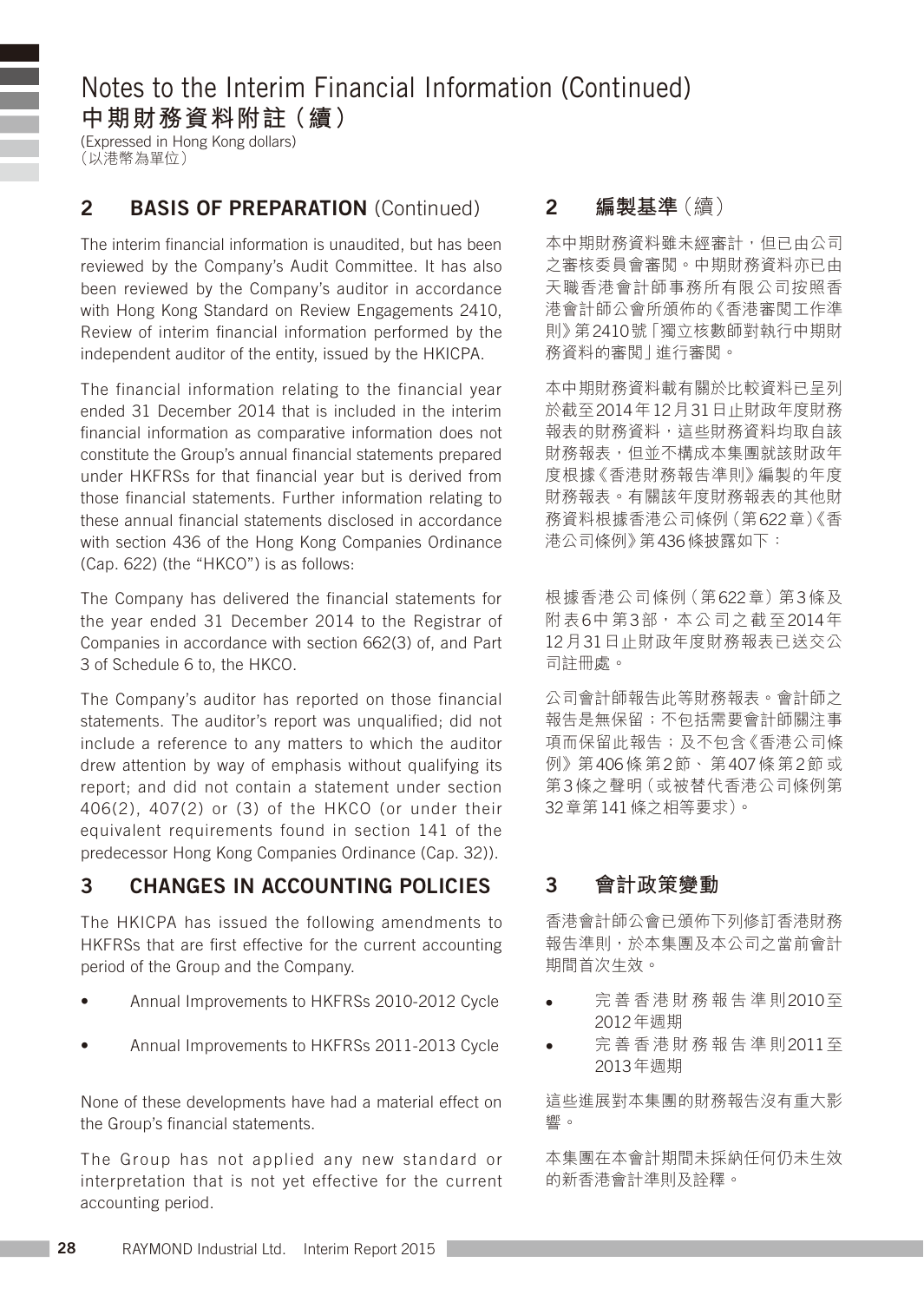**中期財務資料附註(續)** (Expressed in Hong Kong dollars) …。……。<br>(以港幣為單位)

#### 4 Segment reporting

The Group is principally engaged in the manufacture and sale of electrical home appliances. In a manner consistent with the way in which information is reported internally to the Group's senior management for the purposes of resource allocation and performance assessment, the Group has identified five reportable segments on a geographical basis: Japan, the United States, the People's Republic of China (the "PRC"), Europe and the rest of the world. The electrical home appliances are manufactured in the Group's manufacturing facilities located in the PRC. The "rest of the world" segment covers sales of electrical home appliances to customers in Australia, Canada and Hong Kong.

(a) Segment results, assets and liabilities

Information regarding the Group's reportable segments as provided to the Group's senior executive management for the purposes of resource allocation and assessment of segment performance for the period is set out below.

#### 4 **分部報告**

本集團主要業務是製造及銷售家用電器。 已按與本集團最高層行政管理人員就評價 分部表現及分配分部資源所採用之資料一 致之方式報告,本集團將家用電器業務按 地區分為:日本、美國、中國、歐洲及世 界各地。本集團製造家用電器之設施在中 國。分部中之世界各地是包括銷售家用電 器與澳洲、加拿大及香港之客戶。

#### (a) **分部業績、資產及負債**

有關提供予本集團最高層行政管理人員以 分配資源及評價分部表現之資料載列於下 文。

| Electrical home appliances<br>家用電器                              |                         |                                                          |                                                   |                                                          |                                                   |                                                          |                                                   |                                                          |                                                   |                                                          |                                                   |                                                          |                                                   |
|-----------------------------------------------------------------|-------------------------|----------------------------------------------------------|---------------------------------------------------|----------------------------------------------------------|---------------------------------------------------|----------------------------------------------------------|---------------------------------------------------|----------------------------------------------------------|---------------------------------------------------|----------------------------------------------------------|---------------------------------------------------|----------------------------------------------------------|---------------------------------------------------|
|                                                                 |                         | 譝                                                        | <b>The United States</b>                          | The PRC<br>帽                                             |                                                   |                                                          | Japan<br>日本                                       | 歐洲                                                       | Europe                                            |                                                          | Rest of the world<br>世界各地                         | Total<br>給                                               |                                                   |
| For the six months ended<br>30 June                             | 截至6月30日止6個月             | 2015<br><b>HK\$'000</b><br>港幣千元<br>(Unaudited)<br>(未經審核) | 2014<br>HK\$'000<br>港幣千元<br>(Unaudited)<br>(未經審核) | 2015<br><b>HK\$'000</b><br>港幣千元<br>(Unaudited)<br>(未經審核) | 2014<br>HK\$'000<br>港幣千元<br>(Unaudited)<br>(未經審核) | 2015<br><b>HK\$'000</b><br>港幣千元<br>(Unaudited)<br>(未經審核) | 2014<br>HK\$'000<br>港幣千元<br>(Unaudited)<br>(未經審核) | 2015<br><b>HK\$'000</b><br>港幣千元<br>(Unaudited)<br>(未經審核) | 2014<br>HK\$'000<br>港幣千元<br>(Unaudited)<br>(未經審核) | 2015<br><b>HK\$'000</b><br>港幣千元<br>(Unaudited)<br>(未經審核) | 2014<br>HK\$'000<br>清幣千元<br>(Unaudited)<br>(未經審核) | 2015<br><b>HK\$'000</b><br>港幣千元<br>(Unaudited)<br>(未經審核) | 2014<br>HK\$'000<br>港幣千元<br>(Unaudited)<br>(未經審核) |
| Revenue from external<br>customers                              | 對外客戶之收入                 | 160,955                                                  | 135,605                                           | 37,946                                                   | 74,173                                            | 144,183                                                  | 153,263                                           | 77,262                                                   | 80,348                                            | 59,965                                                   | 64,715                                            | 480,311                                                  | 508,104                                           |
| Inter-segment revenue                                           | 内部分部收入                  |                                                          |                                                   | 269,477                                                  | 268,677                                           | $\overline{\phantom{a}}$                                 |                                                   | $\overline{a}$                                           |                                                   | 420,876                                                  | 402,314                                           | 690.353                                                  | 670,991                                           |
| Reportable segment revenue 可報告分部收入                              |                         | 160,955                                                  | 135,605                                           | 307,423                                                  | 342,850                                           | 144,183                                                  | 153,263                                           | 77,262                                                   | 80,348                                            | 480,841                                                  | 467,029                                           | 1,170,664                                                | 1,179,095                                         |
| Reportable segment profit<br>(adjusted EBITDA)                  | 可報告分部溢利<br>(已調整 EBITDA) | 8,959                                                    | 8,676                                             | 2,112                                                    | 4,746                                             | 8,026                                                    | 9,806                                             | 4,301                                                    | 5,141                                             | 22,818                                                   | 22,147                                            | 46,216                                                   | 50,516                                            |
| Reportable segment assets                                       | 可報告分部資產                 |                                                          |                                                   | 479,968                                                  | 482.088                                           | $\overline{\phantom{m}}$                                 |                                                   |                                                          |                                                   | 477,051                                                  | 486.464                                           | 957,019                                                  | 968,552                                           |
| Additions to non-current<br>segment assets during<br>the period | 本期非流動分部<br>資產增加         |                                                          |                                                   | 5,923                                                    | 12,023                                            |                                                          |                                                   |                                                          |                                                   |                                                          | 475                                               | 5,923                                                    | 12,498                                            |
| Reportable segment liabilities 可報告分部負債                          |                         | (118)                                                    | (120)                                             | (152, 933)                                               | (174, 748)                                        | $\overline{\phantom{a}}$                                 |                                                   |                                                          |                                                   | (209, 512)                                               | (214, 874)                                        | (362, 563)                                               | (389, 742)                                        |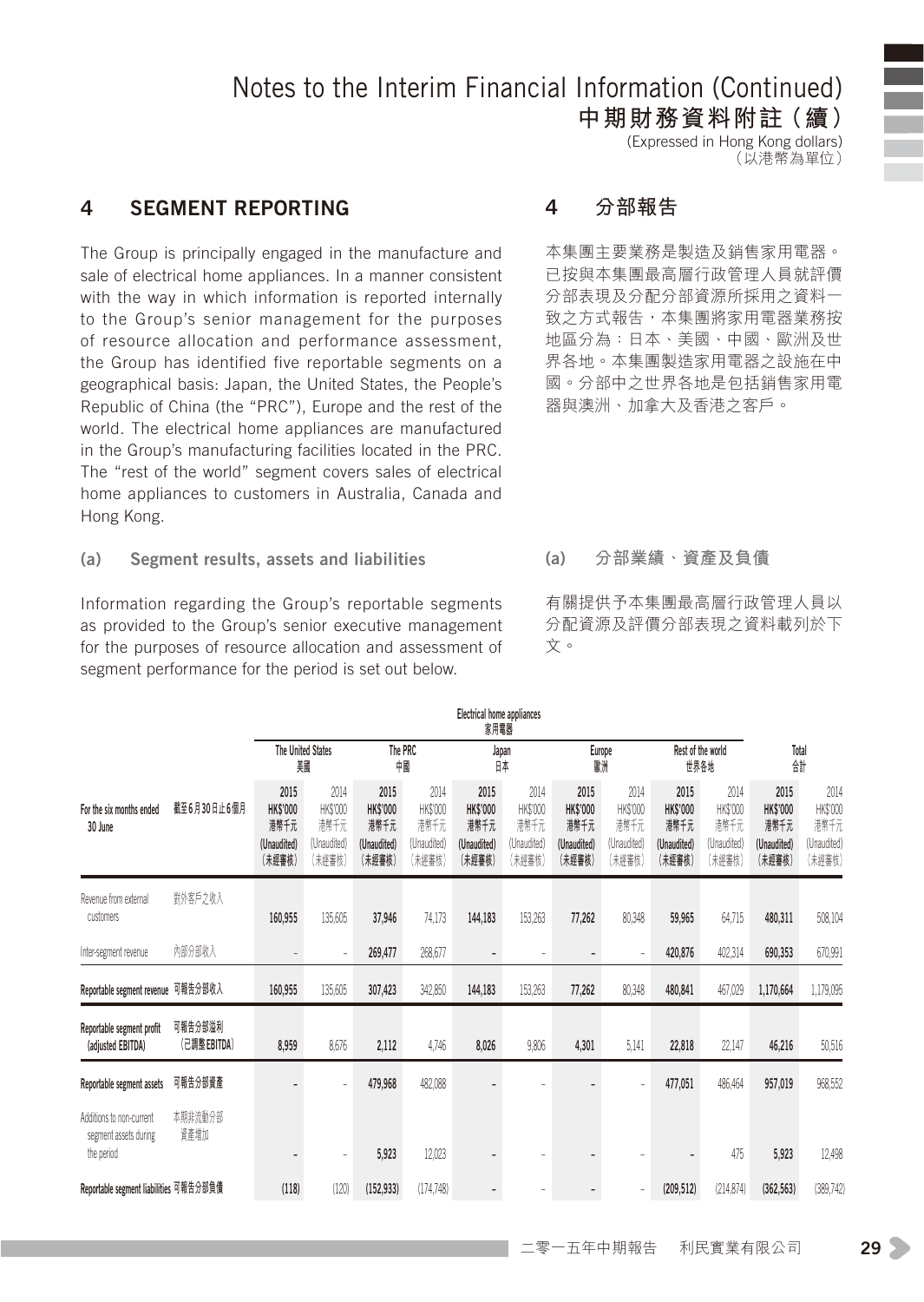(Expressed in Hong Kong dollars) (以港幣為單位)

ī Ŧ

| 4       | <b>SEGMENT REPORTING (Continued)</b>                                                     |                     |  | 分部報告 (續)                                                          |                                                            |
|---------|------------------------------------------------------------------------------------------|---------------------|--|-------------------------------------------------------------------|------------------------------------------------------------|
| (b)     | Reconciliations of reportable segment revenue,<br>profit or loss, assets and liabilities |                     |  | 負債之對賬                                                             | 可報告分部收入、損益、資產及                                             |
|         |                                                                                          |                     |  | Six months ended 30 June<br>截至6月30日止6個月                           |                                                            |
|         |                                                                                          |                     |  | 2015<br>2015年<br><b>HK\$'000</b><br>港幣千元<br>(Unaudited)<br>(未經審核) | 2014<br>2014年<br>HK\$'000<br>港幣千元<br>(Unaudited)<br>(未經審核) |
| Revenue |                                                                                          | 收入                  |  |                                                                   |                                                            |
|         | Reportable segment revenue<br>Elimination of inter-segment                               | 可報告分部收入<br>內部分部收入抵銷 |  | 1,170,664                                                         | 1,179,095                                                  |
|         | revenue                                                                                  |                     |  | (690, 353)                                                        | (670, 991)                                                 |
|         | Consolidated turnover                                                                    | 綜合營業額               |  | 480,311                                                           | 508,104                                                    |
|         |                                                                                          |                     |  | Six months ended 30 June<br>截至6月30日止6個月                           |                                                            |
|         |                                                                                          |                     |  | 2015<br>2015年<br><b>HK\$'000</b><br>港幣千元<br>(Unaudited)<br>(未經審核) | 2014<br>2014年<br>HK\$'000<br>港幣千元<br>(Unaudited)<br>(未經審核) |
| Profit  |                                                                                          | 溢利                  |  |                                                                   |                                                            |

| гічін                                                                                                                                    |                                               |                              |                             |
|------------------------------------------------------------------------------------------------------------------------------------------|-----------------------------------------------|------------------------------|-----------------------------|
| Reportable segment profit<br>Elimination of inter-segment profits                                                                        | 可報告分部溢利<br>內部分部溢利抵銷                           | 46.216<br>(19, 479)          | 50,516<br>(18,006)          |
| Reportable segment profit<br>derived from Group's external<br>customers<br>Other revenue and net income<br>Depreciation and amortisation | 從本集團對外客戶<br>之可報告分部<br>溢利<br>其他收入及淨收益<br>折舊及攤銷 | 26,737<br>4.483<br>(18, 807) | 32,510<br>2.210<br>(18,507) |
| Consolidated profit before taxation                                                                                                      | 綜合除税前溢利                                       | 12.413                       | 16.213                      |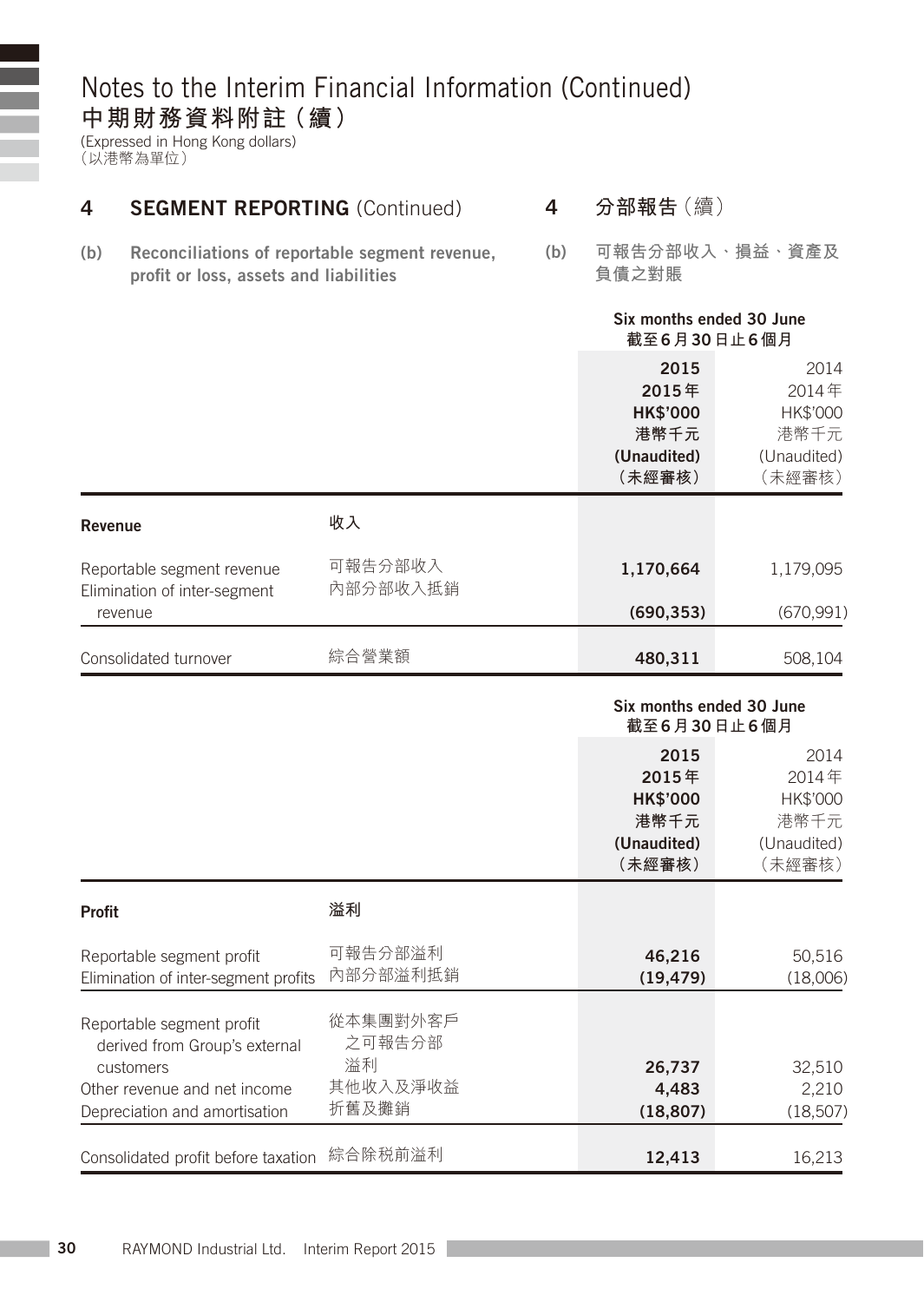**中期財務資料附註(續)** (Expressed in Hong Kong dollars) (以港幣為單位)

| 4                                                         | 4<br><b>SEGMENT REPORTING (Continued)</b>                      |                                                                                                      |     | 分部報告(續)                                                                                   |                                                                                      |  |
|-----------------------------------------------------------|----------------------------------------------------------------|------------------------------------------------------------------------------------------------------|-----|-------------------------------------------------------------------------------------------|--------------------------------------------------------------------------------------|--|
| (b)                                                       |                                                                | Reconciliations of reportable segment revenue,<br>profit or loss, assets and liabilities (Continued) | (b) | 負債之對賬(續)                                                                                  | 可報告分部收入、損益、資產及                                                                       |  |
|                                                           |                                                                |                                                                                                      |     | At 30 June<br>2015<br>於2015年<br>6月30日<br><b>HK\$'000</b><br>港幣千元<br>(Unaudited)<br>(未經審核) | At 31 December<br>2014<br>於2014年<br>12月31日<br>HK\$'000<br>港幣千元<br>(Audited)<br>(經審核) |  |
| <b>Assets</b>                                             |                                                                | 資產                                                                                                   |     |                                                                                           |                                                                                      |  |
| Reportable segment assets<br>Elimination of inter-segment |                                                                | 可報告分部資產<br>內部分部應收賬項                                                                                  |     | 957,019                                                                                   | 974,909                                                                              |  |
| receivables                                               |                                                                | 抵銷                                                                                                   |     | (189, 681)                                                                                | (178, 741)                                                                           |  |
|                                                           | Deferred tax assets                                            | 遞延税項資產                                                                                               |     | 767,338<br>7,483                                                                          | 796,168<br>7,476                                                                     |  |
|                                                           | Consolidated total assets                                      | 綜合總資產                                                                                                |     | 774,821                                                                                   | 803,644                                                                              |  |
| <b>Liabilities</b>                                        |                                                                | 負債                                                                                                   |     |                                                                                           |                                                                                      |  |
|                                                           | Reportable segment liabilities<br>Elimination of inter-segment | 可報告分部負債<br>內部分部應付賬項                                                                                  |     | (362, 563)                                                                                | (378, 174)                                                                           |  |
| payables                                                  |                                                                | 抵銷                                                                                                   |     | 180,589                                                                                   | 178,742                                                                              |  |
| Tax payable                                               | Dividends payable<br>Deferred tax liabilities                  | 應付股息<br>應付税項<br>遞延税項負債                                                                               |     | (181, 974)<br>(213)<br>(8,968)<br>(174)                                                   | (199, 432)<br>(155)<br>(7,635)<br>(174)                                              |  |
|                                                           | Consolidated total liabilities                                 | 綜合總負債                                                                                                |     | (191, 329)                                                                                | (207, 396)                                                                           |  |

#### 5 Seasonality of operations

5 **季節性營運**

The Group normally experiences higher demands in the second half of the year and, as a result, reports lower revenue and results in the first half of the year.

根據本集團之經驗下半年之需求較大。所 以上半年可報告之收入及業績較差。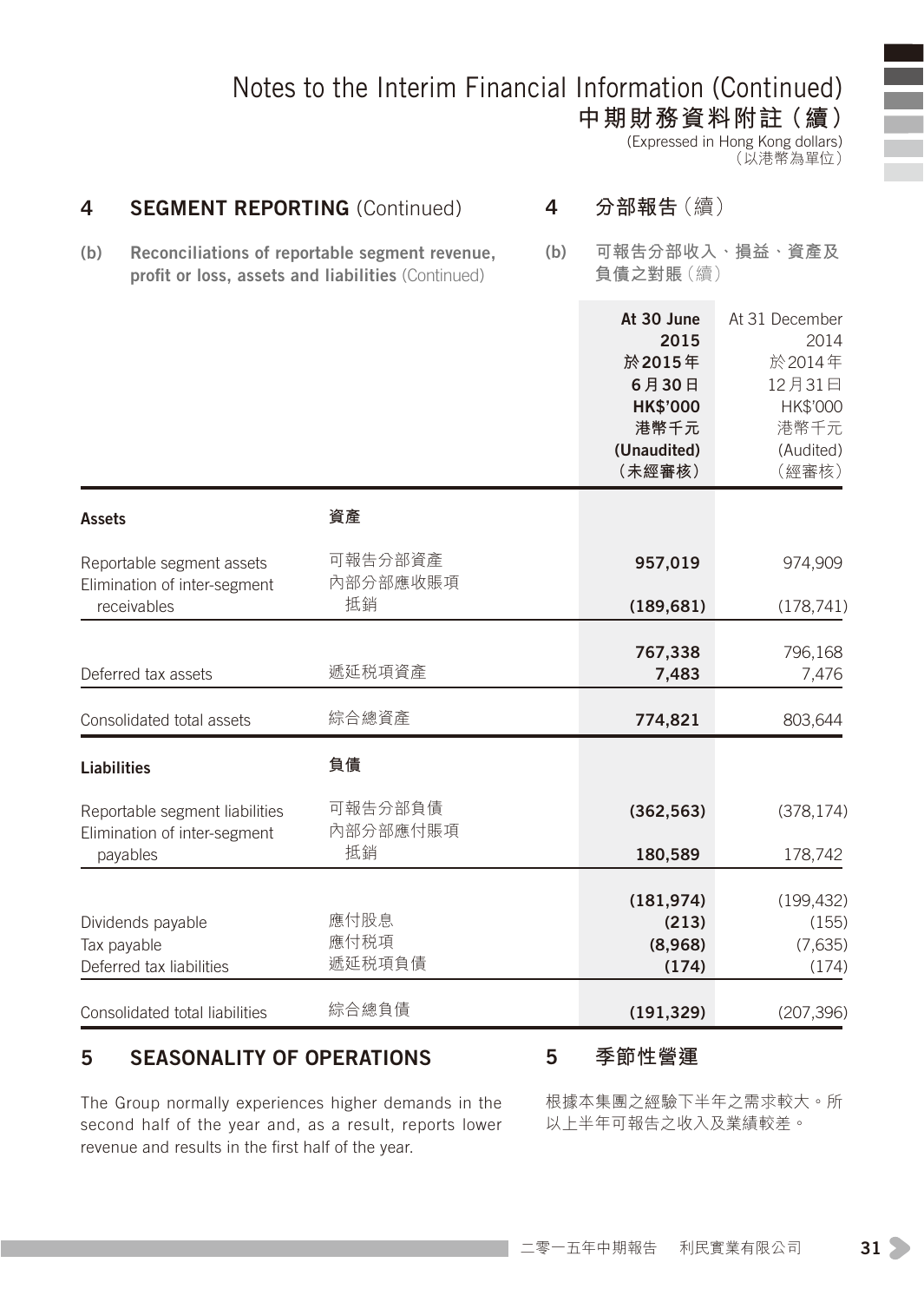### **中期財務資料附註(續)**

(Expressed in Hong Kong dollars) (以港幣為單位)

#### 6 Other revenue and other net income 6 **其他收入及其他淨收益**

|                                                        |                   | Six months ended 30 June<br>截至6月30日止6個月                           |                                                            |
|--------------------------------------------------------|-------------------|-------------------------------------------------------------------|------------------------------------------------------------|
|                                                        |                   | 2015<br>2015年<br><b>HK\$'000</b><br>港幣千元<br>(Unaudited)<br>(未經審核) | 2014<br>2014年<br>HK\$'000<br>港幣千元<br>(Unaudited)<br>(未經審核) |
| Other revenue                                          | 其他收入              |                                                                   |                                                            |
| Bank interest income                                   | 銀行利息收入            | 2,108                                                             | 977                                                        |
| Other net income                                       | 其他淨收益             |                                                                   |                                                            |
| Net exchange gain<br>Net loss on disposal of property, | 匯兑淨收益<br>出售物業、廠房及 | 2,440                                                             | 468                                                        |
| plant and equipment<br>Net gain on disposal of         | 設備淨虧損<br>出售廢料淨收益  | (2, 162)                                                          | (42)                                                       |
| scrap materials                                        |                   | 423                                                               | 627                                                        |
| Sundry income                                          | 其他收益              | 1,674                                                             | 180                                                        |
|                                                        |                   | 2,375                                                             | 1,233                                                      |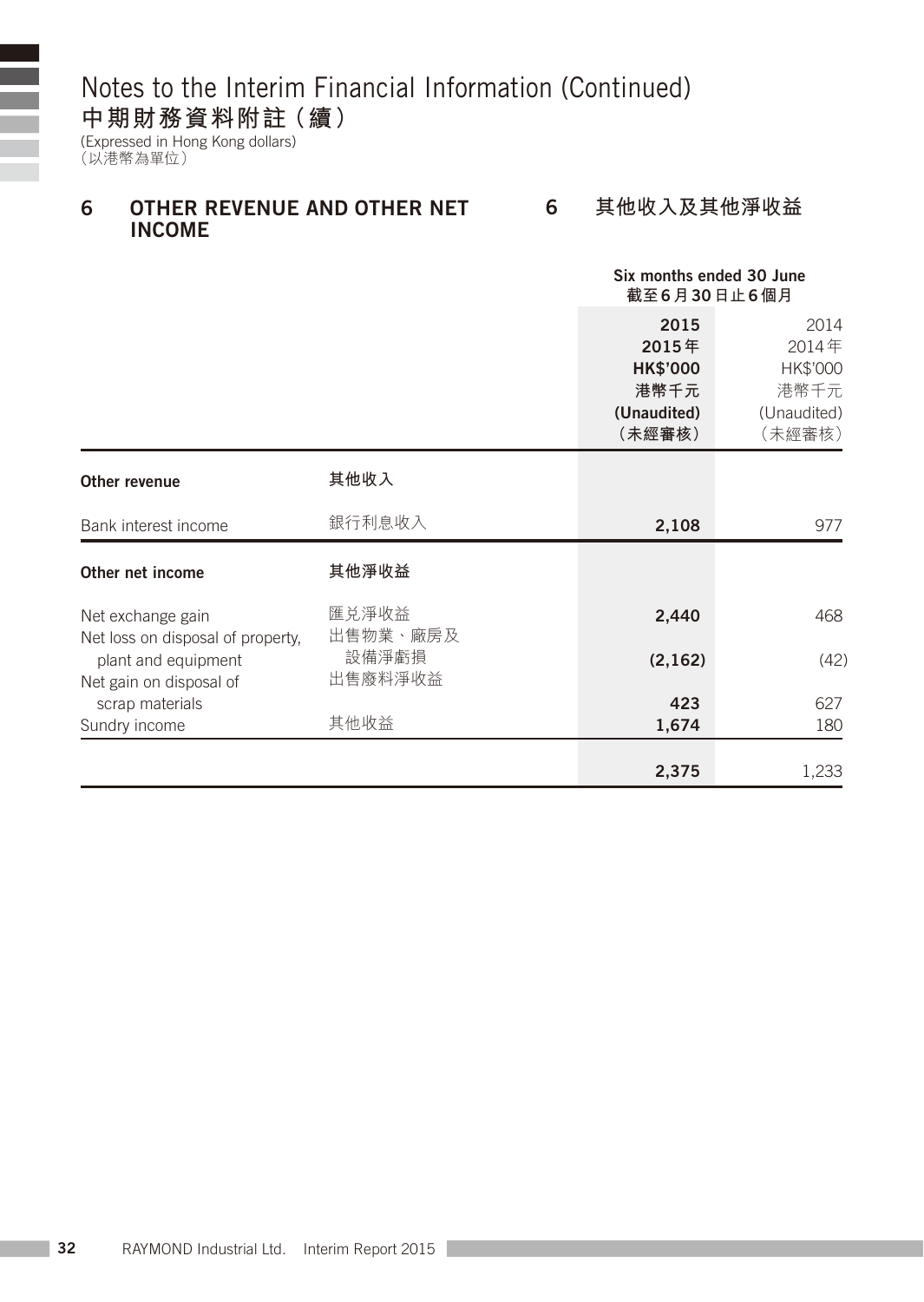**中期財務資料附註(續)**

(Expressed in Hong Kong dollars) (以港幣為單位)

#### 7 Profit before taxation

7 **除稅前溢利**

Profit before taxation is arrived after charging:

除稅前溢利已經扣除下列各項後達致:

|             |                                                                                                                                                                                                                                                                                                                                                                                     | Six months ended 30 June                                          |                                                            |
|-------------|-------------------------------------------------------------------------------------------------------------------------------------------------------------------------------------------------------------------------------------------------------------------------------------------------------------------------------------------------------------------------------------|-------------------------------------------------------------------|------------------------------------------------------------|
|             |                                                                                                                                                                                                                                                                                                                                                                                     | 2015<br>2015年<br><b>HK\$'000</b><br>港幣千元<br>(Unaudited)<br>(未經審核) | 2014<br>2014年<br>HK\$'000<br>港幣千元<br>(Unaudited)<br>(未經審核) |
| (a)         | 僱員成本                                                                                                                                                                                                                                                                                                                                                                                |                                                                   |                                                            |
|             | 薪金、工資及<br>其他福利<br>酌情發放花紅<br>定額供款退休金                                                                                                                                                                                                                                                                                                                                                 | 87,687<br>993                                                     | 74,113<br>932                                              |
|             | 權益償付以股份<br>為基礎交易                                                                                                                                                                                                                                                                                                                                                                    | 8,651<br>899                                                      | 8,721                                                      |
|             |                                                                                                                                                                                                                                                                                                                                                                                     | 98,230                                                            | 83,766                                                     |
| (b)         | 其他項目                                                                                                                                                                                                                                                                                                                                                                                |                                                                   |                                                            |
|             | 銷售存貨成本#<br>攤銷經營<br>租賃持作<br>自用之                                                                                                                                                                                                                                                                                                                                                      | 434,465                                                           | 454,330                                                    |
|             | 土地權益<br>折舊<br>出售物業、                                                                                                                                                                                                                                                                                                                                                                 | 212<br>18,595                                                     | 211<br>18,296                                              |
|             | 設備虧損                                                                                                                                                                                                                                                                                                                                                                                | 2,162                                                             | 42<br>570                                                  |
| Other items | Salaries, wages and<br>other benefits<br>Discretionary bonuses<br>Contributions to defined<br>contribution retirement<br>Equity-settled share-based<br>payment transactions<br>Cost of inventories sold#<br>Amortisation of interests in<br>leasehold land held for<br>own use under<br>operating leases<br>Depreciation<br>Loss on disposal of<br>property, plant and<br>equipment | 計劃供款<br>廠房及<br>產品發展成本<br>Product development costs                | 截至6月30日止6個月                                                |

# Cost of inventories includes HK\$96,217,000 (six months ended 30 June 2014: HK\$82,656,000) relating to staff costs and depreciation, which amounts are also included in the respective total amounts disclosed separately above or in note 7(a) for each of these types of expenses.

# 存 貨 成 本 包 括 港 幣96,217,000元 (截至2014年6月30日止6個月:港幣 82,656,000元)有關員工成本及折舊, 該金額亦包括於附註7(a)披露各項費用 總金額。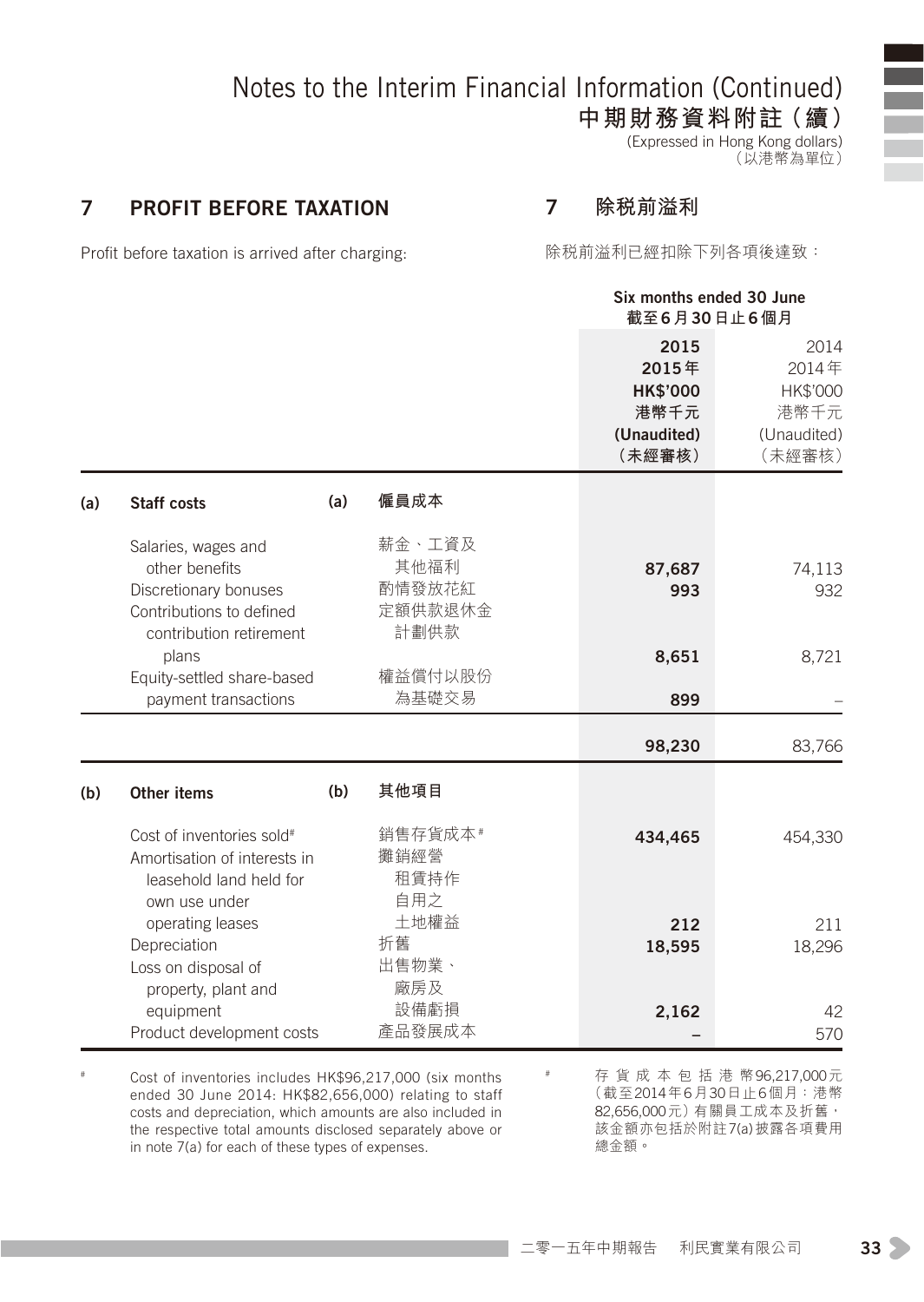### **中期財務資料附註(續)**

(Expressed in Hong Kong dollars) (以港幣為單位)

#### 8 Income tax

8 **利得稅**

|                                                                         |                   |                                                                   | Six months ended 30 June<br>截至6月30日止6個月                    |  |  |
|-------------------------------------------------------------------------|-------------------|-------------------------------------------------------------------|------------------------------------------------------------|--|--|
|                                                                         |                   | 2015<br>2015年<br><b>HK\$'000</b><br>港幣千元<br>(Unaudited)<br>(未經審核) | 2014<br>2014年<br>HK\$'000<br>港幣千元<br>(Unaudited)<br>(未經審核) |  |  |
| <b>Current tax</b><br>- Hong Kong Profits Tax                           | 本期税項<br>– 香港所得税   |                                                                   |                                                            |  |  |
| Provision for the period<br>Over-provision in respect of<br>prior years | 本期撥備<br>往年度撥備過多   | 1,259                                                             | 2,711<br>(35)                                              |  |  |
|                                                                         |                   | 1,259                                                             | 2,676                                                      |  |  |
| <b>Current tax</b><br>- PRC Enterprise Income Tax                       | 本期税項<br>– 中國企業所得税 |                                                                   |                                                            |  |  |
| Provision for the period<br>Under-provision in respect of               | 本期撥備<br>往年度撥備過少   | 406<br>1,482                                                      | 1,280<br>369                                               |  |  |
| prior years                                                             |                   | 1,888                                                             | 1,649                                                      |  |  |
| Income tax expense                                                      | 所得税支出             | 3,147                                                             | 4,325                                                      |  |  |
|                                                                         |                   |                                                                   |                                                            |  |  |

The provision for Hong Kong Profits Tax is calculated at 16.5% (six months ended 30 June 2014: 16.5%) of the estimated assessable profits for the period.

Taxation for subsidiaries in the PRC are calculated using the applicable income tax rate of 25% (six months ended 30 June 2014: 25%).

#### 9 Earnings per share

The calculation of basic earnings per share is based on the profit attributable to equity shareholders of the Company of HK\$9,266,000 (six months ended 30 June 2014: HK\$11,888,000) and the weighted average number of 472,676,605 (six months ended 30 June 2014: 467,532,740) ordinary shares in issue during the interim period.

The calculation of diluted earnings per share is based on the profit attributable to equity shareholders of the Company of HK\$9,266,000 (six months ended 30 June 2014: HK\$11,888,000) and the weighted average number of ordinary shares of 480,405,964 (six months ended 30 June 2014: 474,173,235) after taking into account the effect of deemed issue of ordinary shares under the Company's share option scheme.

香港利得稅乃按照本期間估計應課稅盈利 依稅率16.5%(截至2014年6月30日止6 個月:16.5%)提撥準備。

在中國之附屬公司的稅項依應繳所得稅稅 率25%計 算( 截 至2014年6月30日 止6 個月:25%)。

#### 9 **每股盈利**

每股基本盈利之計算是以本公司股東應佔 經營業務溢利港幣9,266,000元(截至2014 年6月30日 止6個 月: 港 幣11,888,000 元)及根據中期內之已發行加權平均股數 472,676,605股(截至2014年6月30日止6 個月:467,532,740股)普通股計算。

每股攤薄盈利之計算是以本公司股東應佔 經營業務溢利港幣9,266,000元(截至2014 年6月30日止6個月:港幣11,888,000元) 及根據中期內之加權平均股數480,405,964 股( 截 至2014年6月30日 止6個 月: 474,173,235股)普通股並根據本公司購股 權計劃發行股份之影響後計算。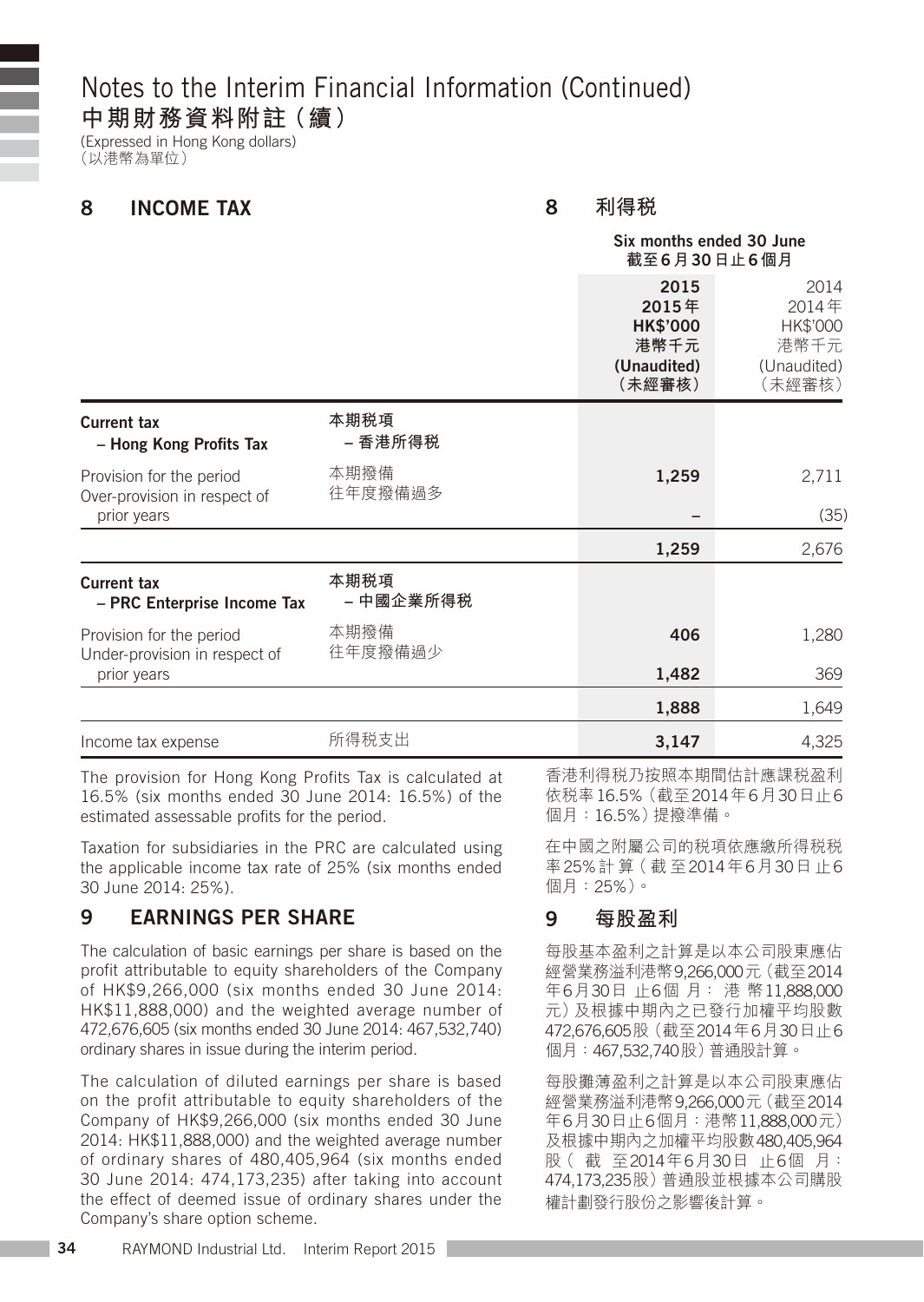**中期財務資料附註(續)**

(Expressed in Hong Kong dollars) (以港幣為單位)

#### 10 FIXED ASSETS

#### 10 **固定資產**

|                                                    | Property,<br>plant and<br>equipment<br>物業、廠房<br>及設備<br>HK\$'000<br>港幣千元 | Interests in<br>leasehold land<br>held for own use<br>under operating<br>leases<br>根據經營租賃<br>持作自用<br>之土地權益<br>HK\$'000<br>港幣千元 | Total<br>fixed assets<br>總固定資產<br>HK\$'000<br>港幣千元 |
|----------------------------------------------------|-------------------------------------------------------------------------|--------------------------------------------------------------------------------------------------------------------------------|----------------------------------------------------|
| 成本:<br>於2014年1月1日 (經審核)<br>兑換調整<br>增加<br>出售        | 545,732<br>(4,216)<br>12,498<br>(825)                                   | 17,105<br>(156)<br>L,                                                                                                          | 562,837<br>(4, 372)<br>12,498<br>(825)             |
| 於2014年6月30日 (未經審核)                                 | 553,189                                                                 | 16.949                                                                                                                         | 570,138                                            |
| 累計攤銷及折舊:<br>於2014年1月1日(經審核)<br>兑換調整<br>本期內折舊<br>出售 | 348.868<br>(2,528)<br>18,296<br>(651)                                   | 7.567<br>(69)<br>211                                                                                                           | 356.435<br>(2,597)<br>18,507<br>(651)              |
| 於2014年6月30日 (未經審核)                                 | 363,985                                                                 | 7,709                                                                                                                          | 371,694                                            |
| 賬面淨值:                                              |                                                                         |                                                                                                                                |                                                    |
| 於2014年6月30日(未經審核)                                  | 189,204                                                                 | 9,240                                                                                                                          | 198,444                                            |
| 成本:<br>於2015年1月1日 (經審核)<br>兑換調整<br>增加<br>出售        | 578,393<br>546<br>5,923<br>(10.826)                                     | 17,038<br>19<br>L                                                                                                              | 595,431<br>565<br>5,923<br>(10.826)                |
| 於2015年6月30日 (未經審核)                                 | 574,036                                                                 | 17,057                                                                                                                         | 591,093                                            |
| 累計攤銷及折舊:<br>於2015年1月1日(經審核)<br>兑換調整<br>本期內折舊<br>出售 | 381,879<br>342<br>18,595<br>(8,373)                                     | 7,962<br>9<br>212                                                                                                              | 389,841<br>351<br>18,807<br>(8, 373)               |
| 於2015年6月30日 (未經審核)                                 | 392,443                                                                 | 8,183                                                                                                                          | 400,626                                            |
| 賬面淨值:                                              |                                                                         |                                                                                                                                |                                                    |
| 於2015年6月30日 (未經審核)                                 | 181,593                                                                 | 8,874                                                                                                                          | 190,467                                            |
| 於2014年12月31日 (經審核)                                 | 196,514                                                                 | 9,076                                                                                                                          | 205,590                                            |
|                                                    |                                                                         |                                                                                                                                |                                                    |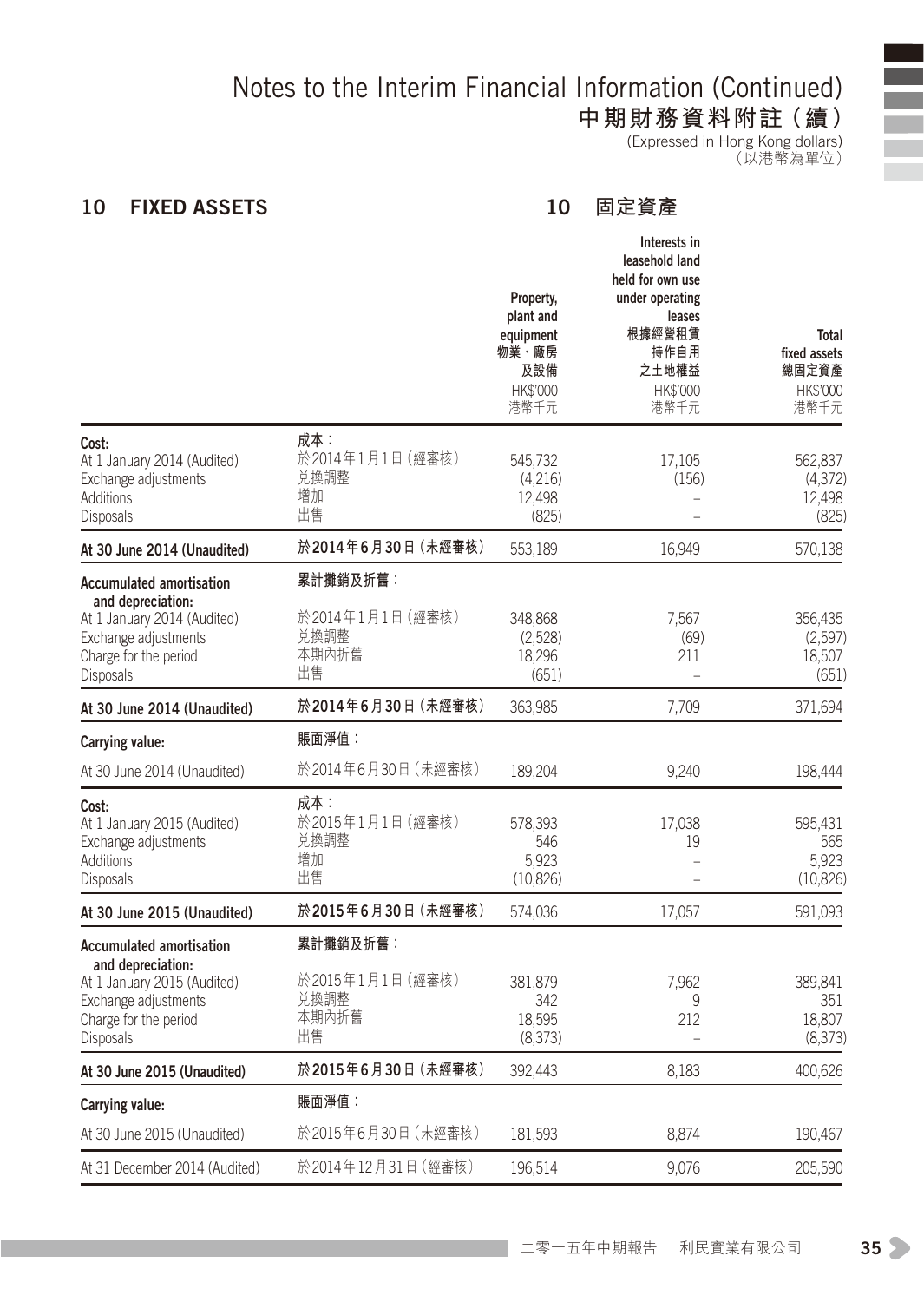(Expressed in Hong Kong dollars)

(以港幣為單位)

#### 11 Income tax in the condensed consolidated balance sheet **稅**

# 11 **於簡明資產負債表的所得**

- (a) Current taxation in the condensed consolidated balance sheet represents:
- (a) **簡明資產負債表之所得稅**

|                                                                                         |                                 | At 30 June<br>2015<br>於 2015年<br>6月30日<br><b>HK\$'000</b><br>港幣千元<br>(Unaudited)<br>(未經審核) | At 31 December<br>2014<br>於2014年<br>12月31日<br>HK\$'000<br>港幣千元<br>(Audited)<br>(經審核) |
|-----------------------------------------------------------------------------------------|---------------------------------|--------------------------------------------------------------------------------------------|--------------------------------------------------------------------------------------|
| Provision for the period/year<br>- Hong Kong Profits Tax<br>- PRC Enterprise Income Tax | 期內/年度撥備<br>- 香港所得税<br>- 中國企業所得税 | 1,259<br>406                                                                               | 4,681<br>3,034                                                                       |
|                                                                                         |                                 | 1,665                                                                                      | 7,715                                                                                |
| Provisional tax paid<br>- Hong Kong Profits Tax<br>- PRC Enterprise Income Tax          | 預繳税項支出<br>- 香港所得税<br>- 中國企業所得税  | (100)                                                                                      | (2, 267)<br>(1,532)                                                                  |
|                                                                                         |                                 | (100)                                                                                      | (3,799)                                                                              |
|                                                                                         |                                 | 1,565                                                                                      | 3,916                                                                                |
| Balance of income tax provisions<br>relating to prior years (note)                      | 往年度所得税撥備<br>餘額 (附註)             | 7,403                                                                                      | 3,719                                                                                |
| Tax payable                                                                             | 應付税項                            | 8,968                                                                                      | 7,635                                                                                |

Note:

Included in the balance of income tax provisions relating to prior years is a provision, net of payment, of approximately HK\$4,920,000 (31 December 2014: HK\$3,653,000) for the potential tax adjustment relating to transfer pricing audit in respect of the years ended 31 December 2002 to 2011 by the PRC tax authorities.

In 2013, the PRC tax authorities initiated a transfer pricing audit on a subsidiary of the Company in the PRC in respect of the years ended 31 December 2002 to 2011. The Group has been in discussions with the PRC tax authorities with a view to concluding the transfer pricing audit. So far no determination has been made by the PRC tax authorities. During the year ended 31 December 2014 and the six-month period ended 30 June 2015, the Group, taking into consideration the transfer pricing studies conducted by an independent tax consultancy firm, has made the above provision against the potential tax exposures estimated by the management. At 30 June 2015, the total provisions made against the potential tax adjustment relating to the transfer pricing audit amounted to approximately HK\$8,839,000 (31 December 2014: HK\$7,572,000).

The Group will continue to monitor the progress of the transfer pricing audit and vigorously defend the Group's position. Due to uncertainty inherent in the transfer pricing audit, its outcome could be different from the amount provided and such difference would impact the income tax provision in the year in which any determination is made.

#### 附註:

在 中 國 企 業 所 得 稅 撥 備 包 括 淨 支 付 約 港 幣 4,920,000元 (2014年: 港幣3,653,000元)是 中國稅所審查有關2002年至2011年12月31日 年度價格轉讓之潛在稅項調整。

在2013年,中國稅所本審查公司一附屬公司有 關2002年至2011年12月31日年度價格轉讓。 集團與中國稅所商討價格轉讓審查觀點。至今 中國稅所仍沒有定案。截至2014年12月31日 年度期間及2015年6月30日止6個月止本集團 與一獨立稅務顧問公司研究價格轉讓問題,管 理層就潛在稅項款項作出撥備。於2015年6月 30日有關價格轉讓審查稅務撥備港幣8,839,000 元(2014年12月31日:港幣7,572,000元)。

集團會繼續監察價格轉讓審查進行及積極維護 集團處境。因不確定存在於價格轉讓審查之最 終結果或與撥備有差異,差異將於有定案之年 度反映。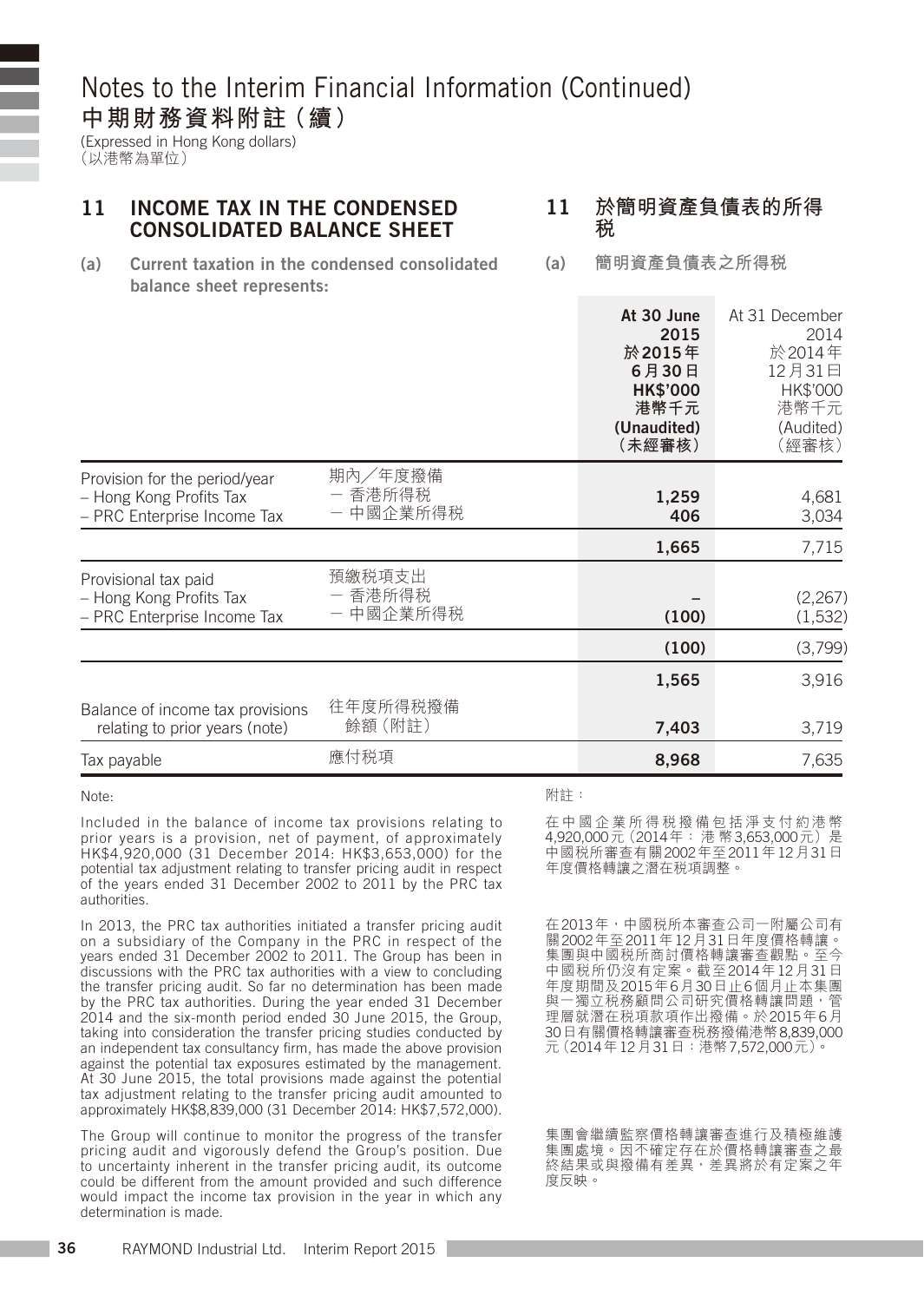**中期財務資料附註(續)** (Expressed in Hong Kong dollars) (以港幣為單位)

#### 11 Income tax in the condensed consolidated balance sheet (Continued)

#### 11 **於簡明資產負債表的所得 稅**(續)

(b) Deferred tax assets and liabilities recognised:

The components of deferred tax (assets)/liabilities recognised in the condensed consolidated balance sheet and the movements during the period are as follows:

(b) **已確認遞延稅項資產及負債:**

本期內於簡明綜合資產負債表中已確認之 遞延稅項(資產)**╱**負債及其變動之詳情 如下:

| Deferred tax arising from:                                                                | 遞延税項之產生由:                      | Tax loss<br>税項虧損<br><b>HK\$'000</b><br>港幣千元 | Depreciation<br>allowance<br>in excess of<br>the related<br>depreciation<br>折舊免税額<br>大於有關折舊<br><b>HK\$'000</b><br>港幣千元 | Other<br>temporary<br>differences<br>其他<br>短暫差異<br><b>HK\$'000</b><br>港幣千元                | <b>Total</b><br>合計<br><b>HK\$'000</b><br>港幣千元                                        |
|-------------------------------------------------------------------------------------------|--------------------------------|---------------------------------------------|------------------------------------------------------------------------------------------------------------------------|-------------------------------------------------------------------------------------------|--------------------------------------------------------------------------------------|
| At 1 January 2015<br>(Audited)<br>Effect of change in<br>exchange rates                   | 於2015年1月1日<br>(經審核)<br>兑換變動之影響 | (134)                                       | 61                                                                                                                     | (7, 229)<br>(7)                                                                           | (7, 302)<br>(7)                                                                      |
| At 30 June 2015<br>(Unaudited)                                                            | 於2015年6月30日<br>(未經審核)          | (134)                                       | 61                                                                                                                     | (7, 236)                                                                                  | (7, 309)                                                                             |
|                                                                                           |                                |                                             |                                                                                                                        | At 30 June<br>2015<br>於2015年<br>6月30日<br><b>HK\$'000</b><br>港幣千元<br>(Unaudited)<br>(未經審核) | At 31 December<br>2014<br>於2014年<br>12月31日<br>HK\$'000<br>港幣千元<br>(Audited)<br>(經審核) |
| Net deferred tax assets recognised<br>in the condensed consolidated<br>balance sheet      | 在簡明資產負債表<br>已確認之遞延税項<br>資產淨值   |                                             |                                                                                                                        | (7, 483)                                                                                  | (7, 476)                                                                             |
| Net deferred tax liabilities<br>recognised in the condensed<br>consolidated balance sheet | 在簡明資產負債表<br>已確認之遞延税項<br>負債淨值   |                                             |                                                                                                                        | 174                                                                                       | 174                                                                                  |
|                                                                                           |                                |                                             |                                                                                                                        | (7, 309)                                                                                  | (7, 302)                                                                             |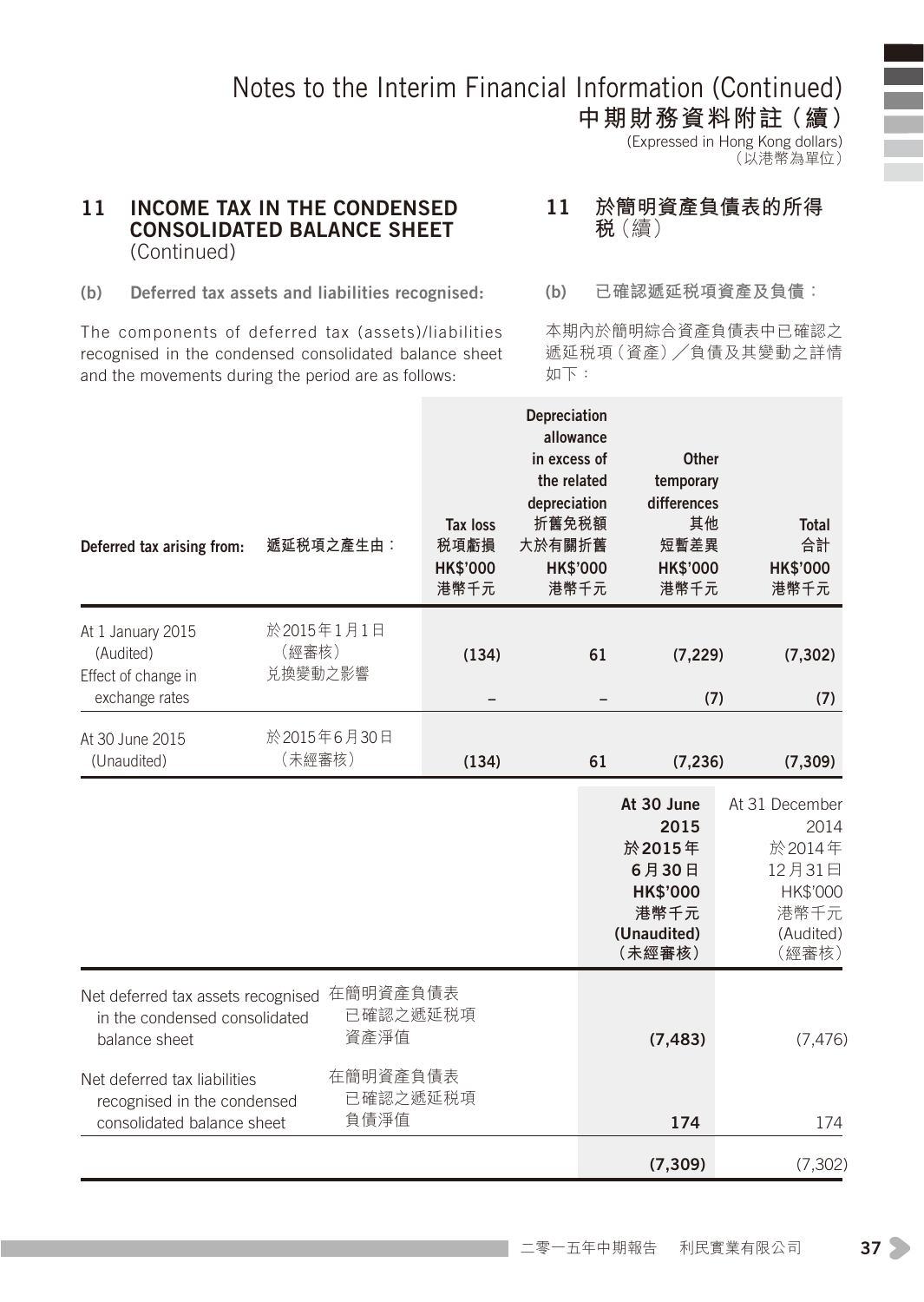### **中期財務資料附註(續)**

(Expressed in Hong Kong dollars) (以港幣為單位)

Ξ E

| 12<br><b>INVENTORIES</b>                                                                                    |                                    | 12 | 存貨                                                                                         |                                                                                      |
|-------------------------------------------------------------------------------------------------------------|------------------------------------|----|--------------------------------------------------------------------------------------------|--------------------------------------------------------------------------------------|
|                                                                                                             |                                    |    | At 30 June<br>2015<br>於2015年<br>6月30日<br><b>HK\$'000</b><br>港幣千元<br>(Unaudited)<br>(未經審核)  | At 31 December<br>2014<br>於2014年<br>12月31日<br>HK\$'000<br>港幣千元<br>(Audited)<br>(經審核) |
| Raw materials<br>Work in progress<br>Finished goods                                                         | 原材料<br>半成品<br>產成品                  |    | 86,159<br>67,577<br>50                                                                     | 84,952<br>60,935<br>185                                                              |
|                                                                                                             |                                    |    | 153,786                                                                                    | 146,072                                                                              |
| 13<br><b>TRADE AND OTHER RECEIVABLES</b>                                                                    |                                    | 13 | 貿易及其他應收賬項                                                                                  |                                                                                      |
|                                                                                                             |                                    |    | At 30 June<br>2015<br>於 2015年<br>6月30日<br><b>HK\$'000</b><br>港幣千元<br>(Unaudited)<br>(未經審核) | At 31 December<br>2014<br>於2014年<br>12月31日<br>HK\$'000<br>港幣千元<br>(Audited)<br>(經審核) |
| Trade debtors<br>Other debtors<br>Deposits and prepayments                                                  | 貿易債務人<br>其他債務人<br>訂金及預付款項          |    | 182,199<br>12,036<br>10,470                                                                | 206,023<br>14,646<br>10,827                                                          |
|                                                                                                             |                                    |    | 204,705                                                                                    | 231,496                                                                              |
| The ageing analysis of trade debtors as of the balance<br>sheet date, based on invoice date, is as follows: |                                    |    | 於資產負債表結算日貿易債務人之賬齡按<br>發票日期分析如下:                                                            |                                                                                      |
|                                                                                                             |                                    |    | At 30 June<br>2015<br>於 2015年<br>6月30日<br><b>HK\$'000</b><br>港幣千元<br>(Unaudited)<br>(未經審核) | At 31 December<br>2014<br>於2014年<br>12月31日<br>HK\$'000<br>港幣千元<br>(Audited)<br>(經審核) |
| Within 1 month<br>1 to 3 months<br>3 to 12 months<br>Over 12 months                                         | 少於1個月<br>1至3個月<br>3至12個月<br>超過12個月 |    | 58,280<br>88,470<br>35,046<br>403                                                          | 86,986<br>104,700<br>14,307<br>30                                                    |
|                                                                                                             |                                    |    | 182.199                                                                                    | 206.023                                                                              |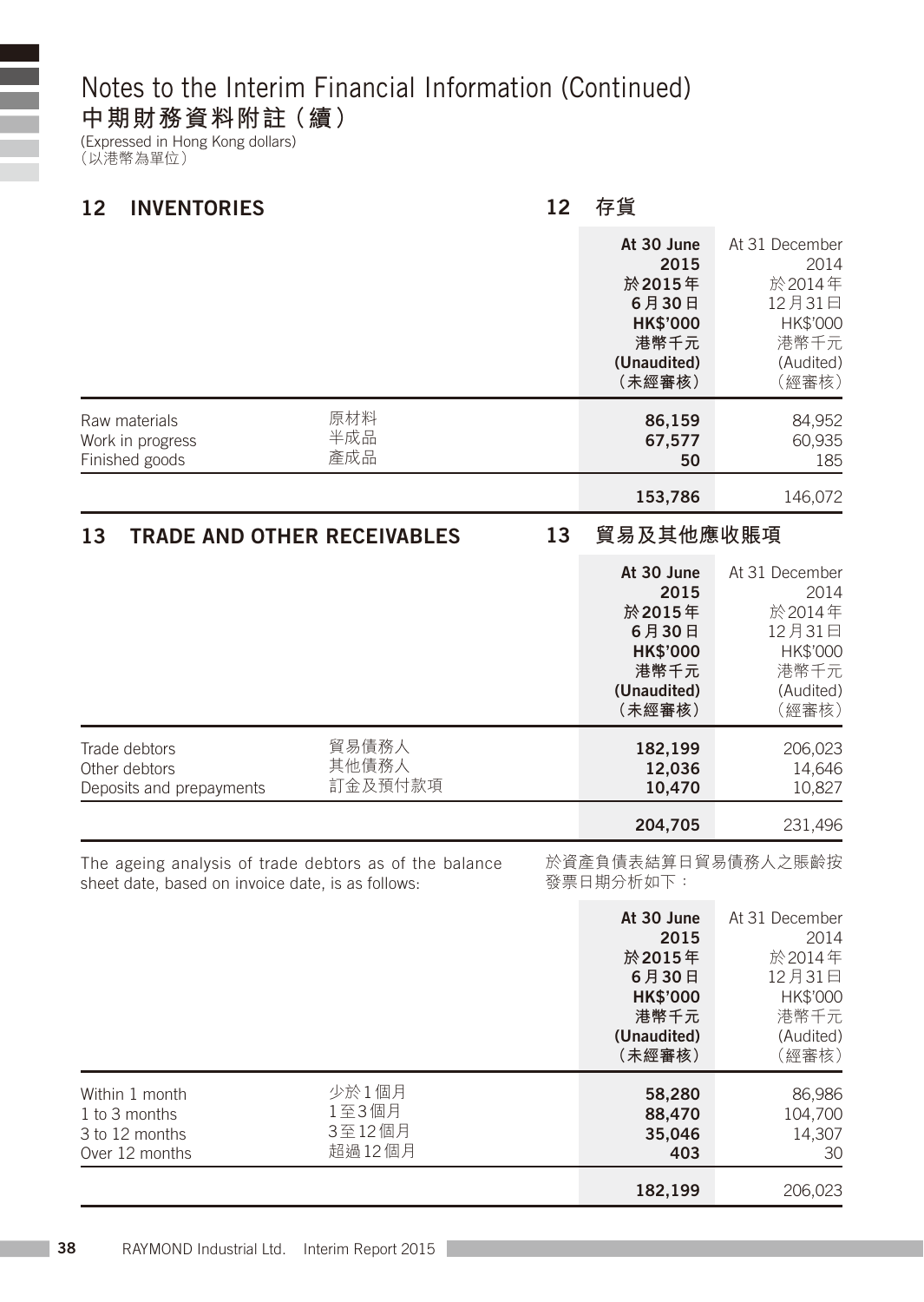**中期財務資料附註(續)** (Expressed in Hong Kong dollars) (以港幣為單位)

#### 13 Trade and other receivables (Continued)

Individual credit evaluations are performed on all customers requiring credit over a certain amount. These evaluations focus on the customer's past history of making payments when due and current ability to pay, and take into account information specific to the customer as well as pertaining to the economic environment in which the customer operates. Trade debtors are due within 30 to 120 days from the date of billing.

#### 13 **貿易及其他應收賬項**(續)

對於所有要求超過若干信貸金額之客戶均 會進行個別信貸評估。此等評估主要針對 客戶以往到期時之還款紀錄及現時的還付 能力,並考慮客戶的個別資料及客戶所處 的經濟環境的資料。貿易應收賬項由發出 賬單當日起計30-120日內到期。

#### 14 Trade and other payables

14 **貿易及其他應付賬項**

|                                                                     |                                                          | At 30 June<br>2015<br>於2015年<br>6月30日<br><b>HK\$'000</b><br>港幣千元<br>(Unaudited)<br>(未經審核) | At 31 December<br>2014<br>於2014年<br>12月31日<br>HK\$'000<br>港幣千元<br>(Audited)<br>(經審核) |
|---------------------------------------------------------------------|----------------------------------------------------------|-------------------------------------------------------------------------------------------|--------------------------------------------------------------------------------------|
| Trade creditors<br>Accrued charges and<br>other payables            | 貿易債權人<br>應付費用及<br>其他應付款項                                 | 138,321<br>43,653                                                                         | 145,422<br>54,009                                                                    |
|                                                                     |                                                          | 181,974                                                                                   | 199,431                                                                              |
| sheet date, based on invoice date, is as follows:                   | The ageing analysis of trade creditors as of the balance | 於資產負債表結算日貿易債權人之賬齡按<br>發票日期分析如下:                                                           |                                                                                      |
|                                                                     |                                                          | At 30 June<br>2015<br>於2015年<br>6月30日<br><b>HK\$'000</b><br>港幣千元<br>(Unaudited)<br>(未經審核) | At 31 December<br>2014<br>於2014年<br>12月31日<br>HK\$'000<br>港幣千元<br>(Audited)<br>(經審核) |
| Within 1 month<br>1 to 3 months<br>3 to 12 months<br>Over 12 months | 少於1個月<br>1至3個月<br>3至12個月<br>超過12個月                       | 48.071<br>81,956<br>5,868<br>2,426                                                        | 61,341<br>76,914<br>4,368<br>2,799                                                   |
|                                                                     |                                                          | 138,321                                                                                   | 145,422                                                                              |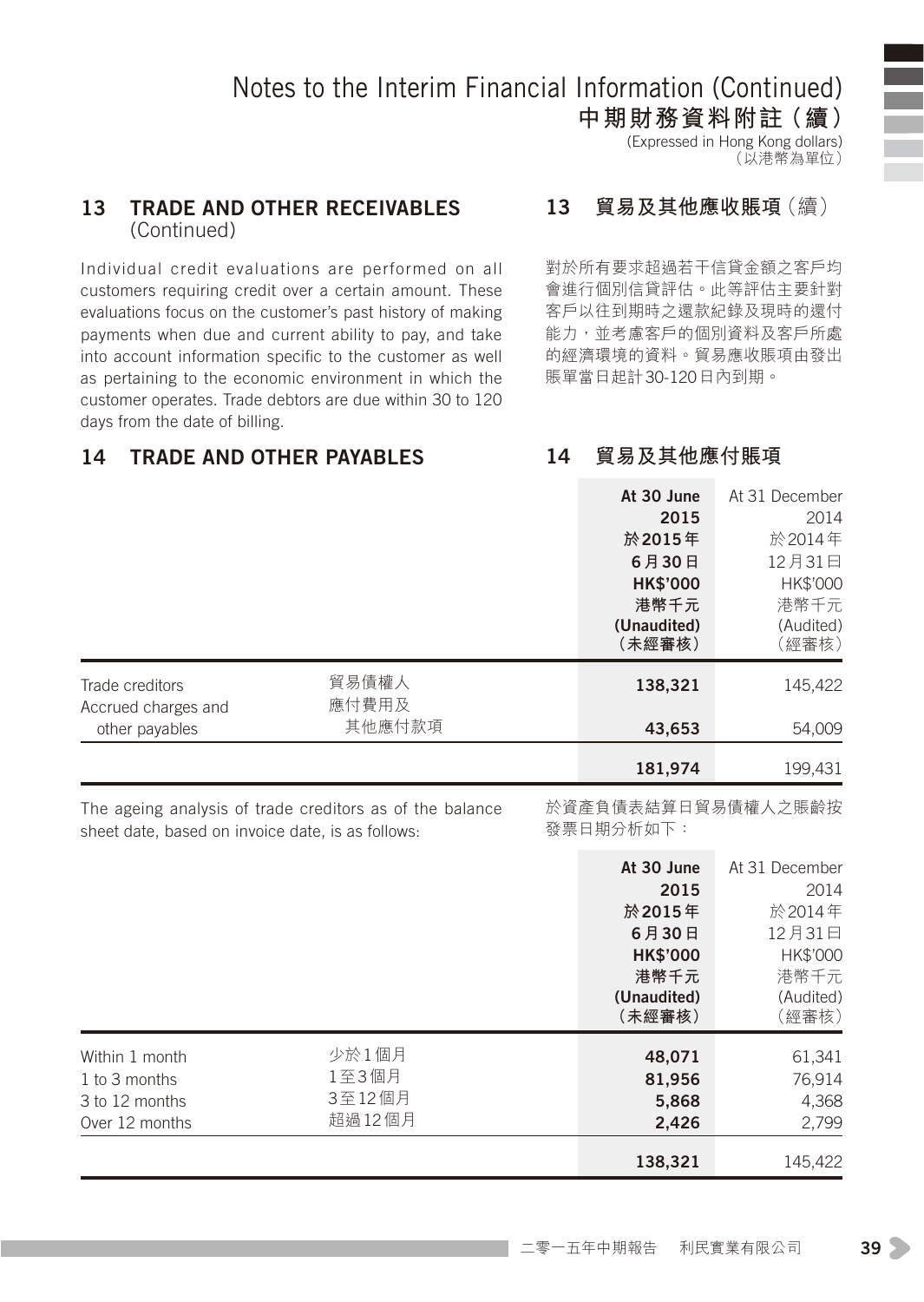(Expressed in Hong Kong dollars) (以港幣為單位)

#### 14 **TRADE AND OTHER PAYABLES** (Continued)

Included in other payables is the balance payable to RJW Technology Company Limited, a related party, of HK\$2,000,000 (31 December 2014: HK\$1,050,000). Details of the related party transactions that give rise to this balance are disclosed in note 19(b).

#### 15 Capital, reserves and dividends

#### 14 **貿易及其他應付賬項**(續)

其他應付賬項已包括關聯公司RJW技術公 司應付賬項餘額港幣2,000,000元(2014 年12月31日:港幣1,050,000元)。有關 引起此餘額之詳情已在附註19(b)關聯公 司交易中披露。

#### (a) Share capital

#### 15 **資本、儲備及股息**

(a) **股本**

|                                                                                                                 |                                                  | Number of<br>shares<br>股本數量 | Six months ended<br>30 June 2015<br>截至2015年6月30日止6個月<br><b>HK\$'000</b><br>港幣千元 | Year ended<br>31 December 2014<br>截至2014年12月31日<br>Number of<br>HK\$'000<br>shares<br>股本數量<br>港幣千元 |         |
|-----------------------------------------------------------------------------------------------------------------|--------------------------------------------------|-----------------------------|---------------------------------------------------------------------------------|----------------------------------------------------------------------------------------------------|---------|
| Ordinary shares, issued and<br>fully paid:                                                                      | 普通股,已發行及<br>繳足:                                  |                             |                                                                                 |                                                                                                    |         |
| At 1 January 2015/2014<br>(Audited)<br>Shares issued under share option 早於2014年3月3日                             | 於2015年/2014年<br>1月1日 (經審核)                       | 469,449,260                 | 438.527                                                                         | 466,799,260                                                                                        | 233,389 |
| scheme prior to 3 March 2014<br>Transfer upon adoption of new<br>Hong Kong Companies<br>Ordinance (Cap. 622) on | 已發行之購股權股份<br>採納2014年3月3日<br>新香港公司條例<br>(第622章)轉移 |                             |                                                                                 | 205,000                                                                                            | 103     |
| 3 March 2014<br>Shares issued under share option 於或後於2014年<br>scheme on or after                                | 3月3日已發行                                          |                             |                                                                                 |                                                                                                    | 202.963 |
| 3 March 2014                                                                                                    | 之購股權股份                                           | 7,723,000                   | 7,056                                                                           | 2,445,000                                                                                          | 2,072   |
| At 30 June 2015 (Unaudited)/<br>31 December 2014 (Audited)                                                      | 於2015年6月30日<br>(未經審核)/<br>2014年12月31日            |                             |                                                                                 |                                                                                                    |         |
|                                                                                                                 | (經審核)                                            | 477,172,260                 | 445.583                                                                         | 469,449,260                                                                                        | 438,527 |

#### (b) Equity settled share-based transactions

The Company has a share option scheme which was adopted on 6 June 2003. During the six months ended 30 June 2015, options exercised resulted in 7,723,000 (six months ended 30 June 2014: 1,735,000) ordinary shares being issued, with exercise proceeds of HK\$6,156,430 (six months ended 30 June 2014: HK\$1,291,750). The related weighted average price at the time of exercise was HK\$1.06 (six months ended 30 June 2014: HK\$0.95).

(b) **權益償付以股份為基礎項目**

本公司於2003年6月6日設立購股權計 劃。截至2015年6月30日止,購股權已 發行7,723,000股普通股(截至2014年6 月30日止6個月:1,735,000股普通股), 其行使收益港幣6,156,430元(截至2014 年6月30日 止6個 月: 港 幣1,291,750 元)。行使時之加權平均價為港幣1.06元 (截至2014年6月30日止:港幣0.95元)。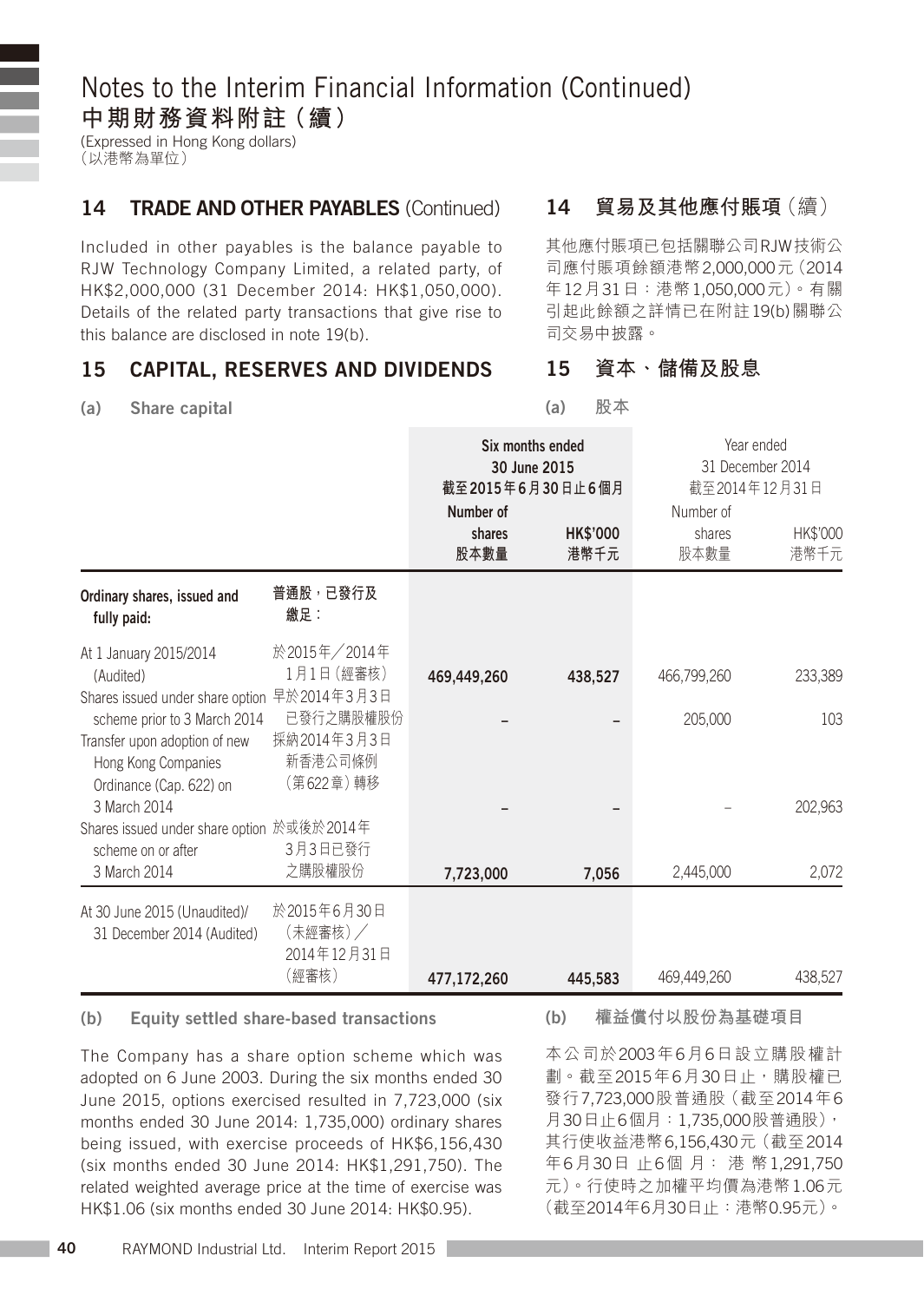**中期財務資料附註(續)** (Expressed in Hong Kong dollars) (以港幣為單位)

#### 15 Capital, reserves and dividends (Continued)

#### (b) Equity settled share-based transactions (Continued)

During the year ended 31 December 2014, options exercised resulted in 2,650,000 ordinary shares being issued, with exercise proceeds of HK\$1,962,042. The related weighted average price at the time of exercise was HK\$0.96.

#### (c) Dividends

(i) Dividends payable to equity shareholders of the Company attributable to the interim period:

#### 15 **資本、儲備及股息**(續)

(b) **權益償付以股份為基礎項目**(續)

截至2014年12月31日,購股權已發行 2,650,000股普通股,其行使收益港幣 1,962,042元。行使時之加權平均價為港 幣0.96元。

- (c) **股息**
- (i) 本公司股東應佔本期間應付股息:

#### Six months ended 30 June **截至**6**月**30**日止**6**個月**

|                                                                                                                                                            |                                                                   | 2015<br>2015年<br><b>HK\$'000</b><br>港幣千元<br>(Unaudited)<br>(未經審核) | 2014<br>2014年<br>HK\$'000<br>港幣千元<br>(Unaudited)<br>〔未經審核〕 |
|------------------------------------------------------------------------------------------------------------------------------------------------------------|-------------------------------------------------------------------|-------------------------------------------------------------------|------------------------------------------------------------|
| Interim dividend declared<br>and approved after the interim<br>period of 2 HK cents<br>per ordinary share<br>(six months ended<br>30 June 2014: 2 HK cents | 中期後宣佈及批准之<br>中期股息每股<br>普通股港幣2仙<br>(截至2014年<br>6月30日止<br>6個月:港幣2仙) |                                                                   |                                                            |
| per ordinary share)                                                                                                                                        |                                                                   | 9.543                                                             | 9.371                                                      |

The interim dividend has not been recognised as a liability at the balance sheet date.

於資產負債表結算日之中期股息未確認為 負債。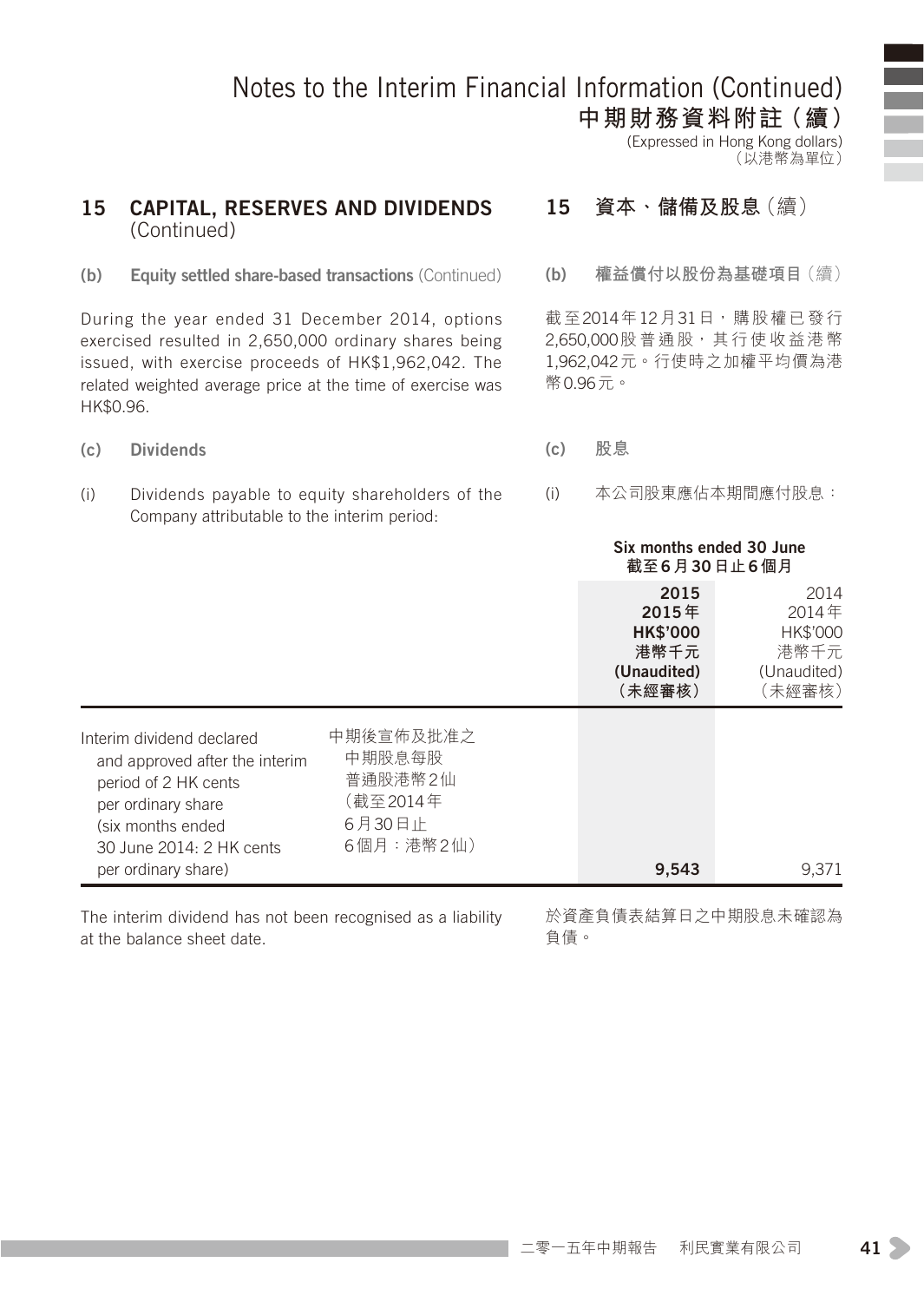(Expressed in Hong Kong dollars) (以港幣為單位)

#### 15 Capital, reserves and dividends (Continued) 15 **資本、儲備及股息**(續)

- (c) Dividends (Continued)
- (ii) Dividends payable to equity shareholders of the Company attributable to the previous financial year, approved and paid during the interim period:

- (c) **股息**(續)
- (ii) 於往年度應付股息與本公司股東應 佔及在期內批准及支付:

|                                                                                                                                                                                                                                                                                              |                                                                                                                                   | Six months ended 30 June<br>截至6月30日止6個月                           |                                                            |
|----------------------------------------------------------------------------------------------------------------------------------------------------------------------------------------------------------------------------------------------------------------------------------------------|-----------------------------------------------------------------------------------------------------------------------------------|-------------------------------------------------------------------|------------------------------------------------------------|
|                                                                                                                                                                                                                                                                                              |                                                                                                                                   | 2015<br>2015年<br><b>HK\$'000</b><br>港幣千元<br>(Unaudited)<br>(未經審核) | 2014<br>2014年<br>HK\$'000<br>港幣千元<br>(Unaudited)<br>(未經審核) |
| Final dividend in respect of<br>previous financial year<br>ended 31 December 2014.<br>approved and paid of<br>4 HK cents (year ended<br>31 December 2013:<br>4 HK cents) per ordinary share<br>Special dividend in respect of<br>previous financial year ended<br>31 December 2014, approved | 往年度 2014年12月31日止<br>批准及支付末期息每股<br>普通股港幣4仙 (於2013年<br>12月31日年度:<br>每股普通股港幣4仙)<br>往年度 2014年12月31日止<br>批准及支付特別息每股<br>普通股港幣2仙 (於2013年 | 19,037                                                            | 18,740                                                     |
| and paid of 2 HK cents<br>(year ended 31 December 2013:<br>nil) per ordinary share                                                                                                                                                                                                           | 12月31日年度:無)                                                                                                                       | 9,518                                                             |                                                            |
|                                                                                                                                                                                                                                                                                              |                                                                                                                                   | 28,555                                                            | 18,740                                                     |

#### 16 Banking facilities

As at 30 June 2015, the Group had unsecured revolving banking facilities of HK\$68,350,000 (31 December 2014: HK\$68,350,000). The banking facilities include documentary letters of credit, trust receipt, bill payables, trade loans and trade guarantee. The amount utilised by the Group as at 30 June 2015 under the above facilities was HK\$41,359 (31 December 2014: HK\$138,907).

#### 16 **銀行信貸額度**

在2015年6月30日,本集團向銀行獲得 之無須抵押信貸額度約為港幣68,350,000 元(2014年12月31日:港幣68,350,000 元)。銀行之信貸額度以用於信用証、信 託收據、應付票據、貿易貸款及貿易擔 保。本集團於2015年6月30日使用上述 銀行信貸額度港幣41,359元(2014年12 月31日:港幣138,907元)。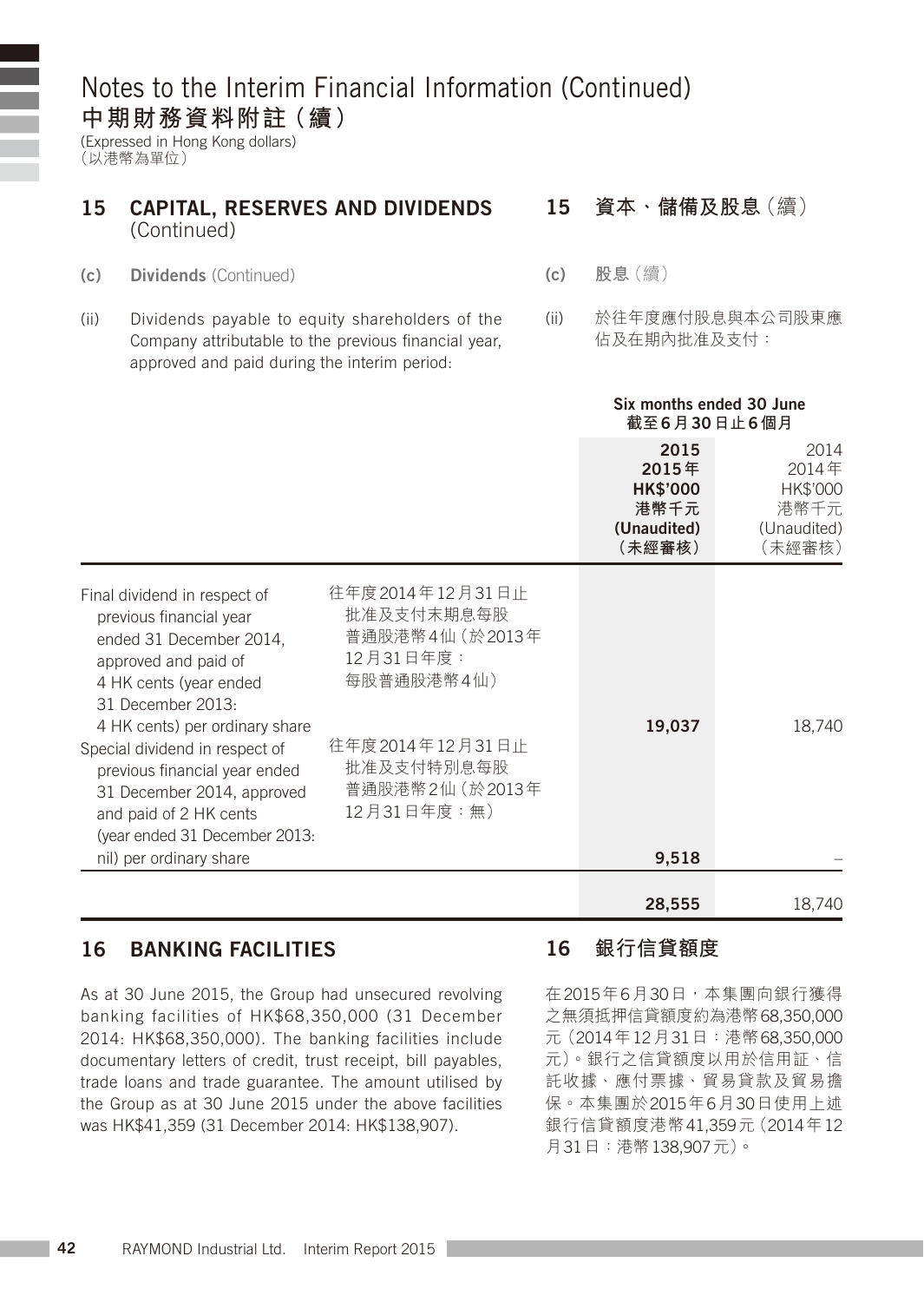**中期財務資料附註(續)** (Expressed in Hong Kong dollars)

(以港幣為單位)

#### 17 Commitments

Capital commitments outstanding at 30 June 2015 not provided for in the interim financial information were as follows:

### 17 **承擔**

於2015年6月30日財務資料沒有提撥的 未付資本承擔如下:

|                                                              |                   |    | At 30 June<br>2015<br>於 2015年<br>6月30日<br><b>HK\$'000</b><br>港幣千元<br>(Unaudited)<br>(未經審核) | At 31 December<br>2014<br>於2014年<br>12月31日<br>HK\$'000<br>港幣千元<br>(Audited)<br>(經審核) |
|--------------------------------------------------------------|-------------------|----|--------------------------------------------------------------------------------------------|--------------------------------------------------------------------------------------|
| Contracted for:<br>- Purchase of equipment                   | 已簽約:<br>- 購買設備、模具 |    |                                                                                            |                                                                                      |
| and moulds<br>18<br><b>CONTINGENT ASSETS AND LIABILITIES</b> |                   | 18 | 8.991<br>或然資產及負債                                                                           | 7,985                                                                                |
| At 30 June 2015 and 31 December 2014 the Group had           |                   |    | 於2015年6月30日及2014年12月31日,                                                                   |                                                                                      |

At 30 June 2015 and 31 December 2014, the Group had no significant contingent assets or liabilities.

#### 19 Material related party transactions and balances

(a) Key management personnel remunerations

Remuneration for key management personnel of the Group represents amounts paid to the Company's chairman and executive directors.

於2015年6月30日及2014年12月31日, 本集團沒有或然資產及負債。

### 19 **關聯方之重大交易及結餘**

(a) **主要管理層人員酬金**

集團主要管理層人員酬金包括公司主席及 執行董事。

|                                                          |                 |                                                                   | Six months ended 30 June<br>截至6月30日止6個月                    |  |
|----------------------------------------------------------|-----------------|-------------------------------------------------------------------|------------------------------------------------------------|--|
|                                                          |                 | 2015<br>2015年<br><b>HK\$'000</b><br>港幣千元<br>(Unaudited)<br>(未經審核) | 2014<br>2014年<br>HK\$'000<br>港幣千元<br>(Unaudited)<br>〔未經審核〕 |  |
| Short-term employee benefits<br>Post-employment benefits | 短期僱員福利<br>後僱用福利 | 4,636<br>325                                                      | 5,276<br>296                                               |  |
|                                                          |                 | 4,961                                                             | 5,572                                                      |  |

Total remuneration is included in "staff costs" (see note 7(a)).

總薪酬包括在員工成本載於附註7(a)。